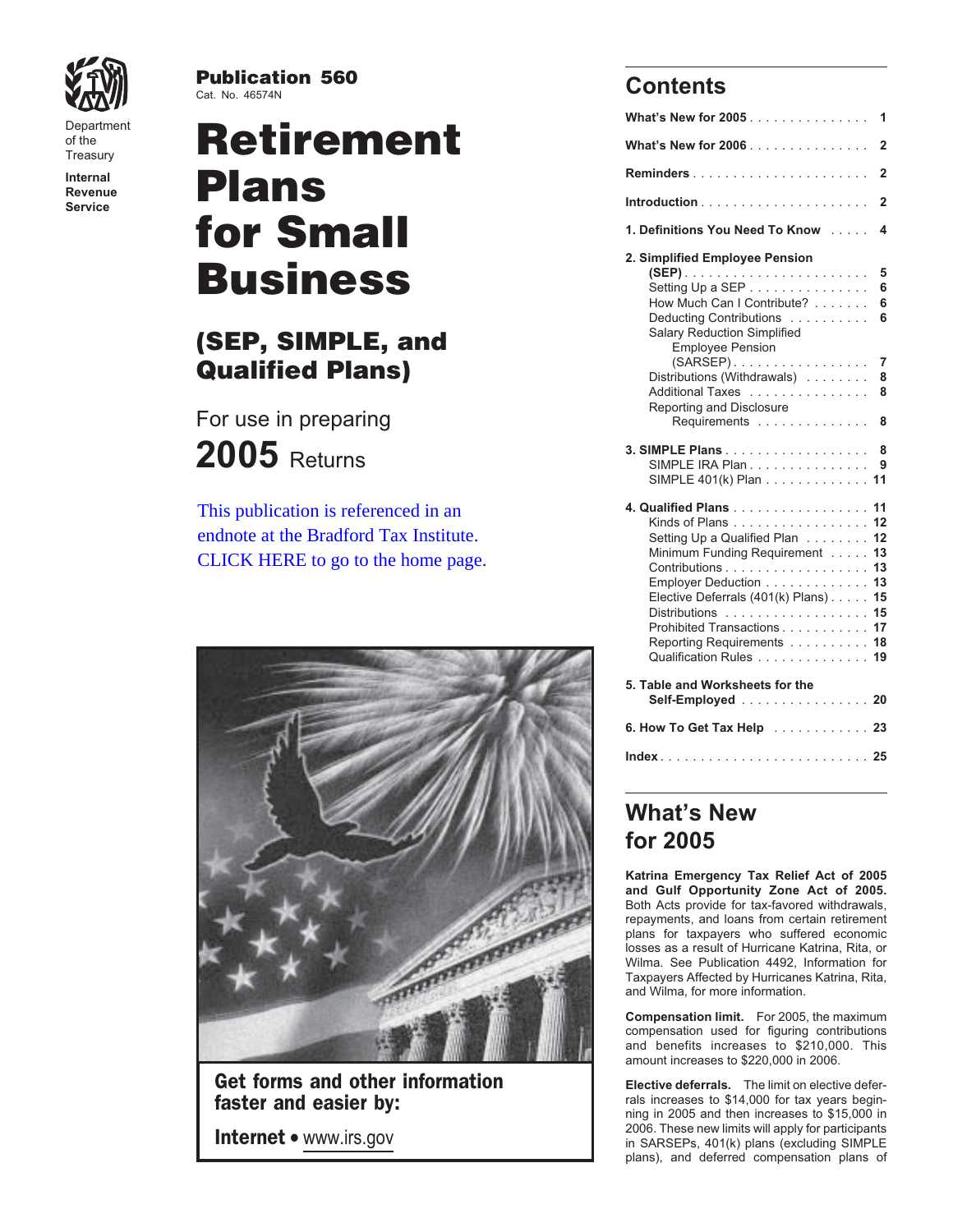ganizations. The \$15,000 figure is subject to tion is a distribution that is made after the nonex- mination letter does not apply to certain re-

- 
- 

tion over the elective deferrals that are not<br>eachi-up contribution was made to your<br>catch-up contributions.<br>
SIMPLE plan salary reduction contributions.<br>
For 2005, the limit on salary reduction contributions<br>
For 2005, th

- 
- 

**Rollover distributions.** Final Department of the set up and administer the plan and educate the employees. In this publication, "you" refers to an axion regulations were issued implementing the employees about the plan, u

**Qualified Roth Contribution Program.** For  $\frac{first}{2000}$  first year to which the credit applies.  $\frac{1}{2000}$  on  $\frac{1}{2000}$  make to the plan for your and deuct contributions you contributions over 401(k) plan may allow y

Exercise determines a Roth contribution is<br>tion program, the amount of elective deferrals You cannot deduct the part of the startup costs What this publication covers. This publica-<br>that you may designate as a Roth contrib limited to the maximum amount of your elective can choose not to claim the allowable credit for a deferrels exclude the maximum amount of your elective can choose not to claim the allowable credit for a deferrels exclude t deferrals excludable from gross income for the tax year.<br>year (\$15,000 for 2006, \$20,000 if age 50 or To take the credit, get Form 8881, Credit for

- 
- 
- 

- 
- 

• The excess of the participant's compensa-<br>tion over the salary reduction contributions<br>tion over the salary reduction contributions that are not catch-up contributions.<br>
This publication discusses retirement plans you<br>
qualified plan. The credit equals 50% of the cost can set up and maintain for yourself and your<br>
to set up and administer the plan and

out or the preceding year. At least one<br>Chapter 4. participant must be a non-highly compensated blans (also called H.R. 10 plans<br>employee. The employees generally cannot be or Keogh plans when covering self-emsubstantially the same employees for whom ployed individuals). contributions were made or benefits accrued **What's New for 2006** under a plan of any of the following employers in SEP, SIMPLE, and qualified plans offer you the 3-tax-year period immediately before the and your employees a tax-favored way to save the 3-tax-year period immediately before the and your employees a tax-favored way to save<br>first year to which the credit applies.<br>for retirement. You can deduct contributions you

- 
- 
- 

*Elective deferrals.* Under a Roth contribu-<br>I program, the amount of elective deferrals You cannot deduct the part of the startup costs

year (\$15,000 for 2000, \$20,000 if age 50 or The take the credit, get Form 8881, Credit for • • How to set up a plan.<br>over) less the total amount of your elective de- Small Employer Pension Plan Startup Costs, • • How to s ferrals not designated as a Roth contribution. <br>
and the instructions. <br> **•** How much you can contribute to a plan.

state or local governments and tax-exempt or- *Qualified distributions.* A qualified distribu- **User fee.** The user fee for requesting a detercost-of-living increases after 2006. clusion period and: quests made by employers who have 100 or<br>Catch-up contributions. A plan can permit  $\frac{1}{2}$ **Catch-up contributions.** A plan can permit **a** When you are 59 1/2 or over, less employees, at least one of whom is a participants who are age 50 or over at the end of **Non-highly compensated employee participating** the c

the calendar year to also make catch-up contrivation limit for 2005<br>
Secause you are disabled, or<br>
the plan. See User fee under Setting Up a<br>
in the plan. See User fee under Setting Up<br>
S4,000. This limit increases to \$5,0

- 
- 
- or Keogh plans when covering self-em-

- 
- 
-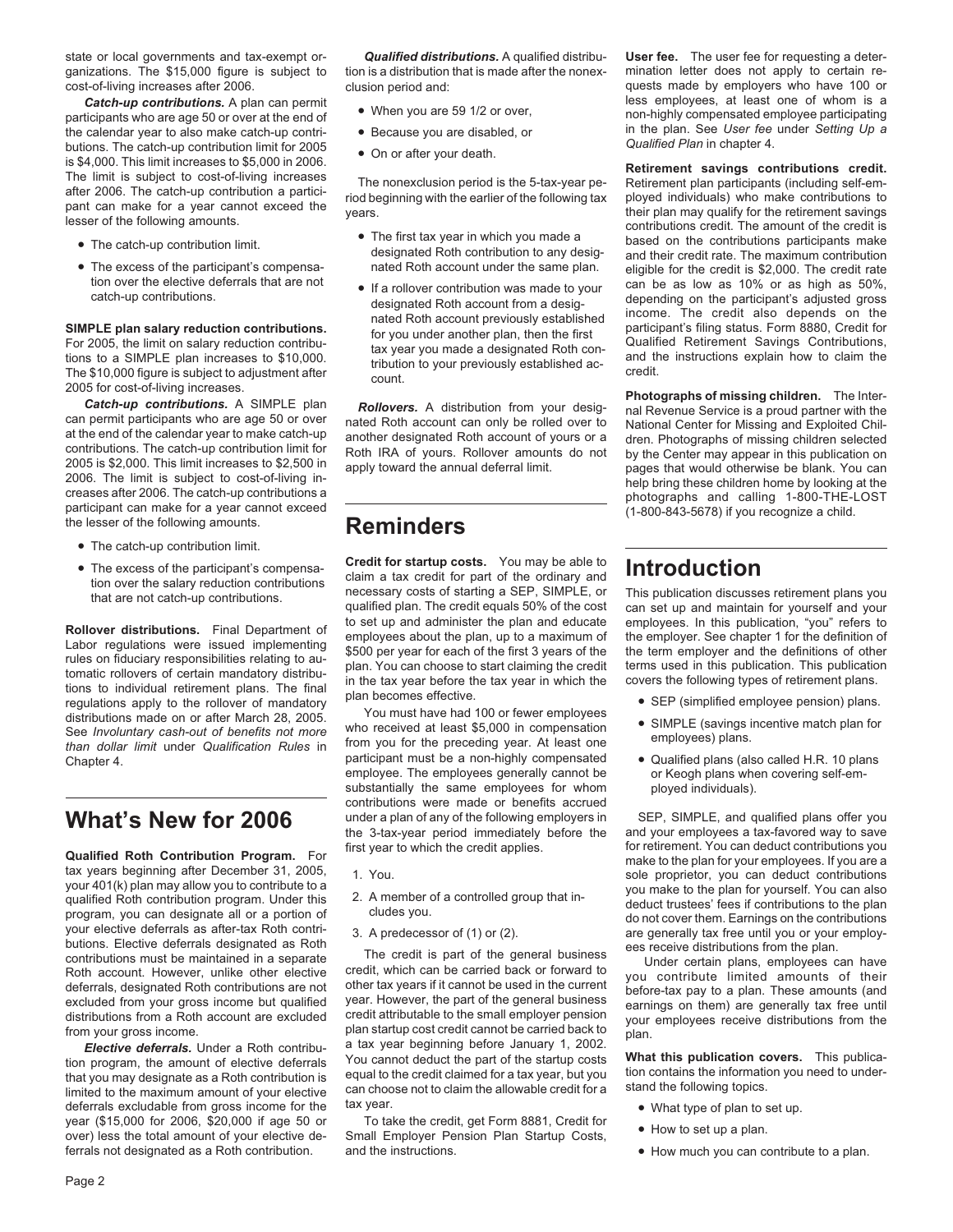- 
- 
- 

**Basic features of retirement plans.** Basic **SIMPLE plans.** A SIMPLE plan can be set are more complex than the SEP plan and features of SEP, SIMPLE, and qualified plans up by an employer who had 100 or fewer em-<br>SIMPLE pla

SEP plans. SEPs provide a simplified method for you to make contributions to a retire-

• How much of your contribution is deducti- ment plan for your employees. Instead of setting can choose to make salary reduction contribuble.<br>
up a profit-sharing or money purchase plan with tions rather than receiving these amounts as<br>
a trust, you can adopt a SEP agreement and part of their regular pay. In addition, you will • How to treat certain distributions.<br>make contributions directly to a traditional indi- contribute matching or nonelective contribu-• How to report information about the plan vidual retirement account or a traditional individ-<br>to the IRS and your employees. ual retirement annuity (SEP-IRA) set up for each SIMPLE IRA plan and the SIMPLE 401(k) plan. ual retirement annuity (SEP-IRA) set up for each

features of SEP, SIMPLE, and qualified plans up by an employer who had 100 or fewer em-<br>The SIMPLE plan rules. However, there are advant-<br>are discussed below. The key rules for SEP, ployees who received at least \$5,000 in ployees who received at least \$5,000 in com-SIMPLE, and qualified plans are outlined in *Ta-* pensation from the employer for the preceding bility in designing plans and increased calendar year and who meets certain other re-<br>quirements. Under a SIMPLE plan, employees

eligible employee. *Qualified plans.* The qualified plan rules

|  | Table 1. Key Retirement Plan Rules for 2005 |  |  |  |
|--|---------------------------------------------|--|--|--|
|--|---------------------------------------------|--|--|--|

| <b>Type</b><br>of<br>Plan                                     | <b>Last Date for Contribution</b>                                                                                                                                                        | <b>Maximum Contribution</b>                                                                                                                                                                                                                 | <b>Maximum Deduction</b>                                                                                                                                                            | When to Set Up Plan                                                                                                                                           |
|---------------------------------------------------------------|------------------------------------------------------------------------------------------------------------------------------------------------------------------------------------------|---------------------------------------------------------------------------------------------------------------------------------------------------------------------------------------------------------------------------------------------|-------------------------------------------------------------------------------------------------------------------------------------------------------------------------------------|---------------------------------------------------------------------------------------------------------------------------------------------------------------|
| <b>SEP</b>                                                    | Due date of employer's return<br>(including extensions).                                                                                                                                 | Smaller of \$42,000 or 25% <sup>1</sup> of<br>participant's compensation. <sup>2</sup>                                                                                                                                                      | 25% <sup>1</sup> of all participants'<br>compensation. <sup>2</sup>                                                                                                                 | Any time up to due date of<br>employer's return (including<br>extensions).                                                                                    |
| <b>SIMPLE</b><br><b>IRA</b><br>and<br><b>SIMPLE</b><br>401(k) | <b>Salary reduction contributions:</b><br>30 days after the end of the month<br>for which the contributions are to be<br>made. <sup>3</sup>                                              | Employee: Salary reduction<br>contribution, up to \$10,000.                                                                                                                                                                                 | Same as maximum<br>contribution.                                                                                                                                                    | Any time between 1/1 and 10/1<br>of the calendar year.<br>For a new employer coming<br>into existence after 10/1, as<br>soon as administratively<br>feasible. |
|                                                               | <b>Matching contributions or</b><br>nonelective contributions: Due<br>date of employer's return (including<br>extensions).                                                               | <b>Employer contribution:</b><br>Either dollar-for-dollar matching<br>contributions, up to 3% of<br>employee's compensation, <sup>4</sup> or<br>fixed nonelective contributions<br>of 2% of compensation. <sup>2</sup>                      | Same as maximum<br>contribution.                                                                                                                                                    |                                                                                                                                                               |
| Qualified                                                     | Due date of employer's return<br>(including extensions).                                                                                                                                 | Defined Contribution Plans                                                                                                                                                                                                                  | <b>Defined Contribution Plans</b>                                                                                                                                                   | By the end of the tax year.                                                                                                                                   |
|                                                               | Note: For a defined benefit plan<br>subject to minimum funding<br>requirements, contributions are due<br>in quarterly installments. See<br>Minimum Funding Requirements in<br>chapter 4. | Money Purchase: Smaller of<br>\$42,000 or 100% <sup>1</sup> of<br>participant's compensation. <sup>2</sup><br>Profit-Sharing: Smaller of<br>\$42,000 or 100% <sup>1</sup> of<br>participant's compensation. <sup>2</sup>                    | Money Purchase: 25% <sup>1</sup> of<br>all participants'<br>compensation. <sup>2</sup><br><b>Profit-Sharing: 25%<sup>1</sup> of all</b><br>participants' compensation. <sup>2</sup> |                                                                                                                                                               |
|                                                               |                                                                                                                                                                                          | <b>Defined Benefit Plans</b><br>Amount needed to provide an<br>annual benefit no larger than<br>the smaller of \$170,000 or<br>100% of the participant's<br>average compensation for his<br>or her highest 3 consecutive<br>calendar years. | <b>Defined Benefit Plans</b><br>Based on actuarial<br>assumptions and<br>computations.                                                                                              |                                                                                                                                                               |
|                                                               | 1Net earnings from self-employment must take the contribution into account.<br><sup>2</sup> Compensation is generally limited to \$210,000.<br>$AOA/1.1 - 1 -$                           |                                                                                                                                                                                                                                             |                                                                                                                                                                                     |                                                                                                                                                               |

oes not apply to SIMPLE 401(k) plans. The deadline for qualified plans applies instead.

4Under a SIMPLE 401(k) plan, compensation is generally limited to \$210,000.

**What this publication does not cover.** All The comprehensive IRA rules an em-<br>though the purpose of this publication is to pro-<br>vide general information about retirement plans covered in Publication 590, Individual Re-<br>yo contain all the rules and exceptions that apply to<br>these plans. You may also need professional ● The comprehensive rules that apply to dis- Internal Revenue Service<br>help and guidance. whe in Publication 575, Pen- tions Br

Also, this publication does not cover all the sion and Annuity Income.<br>Also, this publication does not cover all the sion and Annuity Income.<br>
SE:W:CAR:MP:T:T<br>
1111 Constitution Ave. NW, IR-6406 rules that may be of interest to employees. For 1111 Constitution Ave. 1111 Constitution Ave. 1<br>
example, it does not cover the following topics. The matrix of the constitution Ave. In the constitution Ave example, it does not cover the following topics.

- 
-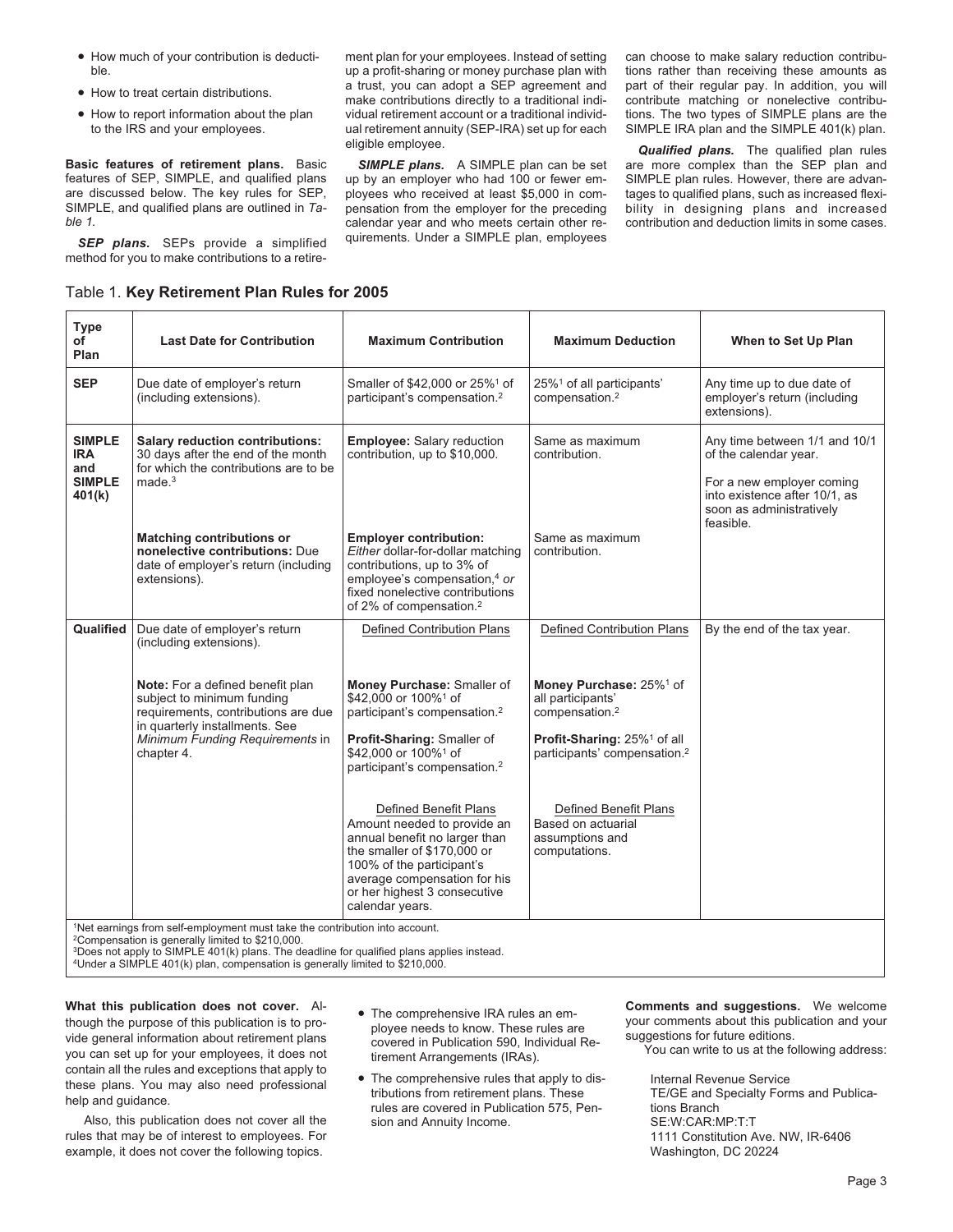Therefore, it would be helpful if you would in-<br>clude your daytime phone number, including the <br>A common-law employee is a person who the definition of compensation. The limit on elec-

area code, in your correspondence.<br>
Nou can email us at "axtorns (girs.gov. (The right to control and direct the results of the work Salary Reduction Simplified Employee Pension<br>
Nease put "Publications Comment" on the sub

existing plan, or filing Form 5500, visit ployed and cannot set up retirement plans for • The employee's wages you report in box 1 www.irs.gov or call our Tax Exempt/Govern- income from their work, even if that income is o *www.irs.gov* or call our Tax Exempt/Govern- income from their work, even if that income is ment Entities Customer Account Services at self-employment income for social security tax 1-877-829-5500. Assistance is available Mon-<br>day through Friday. If you have questions about easy tho are ministers, members of religious<br>a traditional or Roth IRA or any individual in-<br>a traditional or Roth IRA or any ind

www*.irs.gov/formspubs* to download forms and as self-employment income.<br>publications, call 1-800-829-3676, or write to the However, an individual may be a

lowing discussions are to sections of the Internal example, a minister employed by a congrega-

# ally helped to produce the income.<br>You can also have earned income from prop-<br>2. Fees for professional services. The property your personal efforts helped create, such as

publication hay have a slightly different mean-<br>ing. licensing the use of property other than goodwill.

which employees do not contribute and under Compensation generally includes amounts plan.<br>which no rollover contributions are made. deferred in the following employee benefit plans.

- 
- 

a traditional or Roth IRA or any individual in-<br>come tax issues, you should call U.S. citizens employed in the United States by<br>1-800-829-1040. We cannot answer tax ques-<br>tions at either of the addresses listed above. plan **Ordering forms and publications.** Visit ments, even though their earnings are treated lowances (unless paid under a nonac-<br>ww irs gov/formspubs to download forms and as self-employment income.

publications, call 1-800-829-3676, or write to the However, an individual may be a Deferred compensation (either amounts<br>National Distribution Center at the address common-law employee and a self-employed shown under How T lar working hours and also practice law in the<br> **Note.** All references to "section" in the fol-<br>
lowing discussions are to sections of the Internal<br>
example, a minister employed by a congrega-Revenue Code (which can be found at most<br>in for a salary is a common-law employee<br>libraries) unless otherwise indicated.<br>even though the salary is treated as self-em-<br>pay into a plan for all those participating in the libraries) unless otherwise indicated.<br>
even though the salary is treated as self-em-<br>
plan, including self-employed individuals. Limits<br>
plan, including self-employed individuals. Limits<br>
posses. However, fees reported on

Compensation. Compensation for plan allo-<br>
Comparison of plan allo-<br>
you for personal services for a year. You can<br>
generally define compensation as including all<br>
the following payments.<br>
To the following payments.<br>
The f

- 
- 
- -
	-
	-

**Annual benefits.** Annual benefits are the ben-<br>For a self-employed individual, compensa-<br>For a providing the none than only the earned in-<br>increased later, one has a refirement plan, only the earned in-<br>increased later, o

deferred in the following employee benefit plans.<br>These amounts are elective deferrals.

- 
- 
- 
- 

We respond to many letters by telephone. leased employee can also be a common-law However, an employer can choose to exclude clude your daytime phone number, including the the common-law employee is a person who the definition of compensation. The limit on elec-<br>area code, in your correspondence. performs services for an employer who has the tiv

- 
- 
- 

- 
- 

sonal services are self-employment earnings for **Deduction.** A deduction is the plan contribu-<br>qualified plan purposes. **Deduction** is the plan come on your federal income tax return. Limits apply to

Certain terms used in this publication are de-<br>fined below. The same term used in another<br>tined below. The same term used in another<br>an employee, including, but not limited to,<br>the following items.<br>tinclude capital gains.

**Annual additions.** Annual additions are the total of all your contributions in a year, employee total of all your contributions in a year, employee b. Fringe benefits. Commissions and tips. Earned income includes amounts

efits to be paid yearly in the form of a straight life tion means the earned income, discussed later, one has a retirement plan, only the earned in-<br>annuity (with no extra benefits) under a plan to of that individual. annuity (with no extra benefits) under a plan to of that individual. come from that business is considered for that under compensation denerally includes amounts plan.

**Business.** A business is an activity in which a<br>profit motive is present and economic activity is<br>involved. Service as a newspaper carrier under<br>age 18 is not a business, but service as a news-<br>age 18 is not a business, b

law, would have the status of an employee. A . Gection 125 cafeteria plan. compensated employee is an individual who: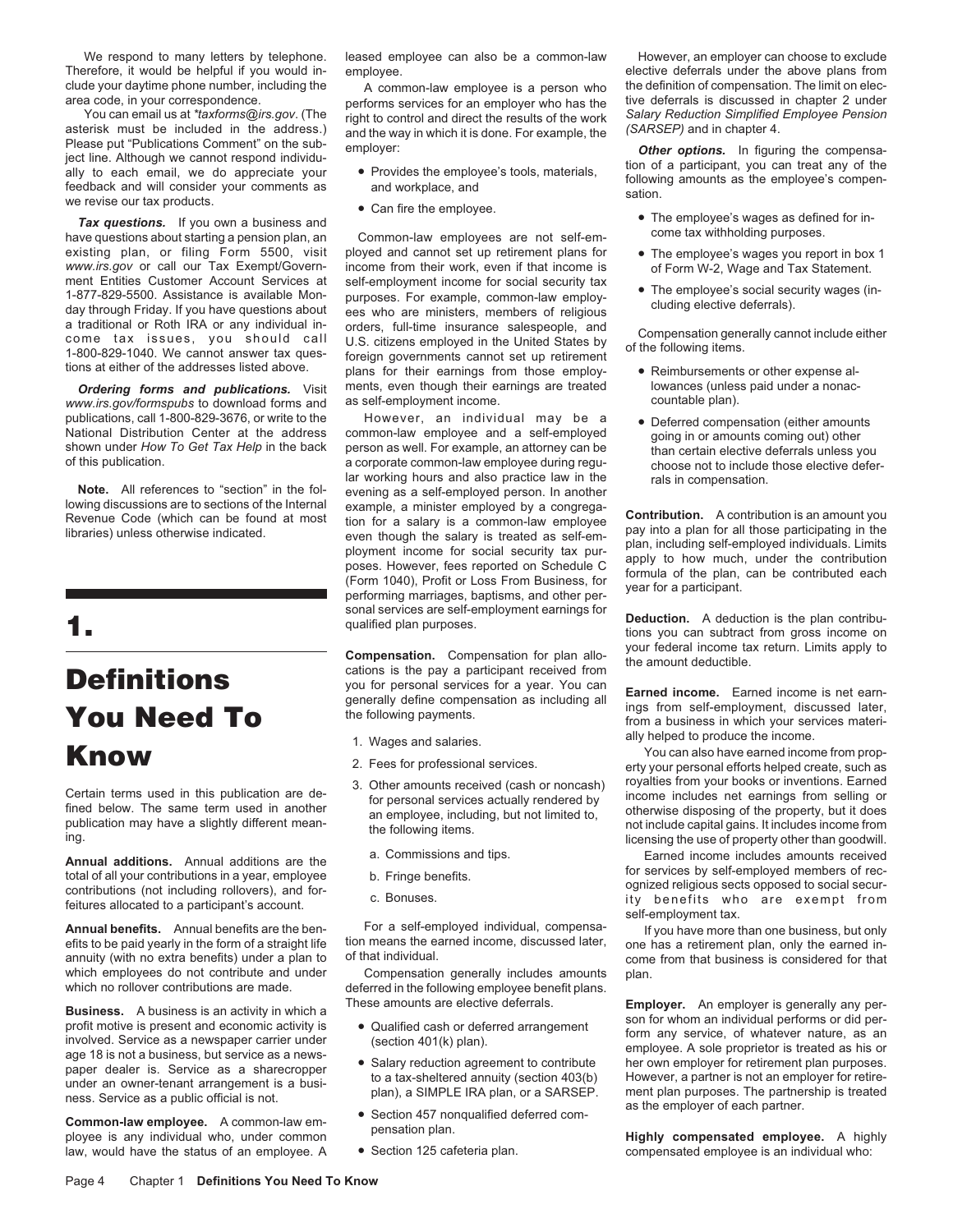- Owned more than 5% of the interest in to the plan made on your behalf when figuring <br>vour business at any time during the year net earnings.<br>or the preceding year, or share of partnership income or loss (of the than  $\bullet$
- 

**Leased employee.** A leased employee who is ners are not net earnings from self-employment. **Publication**<br>not your common low employee must concrelly For SIMPLE plans, net earnings from

- ment between you and a leasing organiza-
- 
- 

treated as your employee if all the following plans, a partner is treated as an employee of the Agreement conditions are met.

- 
- 
- -
	-
	-

However, if the leased employee is your • Has reached age 21. common-law employee, that employee will be  $\bullet$  Has reached age 21. your employee for all purposes, regardless of **• Has worked for you in at least 3 of the last**  $\bullet$  Has worked for you in at least 3 of the last any pension plan of the leasing organization.  $\Box$  5 years. 5 years.

• Has received at least \$450 in compensa- **Net earnings from self-employment.** For **2.** tion from you for 2005. SEP and qualified plans, net earnings from self-employment is your gross income from your trade or business (provided your personal serv-<br>
ices are a material income-producing factor) mi-<br> **Compatible 1999** Material income-producing factor) mi-<br> **Compatible 1999** Material partici-<br> **Compatible 1999** Material in nus allowable business deductions. Allowable *but not more restrictive ones.* deductions include contributions to SEP and qualified plans for common-law employees and **Employee** the deduction allowed for one-half of your **Excludable employees.** The following em-

self-employment tax.<br>Net earnings from self-employment do not **Pension (SEP)**<br>include items excluded from gross income (or include items excluded from gross income (or<br>
their related deductions) other than foreign<br>
earned income and foreign housing cost<br>
amounts.<br>
This chapter discusses:<br>
For the deduction limits, earned income is<br>
For the ded

net earnings for personal services actually ren-<br>dered to the business. You take into account the<br> **Allow much to eartifulte**<br> **Allow much to eartifulte**<br> **Allow much to eartifulte**<br> **Allow much to eartifulte**<br> **Allow much** dered to the business. You take into account the **absolut income tax deduction for one-half of self-em- absolution**  $\bullet$  How much to contribute income tax deduction for one-half of self-em- **or other personal services co** ployment tax and the deduction for contributions . Deducting contributions from you. For more information about non-

• For the preceding year, received compen-<br>
separately stated items, such as capital gains
in Additional taxes sation from you of more than \$95,000 and, and losses). It does not include income passed<br>if you so choose, was in the top 20% of through to shareholders of S corporations.<br>employees when ranked by compensa- Guaranteed paym employees when ranked by compensa-<br>
from This \$95,000 amount increases to are earnings from self-employment if they are tion. This \$95,000 amount increases to net earnings from self-employment if they are **Useful Items** paid for services to or for the partnership. Distri-<br>butions of other income or loss to limited part-

Location of the state of the plans, net earnings from<br>the treated as your employee for retirement plan<br>purposes if he or she does all the following.<br>purposes if he or she does all the following.<br>Tax, before subtracting an • Provides services to you under an agree- to the SIMPLE plan for yourself. **Forms (and Instructions)** 

**Participant.** A participant is an eligible em- □ **W-2** Wage and Tax Statement tion. <br> **Participant.** A participant is an eligible em- □ **W-2** Wage and Tax Statement plan. • Has performed services for you (or for you pluge who is covered by your retirement plan. and related persons) substantially full time see the discussions of the different types of an employee eligible to  $\Box$  5305-SEP S

• Performs services under your primary di-<br>
Partner. A partner is an individual who shares<br>
Partner is an individual who shares<br>
ownership of an unincorporated trade or busi-<br>
Employee Pension—Individual<br>
Employee Pension— Exception. A leased employee is not ness with one or more persons. For retirement<br>exact as your employee if all the following plans, a partner is treated as an employee of the a sexperiment Accounts Contribution

ment does not apply to any individual ered self-employed for setting up a qualified the financia<br>whose compensation from the leasing blan. See Publication 595. Tax Highlights for maintained. whose compensation from the leasing plan. See Publication 595, Tax Highlights for maintained.<br>organization in each plan year during Commercial Fishermen, for the special rules SEP-IRAs are set up for, at a minimum, each organization in each plan year during Commercial Fishermen, for the special rules SEP-IRAs are set up for, at a minimum, each<br>the 4-year period ending with the plan used to determine whether fishermen are eligible employee the 4-year period ending with the plan used to determine whether fishermen are vear is less than \$1,000.)

b. Full and immediate vesting.<br> **Sole proprietor.** A sole proprietor is an indi-<br>
c. A nonintegrated employer contribution vidual who owns an unincorporated business by A nonintegrated employer contribution vidual who owns an unincorporated business by<br>vide of at least 10% of compensation for himself or herself. For retirement plans, a sole himself or herself. For retirement plans, a sole **Eligible employee.** An eligible employee is an proprietor is treated as both an employer and an individual who meets all the following requireeach participant. **proprietor is treated as both an employer** and an individual each participants all the following requireemployee.

# **Simplified CIP** *pation requirements than those listed, pation requirements than those listed,*

- -
- 
- 
- 
- 
- 

- 
- 
- participate in each type of plan. Pension—Individual Retirement<br>Accounts Contribution Agreement
	-

1. Leased employees are not more than 20% **Self-employed individual**. An individual in the plan that allows you to make contributions for our non-highly compensated work sole proprietors and partners are self-employed in p

See Common-law employee, earlier. Also see (Galled a SEP-IRA) set up by or lot each eligible<br>*Net earnings from self-employment.* employee. A SEP-IRA is owned and controlled<br>In addition certain fishermen may be consid. by a. Immediate participation. (This require-<br>In addition, certain fishermen may be consid- by the employee, and you make contributions to in the financial<br>ment does not apply to any individual ered self-employed for setting

may have to be set up for a leased employee<br>(defined in chapter 1), but does not need to be

- 
- 
- 



self-employment tax.<br>Net earnings from self-employment do not **Pension (SEP)** sep. ployees can be excluded from coverage under a

- 
- 

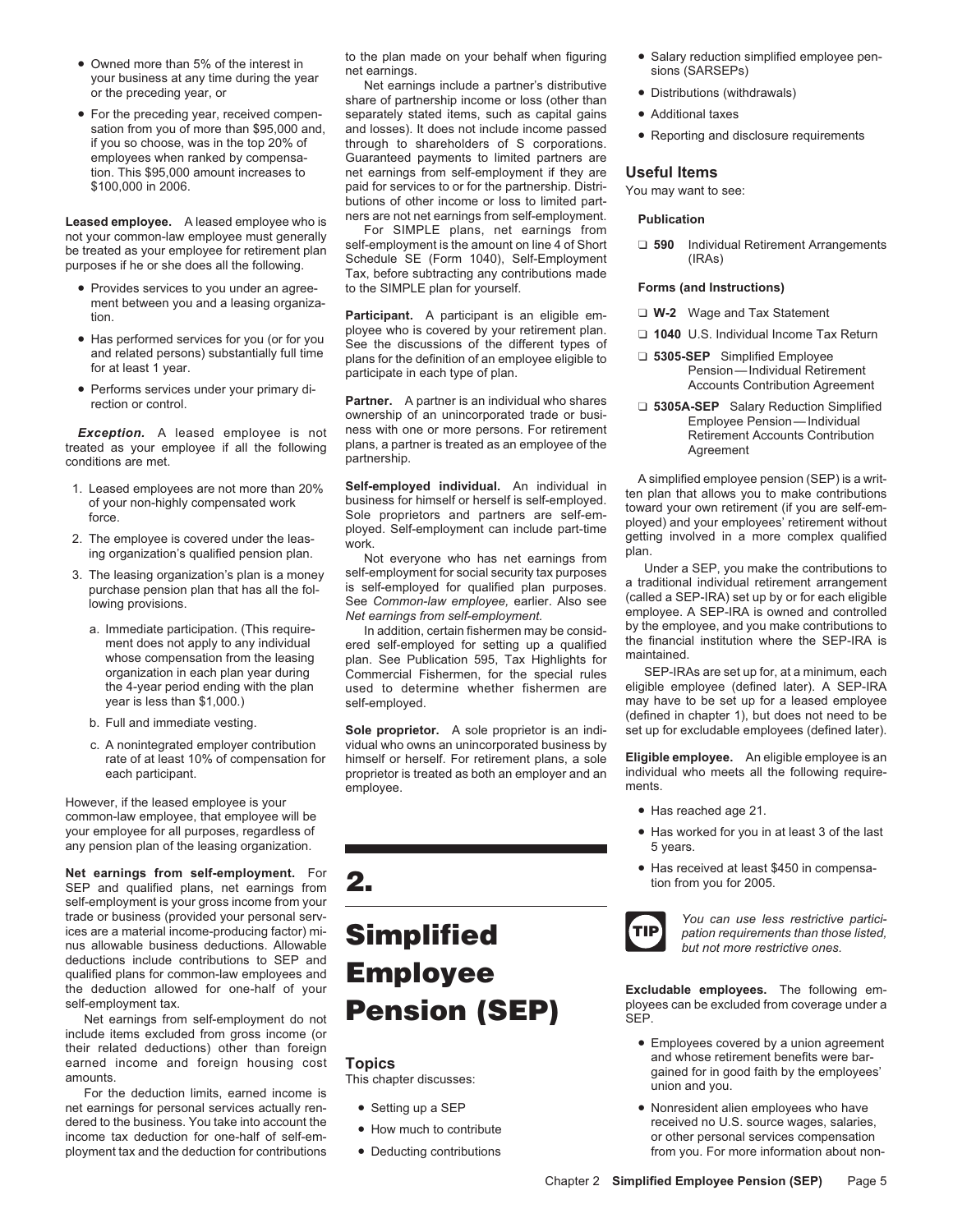- 
- 
- 



- 
- 
- 3. You use the services of leased employees taxable to the plan participants.<br>
A SEP-IRA cannot be designated as a Roth<br>
A SEP-IRA will **Contributions**
- unless all eligible employees of all the not affect the amount and individual can contribute the amount and in<br>members of these groups trades or busi-
	-
	-
	-
- 

**Information you must give to employees.** contributions to the SEP.<br>
You must give each eligible employee a copy of<br>
Form 5305-SEP, its instructions, and the other **Example.** Your employee, Mary Plant, contributions carryo tions. An IRS model SEP is not considered bution you can make to her SEP-IRA is \$5,250 \$210,000 per participant) paid to the par-<br>adopted until you give each employee this infor- (25% x \$21,000). adopted until you give each employee this infor- (25% x \$21,000). adopted until you give each employee this infor- (25% x \$21,000). determines that has the plan, not to exceed \$42,000

resident aliens, see Publication 519, U.S. insurance companies, or other qualified finan- cial rules apply when figuring your maximum<br>Tax Guide for Aliens. Cial institutions. You send SEP contributions to deductible contri Tax Guide for Aliens. cial institutions. You send SEP contributions to deductible contribution. See *Deduction Limit for* the financial institution where the SEP-IRA is maintained.

ment to provide benefits to all eligible em-claim a tax credit for part of the ordinary and ployees.<br>
necessary costs of starting a SEP that first be-<br>
came effective in 2005. For more information. 2. You must give each eligible employee cer-<br>a see Credit for startup costs under Reminders, defined contribution plan. If you contribute to a<br>earlier. annual additions to an account are limited to the<br>annual additions to

**Formal written agreement.** You must exe-<br>
earmount of money each year to each emotible a limited a Trax treatment of excess contributions. Ex-<br>
cute a formal written agreement to provide ben-<br>
effits to all eligible empl

**When not to use Form 5305-SEP.** You of all participants who actually performed per-<br>cannot use Form 5305-SEP if any of the follow-<br>sonal services during the year for which the in Publication 590. ing apply.<br>1. You currently maintain any other qualified butions are made, even employees who<br>1. You currently maintain any other qualified butions are made.

2. You have any eligible employees for whom bonus, profit-sharing, or annuity plan. Conse-IRAs have not been set up.<br>
IRAs have not been set up.<br>
Its, as discussed later, and generally are not

4. You are a member of any of the following IRA. Employer contributions to a SEP-IRA will unless all eligible employees of all the not affect the amount an individual can contributions

section  $414(m)$ .<br>Sions) of your tax return for the year.

c. Trades or businesses under common<br>control described in section 414(c). Contributions you make for 2005 to a **Participants**<br>common-law employee's SEP-IRA cannot excommon-law employee's SEP-IRA cannot ex-<br>5. You do not pay the cost of the SEP contri-<br>butions. pensation or \$42,000 (\$44,000 for 2006). (other than elective deferrals) for participants is<br>Compensation generally does not i

information listed in the Form 5305-SEP instruc- earned \$21,000 for 2005. The maximum contri- 2. 25% of the compensation (limited to inclusively to a sample for 2005). The maximum contri-<br>tions. An IRS model SEP is not con

mation.<br>**Setting up the employee's SEP-IRA.** A on your contributions to a common-law per participant.<br>SEP-IRA must be set up by or for each eligible employee's SEP-IRA also apply to contributions In 2006, the \$210,000 and employee's SEP-IRA also apply to contributions ln 2006, the \$210,000 and \$42,000 amounts vou row SEP-IRA. However, spe-<br>In (2) above increase to \$220,000 and \$44,000. employee. SEP-IRAs can be set up with banks, you make to your own SEP-IRA. However, spe-

**Setting Up a SEP**<br>There are three basic steps in setting up a SEP. Four cannot extern the part of an employee's compensation<br>There are three basic steps in setting up a SEP. for that year.<br>There are three basic steps in s 1. You must execute a formal written agree- **Credit for startup costs.** You may be able to ployee. The annual compensation limit of

3. A SEP-IRA must be set up by or for each lesser of \$42,000 or 100% of the participant's eligible employee. compensation. When you figure this limit, you must add your contributions to all defined contri-*Many financial institutions will help* **How Much** bution plans. Because a SEP is considered a you set up a SEP. **Can I Contribute?** tributions to a SEP must be added to your contributions to other defined contribution plans.

- 
- 

retirement plan. This does not prevent you<br>from maintaining another SEP. The contributions you make under a SEP are less contributions were made under a salary<br>from maintaining another SEP. the treated as if made to a qual

members of these groups, trades, or busi-<br>messes participate under the SEP.<br>a An affiliated service group described in the direct contributions for a year, you must make the the tributions vou<br>and a An affiliated service g a. An affiliated service group described in duct contributions for a year, you must make the tributions you make each year to your own contributions by the due date (including exten-<br>servion 414(m)

# b. A controlled group of corporations de-<br>
sions) of your tax return for the year.<br> **Contribution Limits Deduction Limit for**<br> **Contribution Limits Contributions for**<br> **Contributions for**

- 
-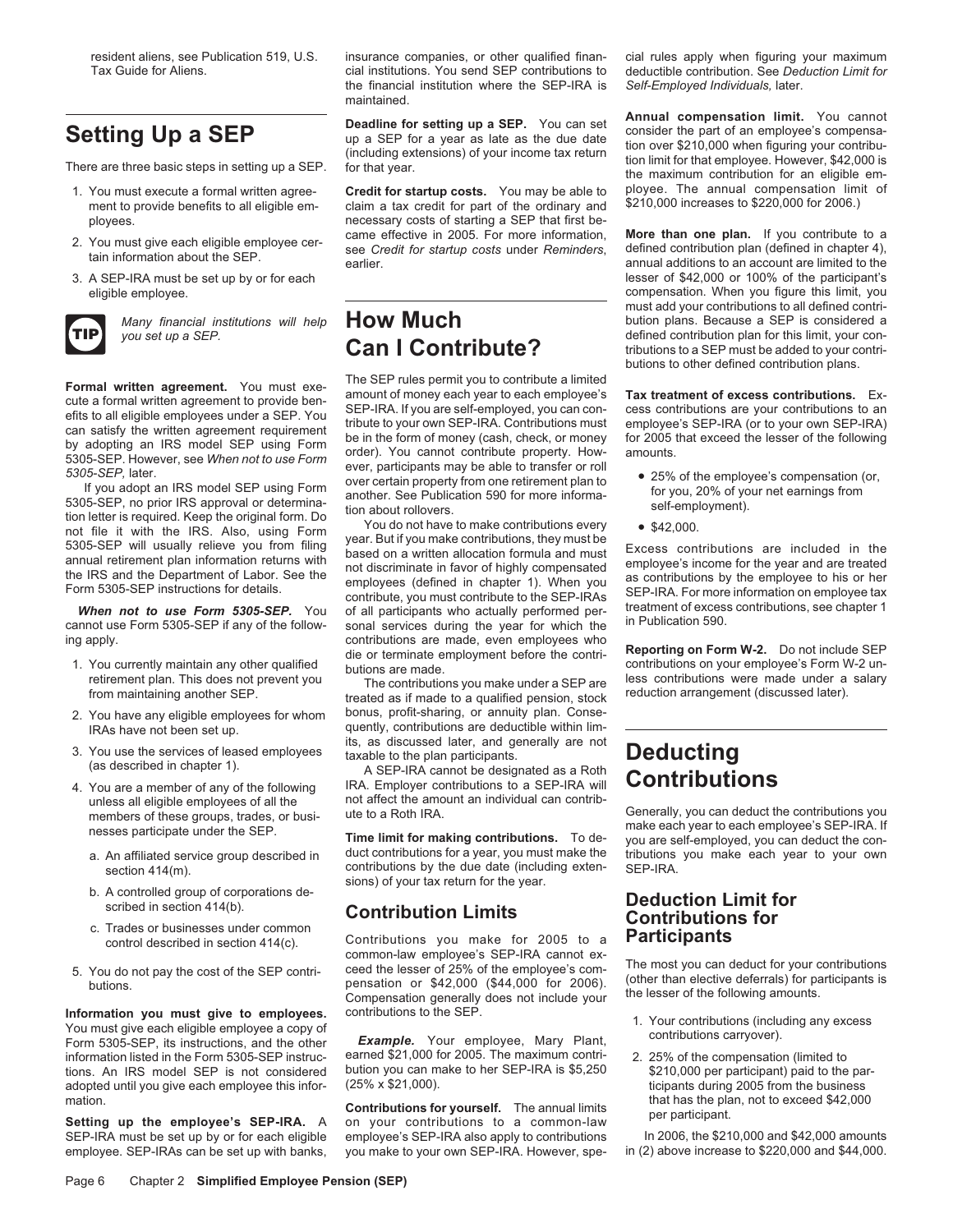

 $e$ <sup>l</sup> elective deferrals (explained, later,

If you contribute to your own SEP-IRA, you must<br>make a special computation to figure your maxi-<br>mum deduction for these contributions. When is maintained.<br>mum deduction for these contributions. When is maintained. mum deduction for these contributions. When is maintained.<br>
figuring the deduction for contributions made to • If the SEP is maintained on a calendar<br>
your own SEP-IRA, compensation is your net vear basis, you deduct contr your own SEP-IRA, compensation is your net year basis, you deduct contributions made • You have 25 or fewer employees who earnings from self-employment (defined in for a year on your tax return for the year chapter 1), which takes into account both the with or within which the calendar year<br>following deductions.<br>ends

- 
- 

SEP-IRA and your net earnings depend on each whose tax year ends June 30. You maintain a a percentage of pay (the deferral percentage) other. For this reason, you determine the deduc-<br>other. For this reason, you determine other. For this reason, you determine the deduc-<br>tion for contributions to your own SEP-IRA indi-<br>rectly by reducing the contribution rate called for<br>rectly by reducing the contribution rate called for<br>vour tax return for in your plan. To do this, use the *Rate Table for* 2006.<br>Self-Employed or the *Rate Worksheet for* Self-Employed or the Rate Worksheet for<br>Self-Employed, whichever is appropriate for **Where To Deduct Deferration of the Constant of the Self-Employed**, whichever is appropriate for **Where To Deduct** and the same for a ye

plans, a SEP is treated as a separate profit-shar-<br>
ing (defined contribution) plan. A qualified plan butions for themselves on line 28 of Form 1040, deferral percentage, compensation is generally ing (defined contribution) plan. A qualified plan butions for themselves on line 28 of Form 1040, is a plan that meets the requirements discussed. LLS Individual Income Tay Return (If you are a under *Qualification Rules* in chapter 4. For infor-<br>mation about the special deduction limits, see the Schedule K-1 (Form 1065). Partner's Share

SEP and defined contribution plan. If you are included in figuring your employees' deferral<br>also contribute to a qualified defined contribution<br>plan, you must reduce the 25% deduction limit **Salary Reduction**<br>for that plan tributions to the SEP-IRAs of those participating **Simplified Employee** *Compensation of self-employed*

*Choice not to treat deferrals as compensa-*<br> *Choice not to treat deferrals as compensa-*<br> **Choice not to treat deferrals as compensa-**<br> **Choice not to treat deferrals as compensa-**<br> **Choice not to treat deferrals as comp** ence in later years. However, the carryover, "elective deferral" because employees choose *tion*. You can choose not to treat elective de-<br>when combined with the contribution for the later (elect) to set aside the money, a when combined with the contribution for the later (elect) to set aside the money, and they defer ferrals (and other amounts deferred in certain year, is subject to the deduction limit for that the tax on the money until it year. If you also contributed to a defined benefit them. Sation under your SARSEP.

Employee Pension (SARSEP)). Elective defer-<br>
rals are no longer subject to this deduction limit.<br>
However, the combined deduction for a cess) contributions to a SEP, you may be sub-<br>
participant's elective deferrals and ot

- for a year on your tax return for the year were eligible to participate in the SE<br>with or within which the calendar year any time during the preceding year.
- SEP using a fiscal year or short tax year, you deduct contributions made for a year • The deduction for contributions to your *you* deduct contributions made for a year<br>
own SEP-IRA. Under the SARSEP

your tax return for your tax year ending June 30, sated employees eligible to participate. A highly<br>2006 compensated employee is defined in chapter 1.

example, sole proprietors deduct them on Schedule C (Form 1040), Profit or Loss From **Deduction Limits**<br>
Schedule C (Form 1040), Profit or Loss From The employee's compensation<br>
Business, or Schedule F (Form 1040), Profit or<br>
Loss From Farming, partnerships deduct them (limited to \$210,000) For the deduction limits, treat all your qualified on Form 1065, U.S. Return of Partnership In-<br>defined contribution plans as a single plan and come, and corporations deduct them on Form The instructions for Form 5305A-SEP gle plan. See Kinds of Plans in chapter 4 for the Form 1120-A, U.S. Corporation Short-Form In-<br>definitions of defined contribution plans and de- come Tax Return, or Form 1120S, U.S. Income *of your highly compensated emplo* 

is a plan that meets the requirements discussed U.S. Individual Income Tax Return. (If you are a the amount you pay to the employee for the under Qualification Rules in chapter 4. For infor-<br>under Qualification Rules in ch mation about the special deduction limits, see the Schedule K-1 (Form 1065), Partner's Share ral and other amounts deferred in certain em-<br>Deduction limit for multiple plans under Em- of Income, Deductions, Credits, etc., *Deduction limit for multiple plans* under *Em-* of Income, Deductions, Credits, etc., you get ployee benefit plans. See *Compensation* in from the partnership.) *ployer Deduction Chapter 1. Elective deferrals under the SARSEP* 

**Carryover of**<br> **Excess SEP Contributions**<br>
If you made SEP contributions that are more ployees can choose to have you contribute part<br>
If you made SEP contributions that are more ployees can choose to have you contribute the tax on the money until it is distributed to

*Compensation in (2) above includes* plan or defined contribution plan, see *Carryover You are not allowed to set up a elective deferrals (explained, later, of Excess Contributions under Employer Deduc-* SARSEP after 1996. However, par-<br>under Salary Reduction Simplified tion in chapter 4 for the carryover limit. **Caution** ticipants (inclu *tion* in chapter 4 for the carryover limit. *the caution ticipants (including employees hired*<br>
after 1996) in a SARSEP set up before 1997 can **!**

**Who can have a SARSEP?** A SARSEP set **Deduction Limit for When To Deduct** up before 1997 is available to you and your **Self-Employed Individuals Contributions** eligible employees only if all the following re-

- 
- 
- llowing deductions.<br>● The elective deferrals of your highly com-<br>● The deduction for one-half of your self-em- ● If you file your tax return and maintain the pensated emplovees meet the SARSEP The deduction for one-half of your self-em-<br>
• If you file your tax return and maintain the pensated employees meet the SARSEP<br>
SEP using a fiscal year or short tax year<br>
ADP test

ADP test, the amount deferred each year by The deduction for contributions to your own **Example.** You are a fiscal year taxpayer each eligible highly compensated employee as The deferral percentage of pay (the deferral percentage)

Deduction Worksheet for Self-Employed in Deduct the contributions you make for your The elective employer contributions<br>common-law employees on your tax return. For (excluding certain catch-up contributions)<br>example sole p



in both the SEP plan and the defined contribu-<br>tion plan. **Dansion (SARSEP)** are self-employed, com-<br>pensation is your pet earnings from self-employ-**Pension (SARSEP)** pensation is your net earnings from self-employment as defined in chapter 1.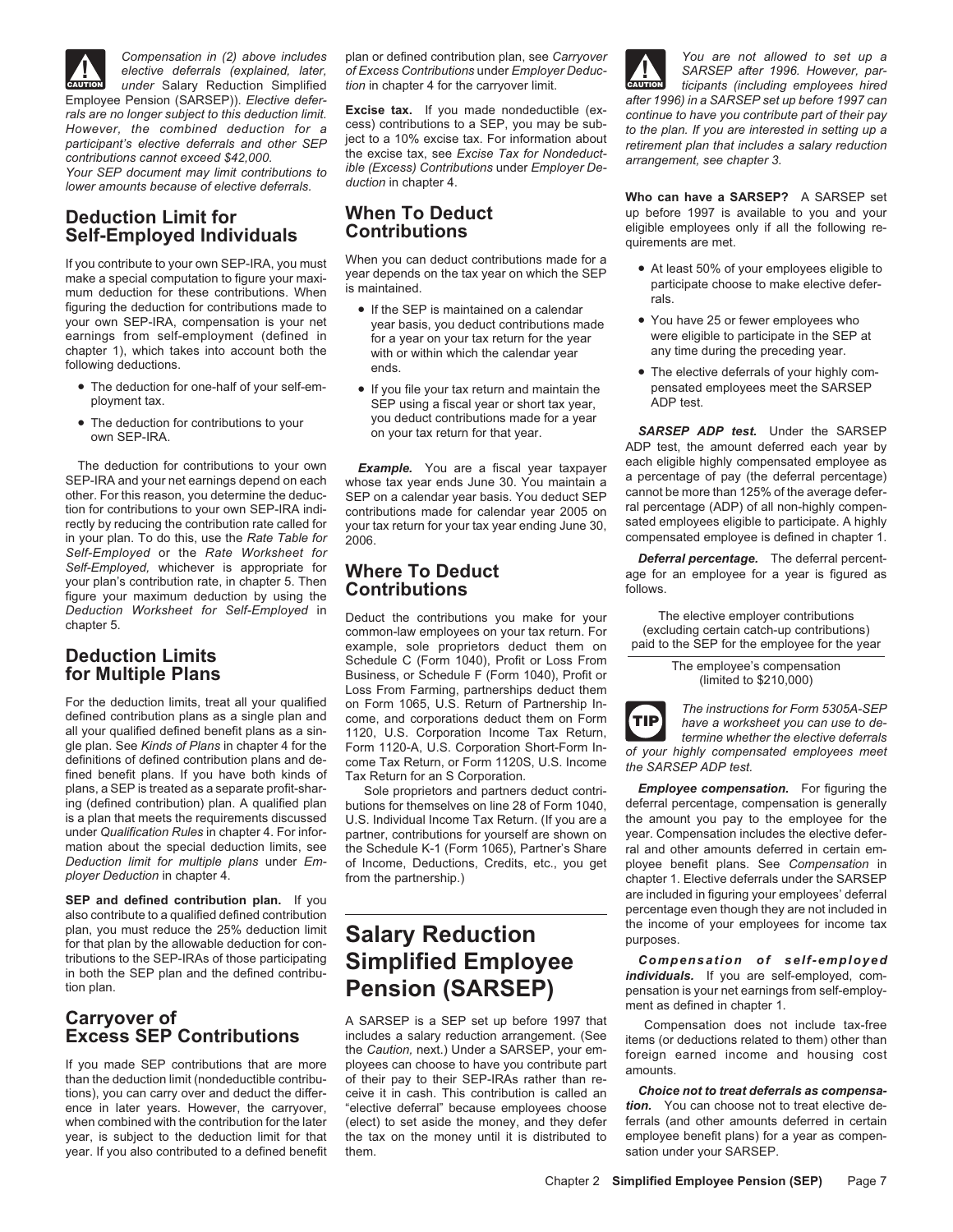The most a participant can choose to defer for and federal unemployment (FUTA) tax. a list of prohibited transactions in chapter 4.<br>Calendar year 2005 is the lesser of the following Frances defensed Frances defenses *Trans* 

- 
- 

- 
- 
- 

the SARSEP ADP test limit discussed earlier, or "Medicare wages and tips" boxes. You must Form 5305-SEP or 5305A-SEP (for a salary the plan limit (if any). However, the catch-up also include them in box 12. Mark the "Retir contribution a participant can make for a year ment plan" checkbox in box 13. For more infor- Even if you did not use Form 5305-SEP or cannot exceed the lesser of the following

- 
- The excess of the participant's compensation over the elective deferrals that are not tion over the elective deferrais that are not **(Withdrawals)**

elective deferral limit (the lesser of 25% of com-<br>pensation or \$14,000).

also make nonelective contributions to a SEP-IRA, the total of the nonelective and elec-<br>treatment of distributions, rollovers, required<br>tive contributions to that SEP-IRA cannot ex-<br>distributions, and income tax withholding, see ceed the lesser of 25% of the employee's compensation or \$42,000 (\$44,000 for 2006). The same rule applies to contributions you make<br>to your own SEP-IRA. See *Contribution Limits*, **A** Julia 1991 **The Contribution of This chapter discusses:** to your own SEP-IRA. See Contribution Limits, Figuri of the elective deferral. For figuring the elective deferral. For figuring the elective deferral. For figuring The tax advantages of using SEP-IRAs for reconditions of the state of the state of the state of the stat

Figuring the elective deferrals, compensa-<br>the elective deferrals, compensa- tirement savings can be offset by additional<br>tion does not include SEP contributions, includ-<br>taxes. There are additional taxes for all the foling elective deferrals or other amounts deferred lowing actions. **Useful Items**

# **Tax Treatment of Deferrals** • Making early withdrawals. Forms (and Instructions)

• Not making required withdrawals. Elective deferrals are no longer subject to the ❏ **W-2** Wage and Tax Statement

limits discussed earlier under *Limit on Elective* **Prohibited transaction.** If an employee im- ❏ **5305-SIMPLE** Savings Incentive Match *Deferrals* are excluded from your employees' properly uses his or her SEP-IRA, such as by Plan for Employees of Small<br>wages subject to federal income tax in the year borrowing money from it, the employee has en- Fmployers wages subject to federal income tax in the year borrowing money from it, the employee has en-

**Limit on Elective Deferrals** of deferral. However, these deferrals are in-<br>cluded in wages for social security, Medicare, the SEP-IRA will no longer qualify as an IRA. For

calendar year 2005 is the lesser of the following<br>amounts. are the elective deferrals for the year that are **Effects on employee.** If a SEP-IRA is dis-<br>1. 25% of the participant's compensation more than the \$14,000 limit d 1. 25% of the participant's compensation more than the \$14,000 limit discussed earlier. qualified because of a prohibited transaction,<br>(limited to \$210,000 of the participant's<br>compensation). For a participant who is eligi

deferrals the employee makes for the year to a<br>SEP and any of the following.<br>contributions are elective deferrals of highly • Cash or deferred arrangement (section compensated employees that are more than the amount permitted under the SARSEP ADP test.<br>401(k) plan).<br>• Salary reduction arrangement under a ployees within 2<sup>1/2</sup> months after the e ployees within  $2\frac{1}{2}$  months after the end of the **Examplement of the state of the state of the state sheltered annuity plan (section 403(b)** plan year of their excess SEP contributions. If **Disclosure** plan).<br>
you do not notify them within this time period, **RANIIIAMA** plan).<br>
• SIMPLE IRA plan.<br>
• SIMPLE IRA plan.<br>
• SIMPLE IRA plan.<br>
• SIMPLE IRA plan.<br>
• SIMPLE IRA plan.<br>
• SIMPLE IRA plan.<br>
• SIMPLE IRA plan.<br>
• SIMPLE IRA plan.<br>
• SIMPLE IRA plan.<br>
• SIMPLE IRA plan.<br>
• SIMPLE IRA p

Catch-up contributions are not subject to the As an employer, you cannot prohibit distribu-<br>ective deferral limit (the lesser of 25% of com-<br>tions from a SEP-IRA. Also, you cannot make pensation or \$14,000). your contributions on the condition that any part of them must be kept in the account. **3.**

**Overall limit on SEP contributions.** If you Distributions are subject to IRA rules. For also make nonelective contributions to a information about IRA rules, including the tax treatment of distributions, rollovers, required **SIMPLE Plans**<br>distributions, and income tax withholding, see **SIMPLE Plans** 

taxes. There are additional taxes for all the fol-<br>lowing actions.

- Making excess contributions. You may want to see:
- 
- 

deduction limits discussed earlier under *Deduct*<br>
ing Contributions. However, the combined de-<br>
duction for a participant's elective deferrals and<br>
other SEP contributions cannot exceed<br>
\$42,000.<br>
Elective deferrals that

cluded in wages for social security, Medicare, the SEP-IRA will no longer qualify as an IRA. For and federal unemployment (FUTA) tax. a list of prohibited transactions, see *Prohibited* 

In 2006, the compensation limit in (1) of SARSEP is similar to the treatment of excess the fair market value of the assets (on the first \$210,000 increases to \$220,000. The amount in deferrals made under a qualified plan.

**Catch-up contributions.** A SARSEP can per-<br>
in 1991-2. If you adopted a SARSEP using<br>
end of the calendar year to also make catch-up<br>
end of the calendar year to also make catch-up<br>
contributions. The catch-up contributi

amounts. The contract of the contract of the contract of the contract of the described above. For more information, see the described above. For more information, see the • The catch-up contribution limit.<br>
• The excess of the participant's compensa-<br> **Distributions**<br> **Distributions**<br>
5305A-SEP.

- 
- 

- 
- 
-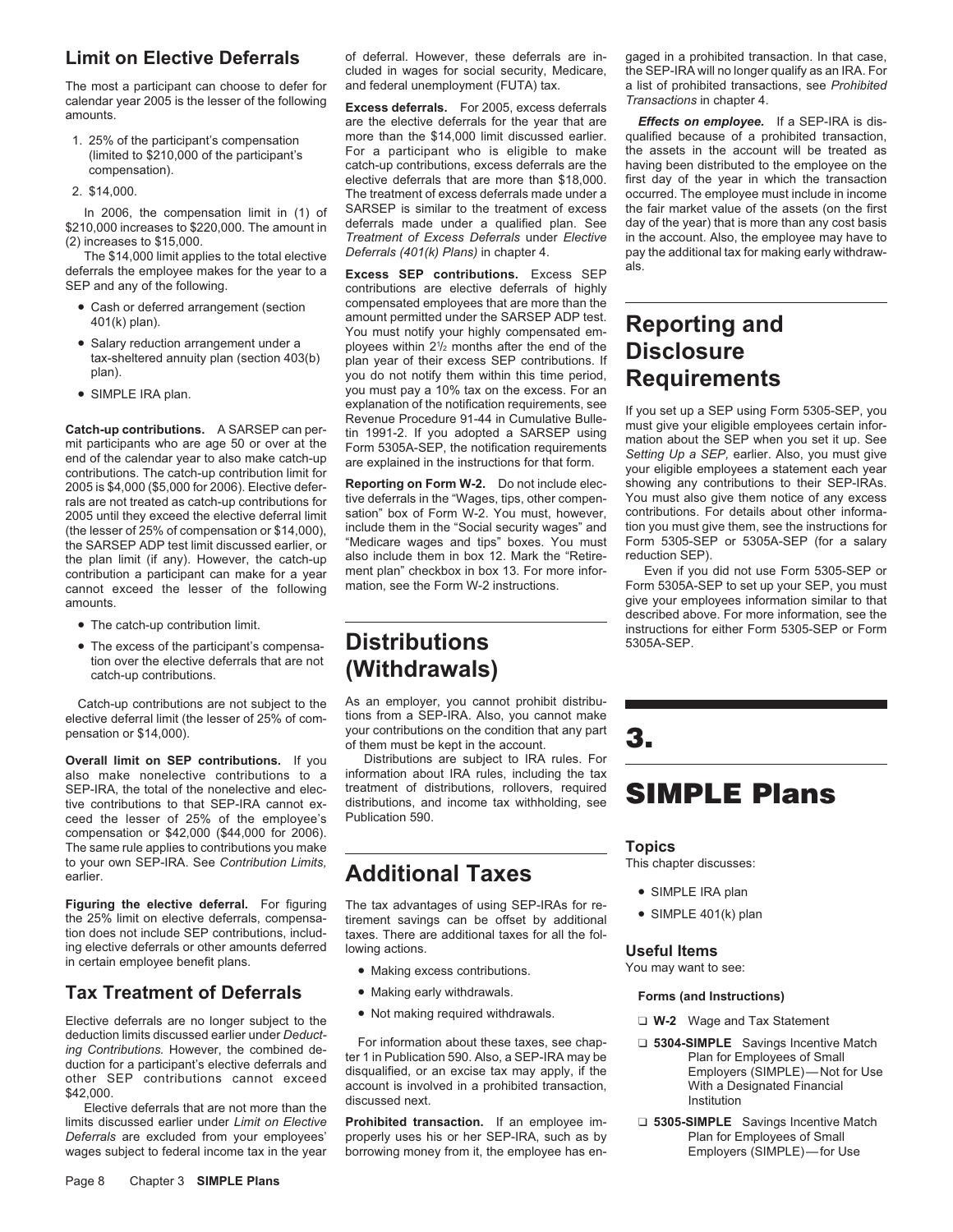A savings incentive match plan for employees Coverage under the plan has not signifi-<br>(SIMPLE plan) is a written arrangement that cantly changed during the grace period. (Form 1040)) before subtracting any contribu-<br>provid provides you and your employees with a simpli-<br>fied way to make contributions to provide retire-<br>ued to qualify after the transaction if you fied way to make contributions to provide retire-<br>ment income. Under a SIMPLE plan, employees had remained a separate employer.<br>can choose to make salary reduction contributions to the plan rather than receiving these *The grace period for acquisitions, dis-* You can use Form 5304-SIMPLE or Form

- 
- 



# **SIMPLE IRA Plan in a SIMPLE IRA Plan? original form. Do not file it with the IRS. SIMPLE** IRA Plan

- 
- 

From you for the preceding year. Under this rule,<br>you must take into account all employees em-<br>ployed at any time during the calendar year were bargained for in good faith by the feasible after your business comes into exi ployed at any time during the calendar year were bargained for in good faith by the teasible after your business comes into exis-<br>regardless of whether they are eligible to partici-<br>pate. Employees include self-employed in

A different rule applies if you do not meet the meeting the 100-employee limit for the year of to be reported by the employer on Form W-2. If ute to a Roth IRA.

With a Designated Financial **the transaction and the 2 following years if both** you are self-employed, compensation is your

- 
- 

amounts as part of their regular pay. In addition,<br>you will contribute matching or nonelective contributions also applies if, because of these types<br>tributions.<br>of transactions, you do not meet the rules ex-<br>plan for emplo **!**

following ways.<br>**Other qualified plan.** The SIMPLE IRA plan butions.<br>**Other qualified plan.** The SIMPLE IRA plan butions.<br>**Other qualified plan.** The SIMPLE IRA plan butions.<br>Use Form 5304-SIMPLE if you allow each

Many financial institutions will help **Exception.** If you maintain a qualified plan be deposited initially at a designated financial you set up a SIMPLE plan.<br>you set up a SIMPLE plan. permitted to maintain a SIMPLE IRA pl you set up a SIMPLE plan. for collective bargaining employees, you are institution.<br>
permitted to maintain a SIMPLE IRA plan for The SIMPLE IRA plan is adopted when you<br>
other employees. have completed all appropriate boxe

A SIMPLE IRA plan is a retirement plan that<br>uses SIMPLE IRA plan is a retirement plan that<br>uses SIMPLE IRA for each eligible employee.<br>Under a SIMPLE IRA plan, a SIMPLE IRA must<br>under a SIMPLE IRA plan, a SIMPLE IRA must<br>

Who Can Set Up<br>
a SIMPLE IRA Plan?<br>
You can use less restrictive eligibility require-<br>
The contain a Model Notification<br>
The contain a Model Notification<br>
The contains and the property of the Eligible Employees that provid You can set up a SIMPLE IRA plan if you meet requirements, the current year compensation • Maintaining the SIMPLE IRA plan records requirements, the current year compensation • Maintaining the SIMPLE IRA plan records requi both the following requirements, or both. For example, you can and proving you set up a set up a SIMPLE IRA SI<br>allow participation for employees who received plan for employees. Plan for employees who received<br>allow participation for employees who received<br>• You do not maintain another qualified plan<br>• Coling calendar year. However, you cannot im-• You do not maintain another qualified plan ceding calendar year. However, you cannot im- **Deadline for setting up a SIMPLE IRA plan.** unless the other plan is for collective bar-<br>SIMPLE IRA plan. SIMPLE IRA plan. any date from January 1 thru October 1 of a

- 
- 

*Grace period for employers who cease to* ees is the total wages, tips, and other compen- into which the contributions are deposited. A meet the 100-employee limit. If you maintain sation from the employer subject to feder sation from the employer subject to federal SIMPLE IRA must be set up for each eligible the SIMPLE IRA plan for at least 1 year and you income tax withholding and the amounts paid for employee. Forms 5305-S, SIMPLE Individual cease to meet the 100-employee limit in a later domestic service in a private home, cease to meet the 100-employee limit in a later domestic service in a private home, local college Retirement Trust Account, and 5305-SA, vear, vou will be treated as meeting it for the 2 club or local chanter of a college year, you will be treated as meeting it for the 2 club, or local chapter of a college fraternity or SIMPLE Individual Retirement Custodial Ac-<br>calendar years immediately following the calen-sorority. Compensation also incl calendar years immediately following the calen-<br>dar year for which you last met it.<br>employee's salary reduction contributions made employee's salary reduction contributions made documents the participant and the trustee (or under this plan and, if applicable, elective defer-<br>under this plan and, if applicable, elective defer-custodian) can use for thi disposition, or similar transaction. Under this section 403(b) annuity contract and compensa-<br>
rule, the SIMPLE IRA plan will be treated as tion deferred under a section 457 plan required not affect the amount an individua tion deferred under a section 457 plan required

Institution the following conditions are satisfied. The following conditions are satisfied.<br>The plan has not eignificant the net of tion A, or line 6, Section B, of Schedule SE

SIMPLE plans can only be maintained on a<br>calendar-year basis.<br>A SIMPLE plans can be set up in either of the plained under Other qualified plan or Who Can<br>A SIMPLE plan can be set up in either of the<br>A SIMPLE plan can be se select the institution that will receive the contri-

Generally Must be the only retirement plan to USE Form 5304-SIMPLE in you allow each • Using SIMPLE IRAs (SIMPLE IRA plan). which you make contributions, or to which bene-<br>• As part of a 401(k) plan (SIMPLE 401(k) fits acc fits accrue, for service in any year beginning with for receiving his or her SIMPLE IRA plan contri-<br>the year the SIMPLE IRA plan becomes effec- butions, Use Form 5305-SIMPLE if you require plan). the year the SIMPLE IRA plan becomes effec- butions. Use Form 5305-SIMPLE if you require<br>tive. tive. tive. that all contributions under the SIMPLE IRA plan

> have completed all appropriate boxes and blanks on the form and you (and the designated **Who Can Participate** financial institution, if any) have signed it. Keep<br>**Fine CHADLE IDA PlanO** the original form. Do not file it with the IRS.

- Due to participate. The term "employee" includes ments for the SIMPLE IRA plan. Page 3 of<br>
Participate in a SIMPLE IRA Plan, later.<br>
Who Can Set Up income.<br>
You can use less restrictive eligibility require-<br>
You can use le
	-

any date from January 1 thru October 1 of a **Excludable employees.** The following em-<br>IRA plan only if you had 100 or fewer employees so not need to be covered under a<br>IRA plan only if you had 100 or fewer employees SIMPLE IRA plan.<br>who received \$5,000 or more in co pate. Employees include self-employed individ-<br>uals who received earned income and leased<br>employees (defined in chapter 1). The presention of a year. A SIMPLE<br>employees (defined in chapter 1). The oright of a year. A SIMPL

must continue to meet the 100-employee limit<br>each year you maintain the plan.<br>**Compensation.** Compensation for employ- the individual retirement accounts or annuities<br>**Grace period for employers who cease to** ees is the to

100-employee limit because of an acquisition, rals under a section 401(k) plan, a SARSEP, or A SIMPLE IRA cannot be designated as a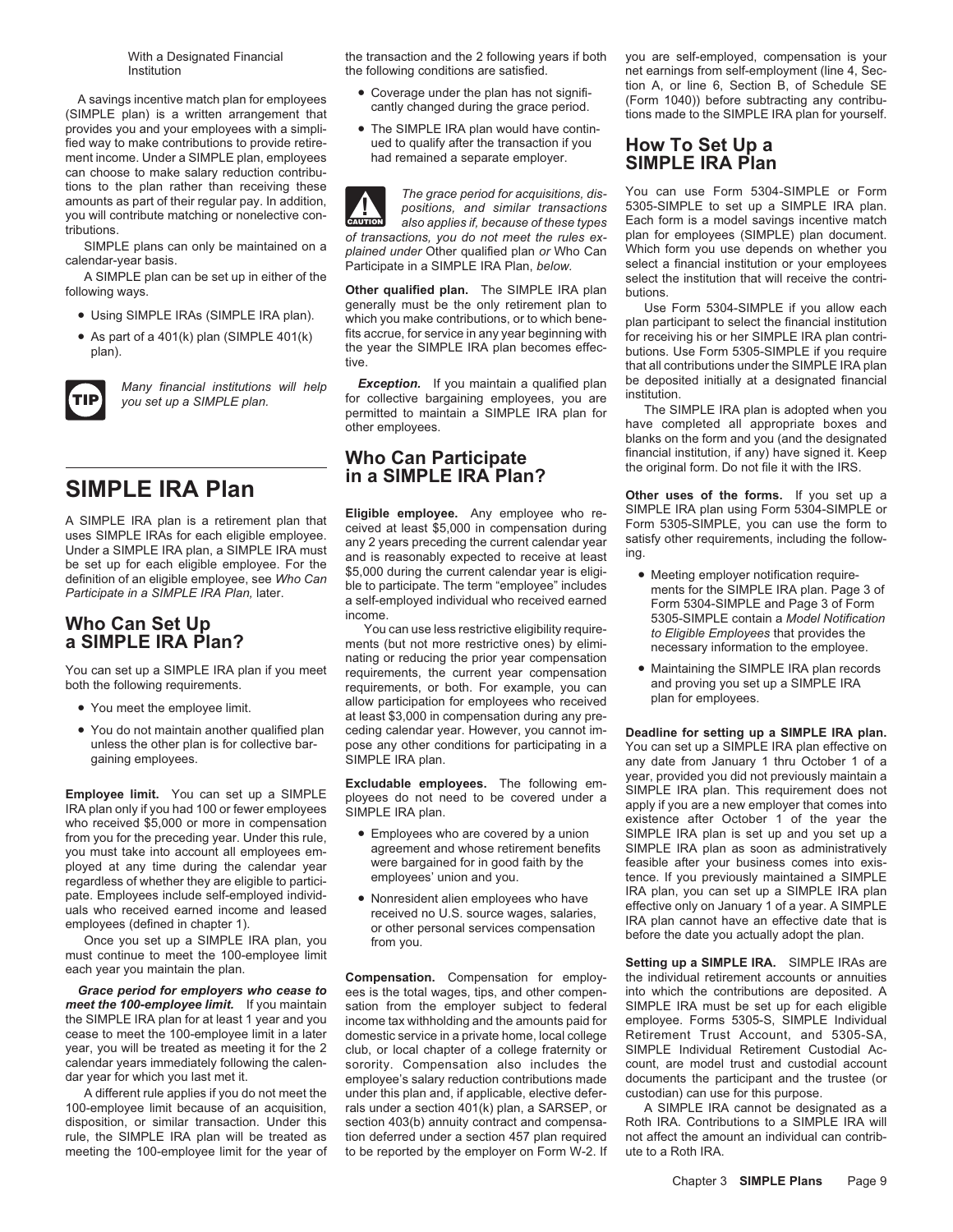**Credit for startup costs.** You may be able to<br>claim a tax credit for part of the ordinary and **Catch-up contributions.** A SIMPLE IRA Example 1. In 2005, your employee, Jane<br>necessary costs of starting a SIMPLE IRA plan pl

each employee of the following information exceed the lesser of the following a before the beginning of the election period. • The catch-up contribution limit.

- 
- 
- 
- 

ally the 60-day period immediately preceding his salary. Your net earnings from self-employ- ample 1, above, the maximum contribution you<br>January 1 of a calendar year (November 2 to ment are \$40,000, and you choose to cont December 31 of the preceding calendar year). 10% of your earnings to your SIMPLE IRA. You However, the dates of this period are modified if make 3% matching contributions. The total conyou set up a SIMPLE IRA plan in mid-year (for tribution you can make for John is \$2,000, fig-<br>example, on July 1) or if the 60-day period falls ured as follows.

Employer matching contribution ods for permitting employees to enter into salary (\$25,000 <sup>×</sup> .03) . . . . . . . . . . . . . . . 750 reduction agreements or to modify prior agree- **Time limits for contributing funds.** You **Total contributions** ............ **\$2,000** ments. For example, a SIMPLE IRA plan can must make the salary reduction contributions to 60-day period. Similarly, in addition to the The total contribution you can make for your- the month in which the amounts would other-<br>60-day period, a SIMPLE IRA plan can provide self is \$5.200 figured as follows.

# **Contribution Limits**

**Total contributions** are made up of salary reduction<br> **Total contributions** and employer contributions  $\frac{1}{2}$  **Lower percentage**. If you choose a match-<br> **Contributions** contributions and employer contributions. You, **Lower percentage.** If you choose a match-<br>contributions and employer contributions. You, ing contribution less than 3%, the percentage as the employer, must make either matching<br>contributions or nonelective contributions, demust be at least 1%. You must notify the em-<br>fined later. No other contributions can be made<br>fined later. No other contributions can

**Salary reduction contributions.** The amount ends with (and includes) the year for which the the employee chooses to have you contribute to choice is effective. the employee chooses to have you contribute to a SIMPLE IRA on his or her behalf cannot be<br>more than \$10,000 for 2005. These contribu-<br>Monelective contributions. Instead of ending June 30. Contributions under a SIMPLE more than \$10,000 for 2005. These contribu-<br>tions must be expressed as a percentage of the matching contributions, you can choose to make IRA plan for the calendar year 2005 (including tions must be expressed as a percentage of the matching contributions, you can choose to make IRA plan for the calendar year 2005 (including employee's compensation unless you permit the nonelective contributions of 2% of employee's compensation unless you permit the nonelective contributions of 2% of compensa-contributions made in 2005 before July 1, 2005) employee to express them as a specific dollar tion on behalf of each eligible employ amount. You cannot place restrictions on the at least \$5,000 (or some lower amount you se- 2006.<br>contribution amount (such as limiting the contri- lect) of compensation from you for the year. If contribution amount (such as limiting the contribution percentage), except to comply with the you make this choice, you must make nonelec-<br>\$10,000 limit. tive contributions whether or not the employee tax year is the calendar year. Contributions

employer plan during the year and has elective Only \$210,000 of the employee's compensation

**Deadline for setting up a SIMPLE IRA.** A salary reductions or deferred compensation can be taken into account to figure the contribu-SIMPLE IRA must be set up for an employee under those plans, the salary reduction contribu- tion limit.<br>before the first date by which a contribution is tions under a SIMPLE IRA plan also are elective frou before the first date by which a contribution is tions under a SIMPLE IRA plan also are elective If you choose this 2% contribution formula, required to be deposited into the employee's deferrals that count toward the over required to be deposited into the employee's deferrals that count toward the overall annual you must notify the employees within a reasona-<br>IRA. See *Time limits for contributing funds*, later, limit (\$14,000 for 2005) on

that first became effective in 2005. For more over at the end of the calendar year to also make<br>intervalsion see Credit for startup costs under catch-up contributions. The catch-up contribute for self-employment are \$50,00 information, see *Credit for startup costs* under catch-up contributions. The catch-up contribu- from self-employment are \$50,000, and you information, see *Credit for startup costs* under catch-up contributions. The catch tion limit for 2005 is \$2,000 (\$2,500 for 2006). choose to contribute 10% of your earnings to *Reminders*, earlier. Salary reduction contributions are not treated as your SIMPLE IRA. You make a 2% nonelective<br>catch-up contributions for 2005 until they ex- contribution. Both of you are under age 50. The **Notification Requirement** catch-up contributions for 2005 until they ex-<br>
ceed \$10,000. However, the catch-up contribu- total contribution you can make for Jane is<br>
If you adopt a SIMPLE IRA plan you must notify tion a pa If you adopt a SIMPLE IRA plan, you must notify tion a participant can make for a year cannot each employee of the following information exceed the lesser of the following amounts.

- 
- 

2. Your choice to make either matching con-<br>tributions or nonelective contributions (dis-<br>cussed later). <br>a summary description provided by the fi-<br>salary reduction contributions on a<br>salary reduction contributions on a<br>c

*Example.* In 2005, your employee, John **Election period.** The election period is gener-<br>Ally the 60-day period immediately preceding his salary Your net earnings from self-employ- ample 1, above, the maximum contribution you ment are \$40,000, and you choose to contribute can make for Jane or for yourself if you each<br>10% of your earnings to your SIMPLE IRA, You earned \$75,000 is \$11,500, figured as follows.

| Salary reduction contributions                     |     |
|----------------------------------------------------|-----|
| $(\$25,000 \times .05)$ $\$1,250$                  |     |
| Employer matching contribution                     |     |
| (\$25,000 × .03) <u>.</u>                          | 750 |
| Total contributions $\ldots \ldots \ldots$ \$2,000 |     |

| <b>Contribution Limits</b>                                                  | Employer matching contribution<br>$(\$40,000 \times .03)$ 1,200                                  | tax return for the year.                                                                             |
|-----------------------------------------------------------------------------|--------------------------------------------------------------------------------------------------|------------------------------------------------------------------------------------------------------|
| before each calendar quarter, other than the first<br>quarter of each year. | Salary reduction contributions<br>$($40,000 \times .10) \dots \dots \dots \dots \dots \$ \$4,000 | nonelective contributions by the due date (in-<br>cluding extensions) for filing your federal income |

fined later. No other contributions can be made<br>to the SIMPLE IRA plan. These contributions, period of time before the 60-day election period of the calendar year<br>which you can deduct, must be made timely. (discussed earli more than 2 years during the 5-year period that by the due date (including extensions ends with (and includes) the year for which the  $\epsilon$  federal income tax return for that year.

tion on behalf of each eligible employee who has 1,000 limit. This tive contributions whether or not the employee tax year is the calendar year. Contributions is a participant in any other chooses to make salary reduction contributions. under a SIMPLE IRA plan for the ca chooses to make salary reduction contributions. under a SIMPLE IRA plan for the calendar year<br>Only \$210,000 of the employee's compensation 2005 (including contributions made in 2006 by

| ach employee of the following imormation                                                                 | chooced the resson of the following amounts.                                                                                        | Salary reduction contributions                                                         |         |
|----------------------------------------------------------------------------------------------------------|-------------------------------------------------------------------------------------------------------------------------------------|----------------------------------------------------------------------------------------|---------|
| efore the beginning of the election period.                                                              | • The catch-up contribution limit.                                                                                                  | $(\$36,000 \times .10)$                                                                | \$3,600 |
| 1. The employee's opportunity to make or<br>change a salary reduction choice under a<br>SIMPLE IRA plan. | • The excess of the participant's compensa-<br>tion over the salary reduction contributions<br>that are not catch-up contributions. | 2% nonelective contributions<br>$(\$36,000 \times .02)$<br>Total contributions \$4,320 | 720     |

| 3. A summary description provided by the fi-<br>nancial institution.                                                                      | salary reduction contributions on a<br>dollar-for-dollar basis up to 3% of the<br>employee's compensation. This requirement | Salary reduction contributions<br>$($50,000 \times .10) \dots \dots \dots \dots \dots \$ \$5,000                                |  |
|-------------------------------------------------------------------------------------------------------------------------------------------|-----------------------------------------------------------------------------------------------------------------------------|---------------------------------------------------------------------------------------------------------------------------------|--|
| 4. Written notice that his or her balance can<br>be transferred without cost or penalty if<br>you use a designated financial institution. | does not apply if you make nonelective contribu-<br>tions as discussed later.                                               | 2% nonelective contributions<br>$(\$50,000 \times .02) \ldots \ldots \ldots \ldots \ldots 1,000$<br>Total contributions \$6,000 |  |

| you set up a SIMPLE IRA plan in mid-year (for tribution you can make for John is \$2,000, fig-<br>example, on July 1) or if the 60-day period falls | ured as follows.                                                                                 | Salary reduction contributions<br>$(\text{maximum amount}) \dots \dots \dots \dots \$ \$10,000<br>2% nonelective contributions |
|-----------------------------------------------------------------------------------------------------------------------------------------------------|--------------------------------------------------------------------------------------------------|--------------------------------------------------------------------------------------------------------------------------------|
| before the first day an employee becomes eligi-<br>ble to participate in the SIMPLE IRA plan.<br>A SIMPLE IRA plan can provide longer peri-         | Salary reduction contributions<br>$($25,000 \times .05) \dots \dots \dots \dots \dots \$ \$1,250 | $(\$75,000 \times .02)$ 1,500<br>Total contributions \$11,500                                                                  |

provide a 90-day election period instead of the the streetic inclusion you can make for your-<br>Figure of the the invertion to the the the the the contribution you can make for your- the month in which the amounts would othe 60-day period, a SIMPLE IRA plan can provide self is \$5,200, figured as follows. wise have been payable to the employee in<br>quarterly election periods during the 30 days quarterly election periods during the 30 days<br>before each calendar quarter, other than the first Salary reduction contributions or and the monelective contributions by the due date (in-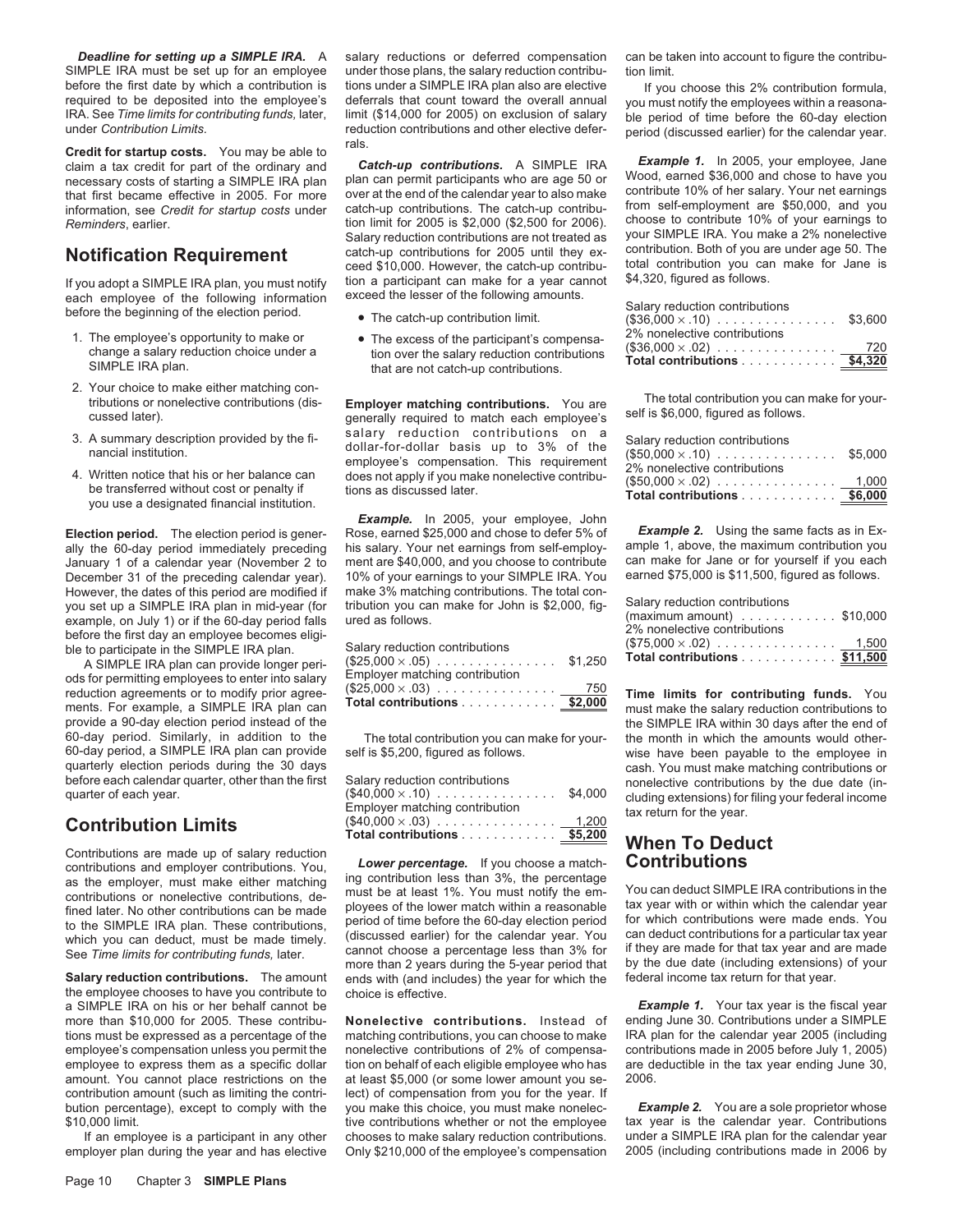April 15, 2006) are deductible in the 2005 tax eration of SIMPLE IRA plans, including the elecyear. tion and notice requirements for these plans.

# **Contributions**

common-law employees on your tax return. For example, sole proprietors deduct them on You can adopt a SIMPLE plan as part of a<br>Schedule C (Form 1040) Profit or Loss From 401(k) plan if you meet the 100-employee limit Schedule C (Form 1040), Profit or Loss From  $401(k)$  plan if you meet the 100-employee limit<br>Business, or Schedule F (Form 1040), Profit or as discussed earlier under *SIMPLE IRA Plan.* A<br>Loss From Farming, partnerships de on Form 1065, U.S. Return of Partnership In- plan and generally must satisfy the rules of plans<br>come, and corporations deduct them on Form cussed under *Qualification Rules* in chapter 4.<br>1120 U.S. Corporation Income Tax R 1120, U.S. Corporation Income Tax Return, However, a SIMPLE 401(k) plan is not subject to • Form 1120-A U.S. Corporation Short-Form  $n_e$  the nondiscrimination and top-heavy rules in Form 1120-A, U.S. Corporation Short-Form In- the nondiscrimination and top-heavy rules in<br>
come Tax Return, or Form 1120S, U.S. Income that discussion if the plan meets the conditions • Minimum funding requirement<br>
Tax Ret Tax Return for an S Corporation.

Sole proprietors and partners deduct contri-<br>
butions for themselves on line 28 of Form 1040,<br>
U.S. Individual Income Tax Return. (If you are a<br>
D.S. Individual Income Tax Return. (If you are a<br>
butions for the year to a t

You can deduct your contributions and your em-<br>ployees can exclude these contributions from 2. You must make either: their gross income. SIMPLE IRA plan contribu-<br>
ions are not subject to federal income tax with-<br>
holding. However, salary reduction contributions compensation for the year, or □ 575 Pension and Annuity Income are subject to social security, Medicare, and b. Nonelective contributions of 2% of com-<br>federal unemployment (FUTA) taxes. Matching pensation on behalf of each eligible empensation on behalf of each eligible em- **Forms (and Instructions)** federal unemployment (FUTA) taxes. Matching and nonelective contributions are not subject to ployee who has at least \$5,000 of<br>these taxes. Contributions are not subject to compensation from you for the year. From Business<br>**Reporting on Form W-2.** Do not include<br>Re

**Reporting on Form W-2.** Do not include<br>SIMPLE IRA plan contributions in the "Wages, trust.<br>tips, other contributions can be made to the Gram Dealing Schedule F (Form 1040) Profit or Loss<br>However salary reduction contribut However, salary reduction contributions must be 4. No contributions are made, and no bene- **□ Schedule K-1 (Form 1065)** Partner's included in the boxes for social security and fits accrue, for services during the year Sha included in the boxes for social security and fits accrue, for services during the year<br>Medicare wages, Also include the proper code under any other qualified retirement plan of Medicare wages. Also include the proper code under any other qualified retirement plan of Credits, etc.<br>in box 12. For more information, see the instruc-<br>in the employer on behalf of any employee

Distributions from a SIMPLE IRA are subject to<br>
IRA rules and generally are includible in income<br>
for the year received. Tax-free rollovers can be<br>
for the year received. Tax-free rollovers can be<br>
made from one SIMPLE IRA made from one SIMPLE IRA into another ing salary reduction contributions, matching □ 5330 Return of Excise Taxes I<br>SIMPLE IRA. However, a rollover from a contributions, and nonelective contributions. SIMPLE IRA. However, a rollover from a

Early withdrawals generally are subject to a <br>10% additional tax. However, the additional tax cation Requirement in this chapter.<br>10% additional tax. However, the additional tax **Credit for startup costs.** You may be able is increased to 25% if funds are withdrawn within **Credit for startup costs.** You may be able to Sponses of the ordinary and Plann at ax credit for part of the ordinary and

**More information.** See Publication 590, Indi-<br>vidual Retirement Arrangements, for information proce information, see Credit for startup costs ment of distributions, rollovers, required distribu-

**Notice 98-4.** This notice contains questions The plan must be for the exclusive benefit of

**Where To Deduct 4.** Motice 98-4 is in Cumulative Bulletin 1998-1.

- partner, contributions for yourself are shown on<br>the Schedule K-1 (Form 1065), Partner's Share<br>of Income, Deductions, Credits, etc., you get<br>from the partnership.) the plan, an employee who is age 50 or<br>the plan, an employ **Tax Treatment**<br> **Tax Treatment**<br> **of Contributions**<br> **of Contributions**<br>
See Catch-up contributions, earlier under See *Catch-up contributions*, earlier under *Contribution Limits*.
	- -
		-
	-
- in box 12. For more information, see the instruc-<br>tions for Forms W-2 and W-3. eligible to participate in the SIMPLE 401(k)  $\Box$  **W-2** Wage and Tax Statement<br>plan. endan. eligible to participate in the SIMPLE 401(k) and t
- **Distributions (Withdrawals)** 5. The employee's rights to any contributions ❏ **1099-R** Distributions From Pensions,

SIMPLE IRA to a non-SIMPLE IRA can be made<br>tax free only after a 2-year participation in the quirement that applies to SIMPLE IRA plans<br>SIMPLE IRA plan.<br>EIRA plan.<br>Early withdrawals generally are subject to a cation Requi

Form a tax credit for part of the ordinary and 2 years of beginning participation.<br>
2 **More information.** See Publication 590, Indi-<br> **More information** a SIMPLE 401(k) and the starting a SIMPLE 401(k) and the ordination more information, see *Credit for startup costs* 

# Deduct the contributions you make for your **SIMPLE 401(k) Plan Qualified Plans**

- 
- 
- 
- 
- 
- 
- 
- 
- 
- 

**Useful Items**<br>You may want to see:

- 
- 
- 
- 
- □ 1040 U.S. Individual Income Tax Return
	-
- 
- 
- 
- 

about IRA rules, including those on the tax treat- Qualified retirement plans set up by self-em- under *Reminders*, earlier. tions, and income tax withholding. The state of the state of H.R.10 plans. A sole proprietor or a partnership can set up a qualified plan. A common-law **More Information**<br> **More Information**<br> **on SIMPLE IRA Plans**<br> **on SIMPLE IRA Plans** up and maintained by employers that are corpo-<br>rations. All the rules discussed here apply to rations. All the rules discussed here apply to If you need more help to set up and maintain corporations except where specifically limited to SIMPLE IRA plans, see the following IRS notice. the self-employed. the self-empl

and answers about the implementation and op- employees or their beneficiaries. A qualified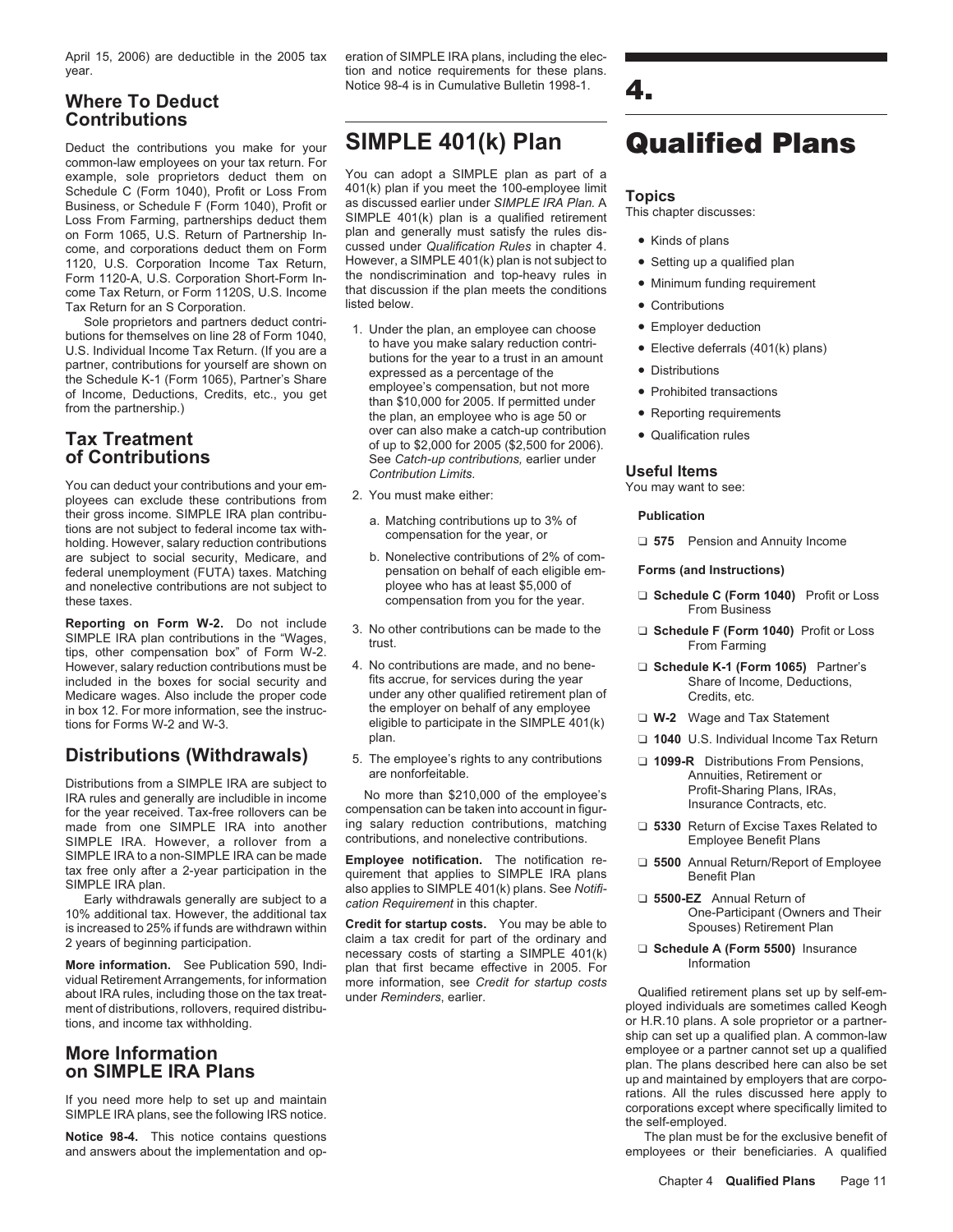individual. **plan participants.** Actuarial assumptions and can set up an individually designed plan to meet

# **Kinds of Plans**

There are two basic kinds of qualified plans—<br> **Setting Up a** at most IRS offices and at certain libraries.<br> **Setting Up a** at most IRS offices and at certain libraries.<br> **User fee.** The fee mentioned earlier for defined contribution plans and defined benefit **Qualified Plan is a contribution of the fee** The fee mentioned earlier for re-<br>plans—and different rules apply to each. You **Qualified Plan** expansion questing a determinatio

provides benefits to a participant largely based *fied plan. If you have employees, see* Partici- • The end of the 5th plan year the plan is in on the amount contributed to that participant's pation, *under* Qualification Rules, *later*. effect.<br>account. Benefits are also affected by any inaccount. Benefits are also any in- any in-<br>come, expenses, gains, losses, and for eithines **Set-up deadline.** To take a deduction for con-<br>of other accounts that may be allocated to an tributions for a tax year your plan m of other accounts that may be allocated to an tributions for a tax year, your plan must be set up right of the plan that begins account. A defined contribution plan can be ei-<br>account. A defined contribution plan can be ei account. A defined contribution plan can be ei- (adopted) by the last day of that year (December

plan for sharing your business profits with your necessary costs of starting a qualified plan that For more information about whether the user employees. However, you do not have to make first became effective in 2005. For more infor-<br>contributions out of net profits to have a mation, see Credit for startup costs under Re- Internal Revenue Bulletin 2006-1 and Not contributions out of net profits to have a mation, see *Credit for startup costs* under *Re-* Internal Revenue Bulletin 2006-1 and Notice

The plan does not need to provide a definite<br>formula for figuring the profits to be shared. But, formula for figuring the profits to be shared. But, **Adopting a Written Plan Investing Plan Assets** if there is no formula, there must be systematic

allocating the contribution among the partici-<br>net by a sponsoring organization. Contribution the accumulated funds<br>an individually designed plan. and individually designed plan.<br>  $\bullet$  You can establish a trust or custodial ac-<br>
to the employees ofter they recep a certain area to the employees after they reach a certain age,<br>after a fixed number of years, or upon certain **Written plan requirement.** To qualify, the

**Money purchase pension plan.** Contribu-<br>
tions to a money purchase pension plan are observed informations to a money purchase pension plan are<br>
fixed and are not based on your business profits.<br>
For example, if the plan r

fined benefit plan are based on what is needed • Mutual funds.

ployee would otherwise receive under the plan. Bulletin 2006-1 may help you decide whether to Forfeitures must be used instead to reduce em- apply for approval.

**TIP**

l substantial contributions. You must adopt a written plan. The plan can be In setting up a qualified plan, you arrange how<br>The plan must provide a definite formula for an IRS-approved master or prototype plan of an IRS-approved master or prototype plan of-<br>fered by a sponsoring organization. Or it can be

after a fixed number of years, or upon certain **Written plan requirement**. To qualify, the other occurrences.<br>
In general, you can be more flexible in mak-<br>
ing contributions to a profit-sharing plan than to provisions mus

Forfeitures under a profit-sharing plan can<br>be allocated to the accounts of remaining partici-<br>pants in a nondiscriminatory way or they can be<br>used to reduce your contributions.<br>and prototype plans are plans made available

- **Defined Benefit Plan** unions). They are not transferable.
	- Trade or professional organizations.
	-
	-

plan can include coverage for a self-employed to provide definitely determinable benefits to **Individually designed plan.** If you prefer, you As an employer, you can usually deduct, computations are required to figure these contri-<br>biect to limits, contributions you make to a butions. Generally, you will need continuing pro- is not required, you can apply for ap subject to limits, contributions you make to a butions. Generally, you will need continuing pro- is not required, you can apply for approval by qualified plan, including those made for your fessional help to have a defined qualified plan, including those made for your fessional help to have a defined benefit plan. paying a fee and requesting a determination<br>own retirement. The contributions (and earnings Forfeitures under a defined benefit p Forteitures under a defined benefit plan can- letter. You may need professional help for this.<br>And the used to increase the benefits any em- Revenue Procedure 2006-6 in Internal Revenue and gains on them) are generally tax free until not be used to increase the benefits any em-<br>distributed by the plan. Bulletin 2006-6 in Internal Revenue Procedure 2006-6 in Internal Revenue<br>distributed by the plan.



Internal Revenue Bulletins are available on the IRS website at *www.irs.gov*. They are also available

contributions to all the plans must not total more<br>contributions to all the plans must not total more<br>than the overall limits discussed under Contribu-<br>than the overall limits discussed under Contribu-<br>fied plan. First you

- 
- 

ther a profit-sharing plan or a money purchase 31 for calendar year employers). The request cannot be made by the sponsor of a<br>pension plan. A profit-sharing plan is a claim a tax credit for part of the ordinary and protot

profit-sharing plan. *minders*, earlier. 2003-49 in Internal Revenue Bulletin 2003-32.

- 
- 
- 

A defined benefit plan is any plan that is not a<br>defined contribution plan. Contributions to a de-<br>fined benefit plan are based on what is needed • Mutual funds.<br>A cation Rules. later.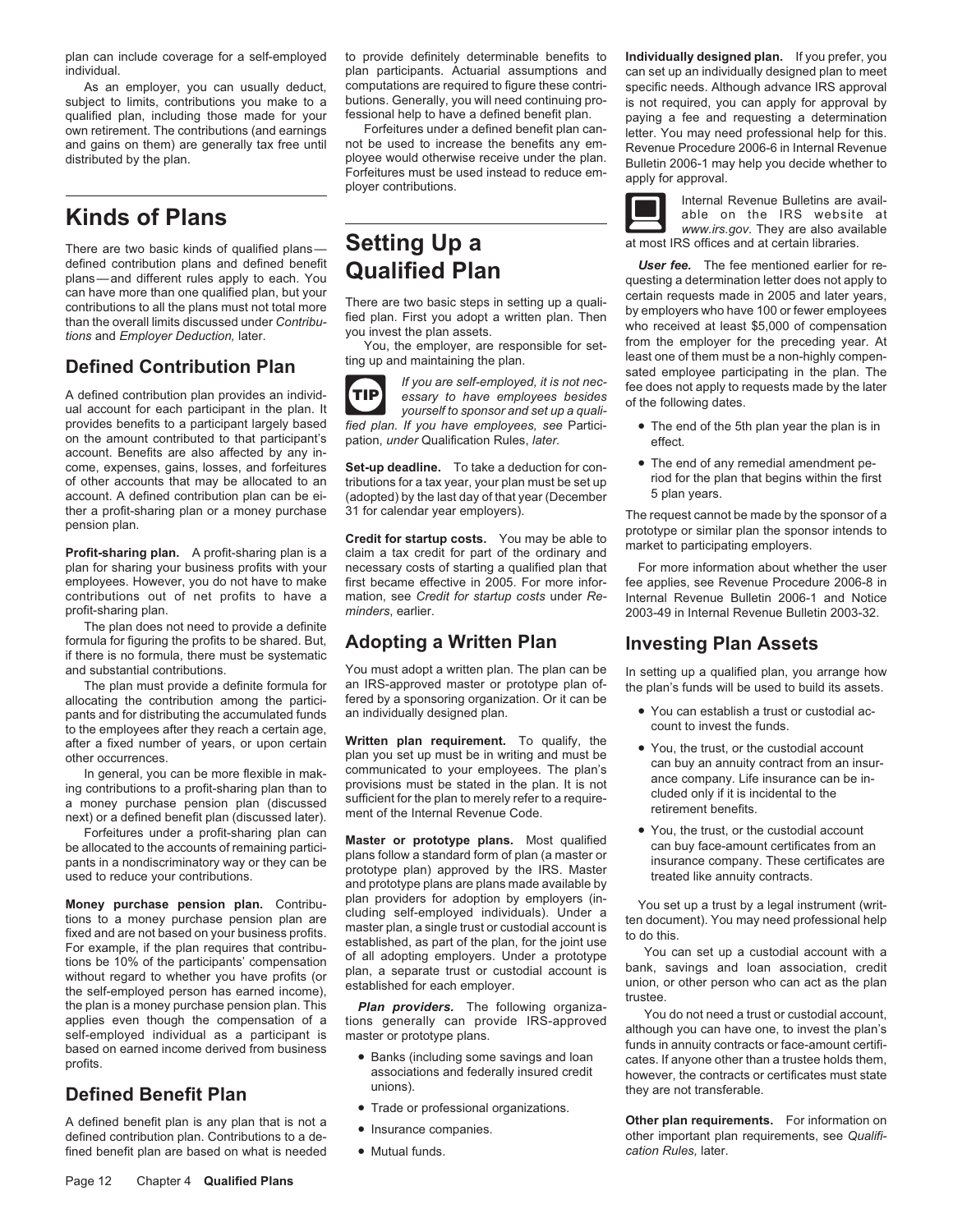bension plan or a defined benefit plan, you must at You do either of the following.<br>
actually pay enough into the plan to satisfy the and the plan adminimum funding standard for each year. Deter<br>
minimum funding standard f is complicated. The amount is based on what b. You deduct the contributions on your following. should be contributed under the plan formula tax return for the previous year. (A part-<br>using actuarial assumptions and formulas. For earchip shows contributions for partners using actuarial assumptions and formulas. For earship shows contributions for partners a. Hold the excess in a separate account information on this funding requirement, see section 412 and its regulations. Share of Income.

**Quarterly installments of required contribu-**<br> **Employer's promissory note.** Your promis-<br>
Subject to the minimum funding requirements,<br>
Subject to the minimum funding requirements,<br>
Subject to the minimum funding require

minimum funding requirement for a plan year<br>will be considered timely if made by 81/2 months Four plan must provide that contributions or Farticipants must report these amounts on will be considered timely if made by  $81/2$  months Your plan must provide that contributions or Participants must report these amounts on the limits on  $\frac{1}{2}$  months benefits cannot exceed certain limits. The limits th

ductible contributions for a tax year up to the due 2. \$170,000 (\$175,000 for 2006). isfy the nondiscrimination test of section 401(m).<br>date of your return (plus extensions) for that said and that See Regulations sections date of your return (plus extensions) for that

have net earnings (compensation) from self-em-<br>provided a participant cannot exceed the<br>ployment in the trade or business for which the<br>lesser of the following amounts. ployment in the trade or business for which the plan was set up. Your net earnings must be from 1. 100% of the participant's compensation. **Employer Deduction** your personal services, not from your invest-

You generally apply your plan contributions to excess annual additions caused by any of the qualified plan depends on the kind of plan you the year in which you make them. But you can following actions. the year in estima

- 2. The plan was established by the end of the Forfeitures allocated to participants' ac-**Minimum Funding** previous year.
	-
	- -
		-

For a calendar-year plan, the installments are There are certain limits on the contributions and employee after-tax contributions or the distribu-<br>due April 15, July 15, October 15, and January other annual additions you c

after the end of that year. benefits cannot exceed certain limits. The limits the line for Pensions and annuities on Form after the end of that year. differ depending on whether your plan is a de- 1040 or Form 1040 or Form 1040 or Form 1040 or Form 1040 fined contribution plan or a defined benefit plan.

**Contributions**<br> **Defined benefit plan.** For 2005, the annual **Employee Contributions**<br> **A gualified also is generally funded by your** plan cannot exceed the lesser of the following Participants may be permitted to make

- 
- 

year. **Defined contribution plan.** For 2005, a de-<br>**Self-employed individual.** You can make fined contribution plan's annual contributions nondiscrimination rules under sections 401(k)<br>contributions on behalf of yourself o

- 
- 

**When Contributions** additions are the amounts contributed to a de-<br>**Are Considered Made** fined contribution plan that are more than the **Deduction Limits**<br>limits discussed previously. A plan can correct The deduction limi limits discussed previously. A plan can correct The deduction limit for your contributions to a excess annual additions caused by any of the cuplified plan dependence in the kind of plan you.

- 
- 

**Requirement** 3. The plan treats the contributions as though<br>it had received them on the last day of the plan can provide for the correction of excess<br>In general, if your plan is a money purchase previous year.

- 
- 
- Share of Income, Deductions, Credits, ticipants' accounts in the following year<br>
ticipants' accounts in the following year<br>
(or years) before making any contribu-
	-

**Due dates.** The due dates for the install-<br>ments are 15 days after the end of each quarter.<br>For a schedar user also installments are the installation of the contributions of distributed elective deferrals. The return of due April 15, July 15, October 15, and January other annual additions you can make each year tion of elective deferrals to correct excess an-<br>15 (of the following year). There are also limits on the mual additions is consi

payment.<br>Friended period for making contributions **able on Contributions** able on Form W-2. For specific information **Extended period for making contributions.** Limits on Contributions able on Form W-2. For specific information Additional contributions required to satisfy the **and Benefits** Additional contributions required to satisfy th

A qualified plan is generally funded by your<br>
contributions. However, employees participating<br>
in the plan may be permitted to make contributions to a plan in addition to<br>
in the plan may be permitted to make contributions

ments. If you have a net loss from self-employ-<br>
ment, you cannot make contributions for<br>
yourself for the year, even if you can contributions for<br>
yourself for the year, even if you can contribute<br>
for common-law employee

apply them to the previous year if all the follow-<br>ing requirements are met.<br>participant's compensation. by the station of the contributions to a defined contribution plan 1. You make them by the due date of your • A reasonable error in determining the (profit-sharing plan or money purchase pension elective deferrals permitted (discussed plan) cannot be more than 25% of the compenplan) cannot be more than 25% of the compentensions). The sation paid (or accrued) during the year to your sation paid (or accrued) during the year to your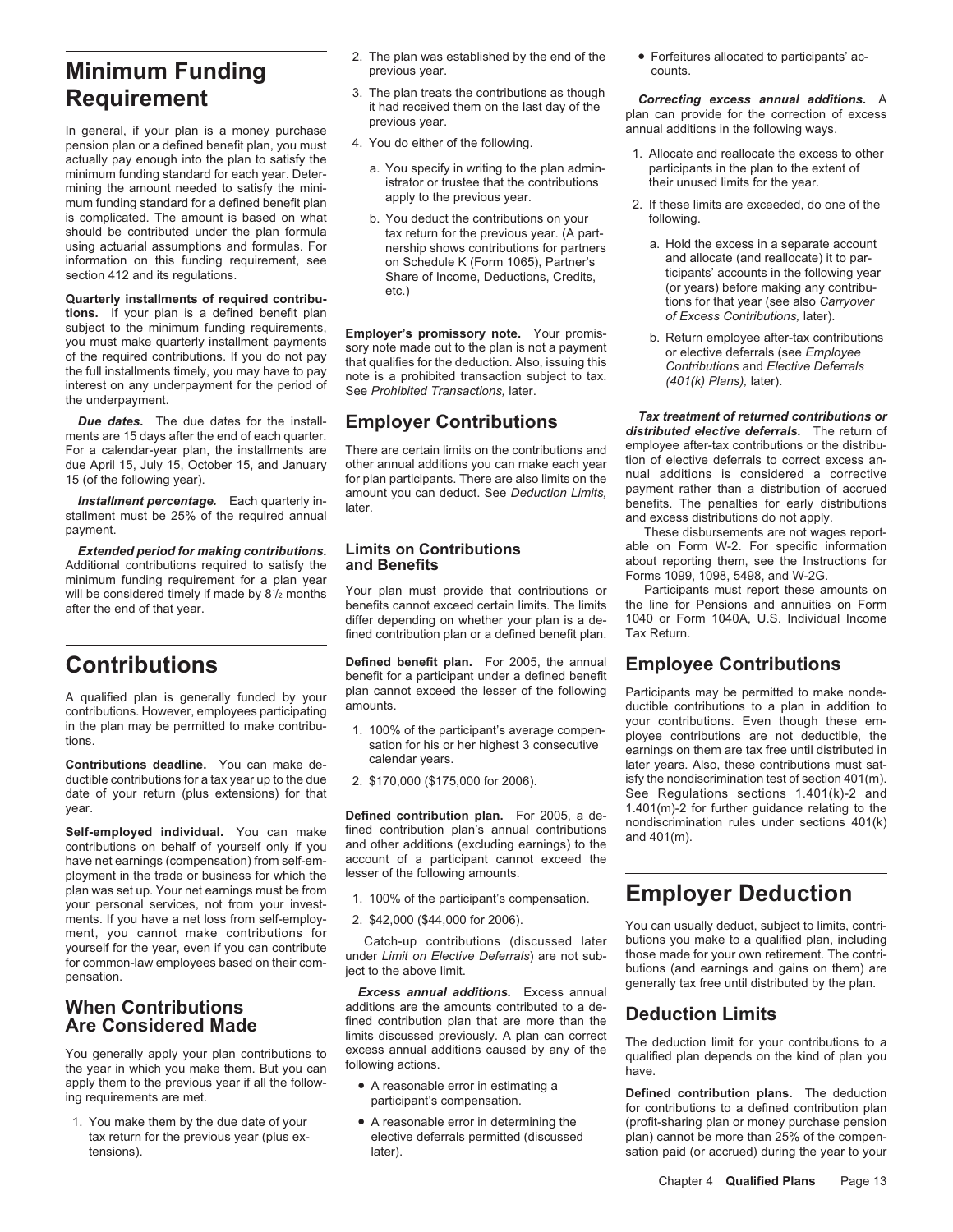eligible employees participating in the plan. If Deduction Limit for Carryover of you are self-employed, you must reduce this Self-Employed Individuals Excess Contributions limit in figuring the deduction for contributions

- 
- 
- 

Defined benefit plans. The deduction for<br>contributions to a defined benefit plan is based<br>on actuarial assumptions and computations. your net earnings depend on each other. For this<br>Consequently an actuary must figure your Consequently, an actuary must figure your de-



and a defined benefit plan and at least one<br>
employee is covered by both plans, your deduc-<br> **Where To Deduct** on the contribution or a defined benefit plan. Even if that contribu-<br>
tion for those contributions is limited. tion for those contributions is limited. Your de-<br>duction cannot be more than the greater of the **Contributions** trade or business for which the plan is set up, the duction cannot be more than the greater of the<br>
Deduct the contributions you make for your difference is not subject to this excise tax. See

- 
- 



to make a special computation to figure your deduct for the year, you can carry over and<br>maximum deduction for these contributions deduct the difference in later years, combined When figuring the deduction limit, the follow- maximum deduction for these contributions. deduct the difference in later years, combined<br>Compensation is your net earnings from with your contributions for those years. Your

- 
- 

Consequently, an actually must lighte your de-<br>duction limit.<br>tribution rate called for in your plan. To do this, **Nondeductible (Excess)** In figuring the deduction for contribution rate called for in your plan. To do this,<br>
In figuring the deduction for contribution<br>
tions, you cannot take into account<br>
any contributions or benefits that are<br>
the Rate Worksh

Deduct the contributions you make for your difference is not subject to this excise to common-law employees on your tax return. For *Minimum Funding Requirement*, earlier. • 25% of the compensation paid (or ac-<br>
common-law employees on your tax return. For<br>
crued) during the year to your eligible emexample, sole proprietors deduct them on **Exceptions.** If you maintain a defined benefit<br>Schedule C (Form 1040), Profit or Loss From plan the following exceptions may enable you to ployees participating in the plan. If you are Schedule C (Form 1040), Profit or Loss From plan, the following exceptions may enable you to self-employed you must reduce this 25% Business, or Schedule F (Form 1040), Profit self-employed, you must reduce this 25% Business, or Schedule F (Form 1040), Profit or choose not to take certain nondeductible contri-<br>limit in figuring the deduction for contribu-<br> Loss From Farming, partnerships deduct them butions<br>
tions you make for your own account on Form 1065, U.S. Return of Partnership In- cise tax. tions you make for your own account. on Form 1065, U.S. Return of Partnership In-<br>Come, and corporations deduct them on Form • Your contributions to the defined benefit come, and corporations deduct them on Form **Contributions to one or more defined con-**<br>plans, but not more than the amount reeded to meet the year's minimum fund-<br>ing standard fo

This limit does not apply if contributions to the<br>defined contribution plan consist only of elective<br>lefting for themselves on line 28 of Form 1040,<br>deferrals.<br>U.S. Individual Income Tax Return. (If you are a<br>e 6% of the p U.S. Individual Income Tax Return. (If you are a  $\bullet$  6% of the participants' compensation (in-<br>nartner contributions for yourself are shown on cluding elective deferrals) for the year. For this rule, a SEP is treated as a partner, contributions for yourself are shown on separate profit-sharing (defined con-<br>separate profit-sharing (defined con- the Schedule K-1 (Form 1065), Partner's Share *separate profit-sharing (defined con-* the Schedule K-1 (Form 1065), Partner's Share • The sum of employer matching contributhe partnership.) plan.

you make for your own account. See *Deduction* If you make contributions for yourself, you need If you contribute more to the plans than you can<br>Limit for Self-Employed Individuals, later. ing rules apply.<br>
• Elective deferrals (discussed later) are not<br>
• Elective deferrals (discussed later) are not<br>
self-employment, defined in chapter 1. This defi-<br>
subject to the limit.<br>
• Compensation includes elective d \$210,000. • • <sup>•</sup> • The deduction for contributions on your *Deduction Limit for Self-Employed Individuals,* behalf to the plan. earlier. The amount you carry over and deduct may be subject to the excise tax discussed next.

any commodions or benefits that are<br>
more than the limits discussed earlier under<br>
Limits on Contributions and Benefits. However,<br>
your deduction for contributions to a defined<br>
your deduction for contributions to a define

ple plans (discussed earlier) also applies to con-<br> **Deduction limit for multiple plans.** If you tributions you make as an employer on your own<br>
contribute to both a defined contribution plan behalf.<br>
and a defined benefit

- 
- *tions and the elective deferrals to a 401(k)*

# Table 4–1. **Carryover of Excess Contributions Illustrated—Profit-Sharing Plan (000's omitted)**

| Year   | Participants'<br>Compensation | Participants'<br>share of<br>reauired<br>contribution<br>(10% of<br>annual profit) | <b>Deductible</b><br>limit for<br>current<br>year (25% of<br>compensation) | <b>Contribution</b> | <b>Excess</b><br>contribution<br>carryover<br>used <sup>1</sup> | <b>Total</b><br>deduction<br>including<br>carryovers | <b>Excess</b><br>contribution<br>carryover<br>available at<br>end of year |
|--------|-------------------------------|------------------------------------------------------------------------------------|----------------------------------------------------------------------------|---------------------|-----------------------------------------------------------------|------------------------------------------------------|---------------------------------------------------------------------------|
| $2002$ | \$1,000                       | \$100                                                                              | \$250                                                                      | \$100               | \$0                                                             | \$100                                                | \$0                                                                       |
| $2003$ | 400                           | 165                                                                                | 100                                                                        | 165                 | $\Omega$                                                        | 100                                                  | 65                                                                        |
| $2004$ | 500                           | 100                                                                                | 125                                                                        | 100                 | 25                                                              | 125                                                  | 40                                                                        |
| 2005   | 600                           | 100                                                                                | 150                                                                        | 100                 | 40                                                              | 140                                                  | 0                                                                         |
|        |                               |                                                                                    |                                                                            |                     |                                                                 |                                                      |                                                                           |

1There were no carryovers from years before 2002.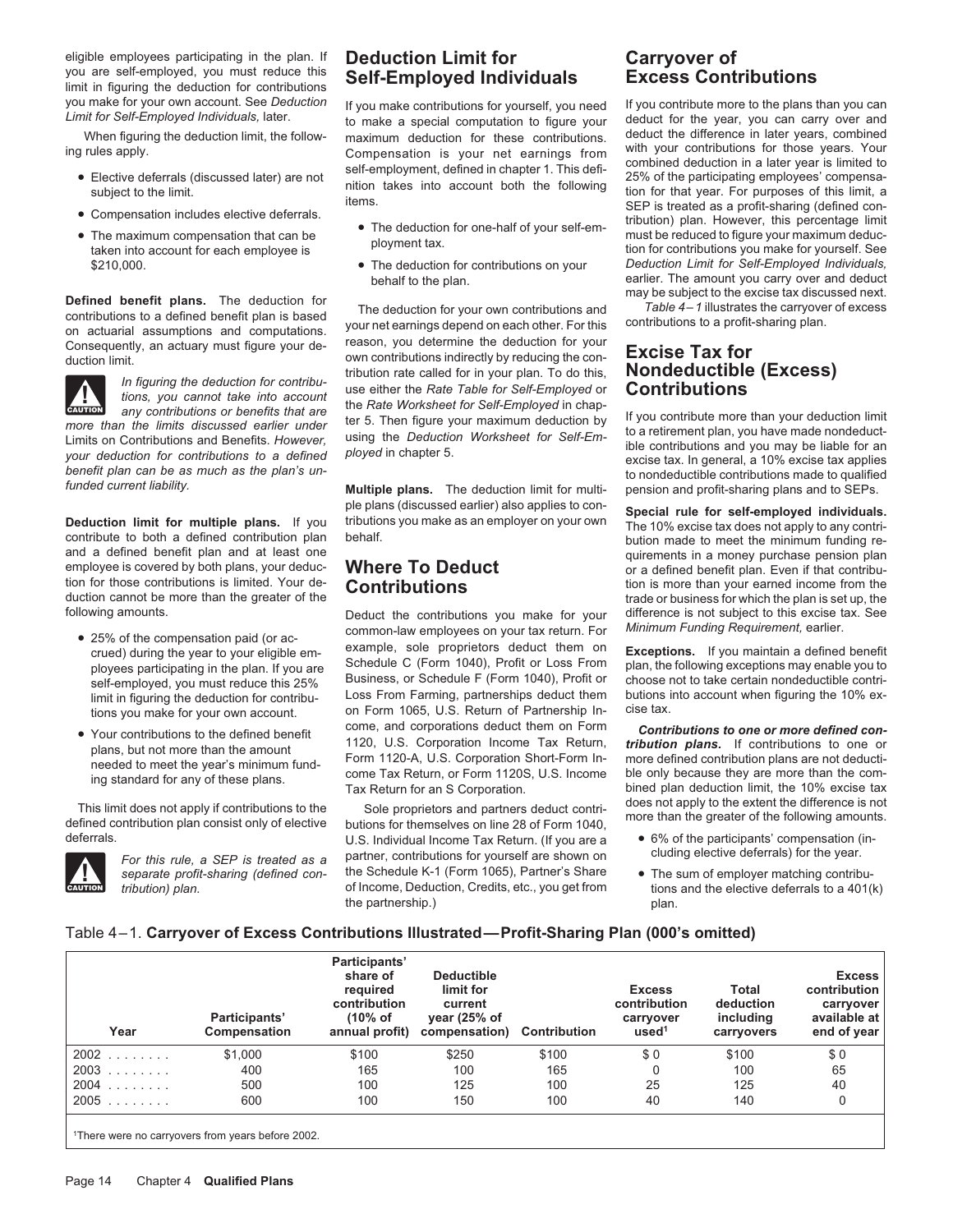the 10% excise tax, you can choose not to take qualified 401(k) plan, also make contributions must then pay the employee that amount by into account as nondeductible contributions for (other than matching contributions) fo any year contributions to a defined benefit plan<br>that are not more than the full funding limit fig-<br>ured without considering the current liability<br>limit. Apply the overall limits on deductible con-<br>tributions first to cont bution plans and then to contributions to defined<br>benefit plans. If you use this new exception, you<br>cannot also use the exception discussed above<br>under Contributions to one or more defined con-<br>tribution plans.<br>tribution p

Your qualified plan can include a cash or de-<br>
ferred arrangement under which participants<br>
ferred arrangement under which participants<br>
for a particular year. For 2005, the basic limit that applies employee does not take

- 
- 

The plan cannot require, as a condition of participation, that an employee complete more than **Treatment of** 1 year of service.

**Matching contributions.** If your plan permits,<br>you can make matching contributions for an If the total of an employee's deferrals is more you can make matching contributions for an employee who makes an elective deferral to your 401(k) plan. For example, the plan might the difference (called an excess deferral) paid fied plan are called distributions. Distributions provide that you will contribute 50 cents for each out of any of the plans that permit these distribu-<br>dollar your participating employees choose to tions. He or she must notify the plan by April 15, tions, or periodic, su

*Defined benefit plan exception.* In figuring **Nonelective contributions.** You can, under a the amount to be paid from each plan. The plan (other than matching contributions) for your par-

**Reporting the tax.** You must report the tax on be able to set up a SIMPLE 401(k) plan. A treated as made proportionately from the excess your poportionately from the excess your nondeductible contributions on Form 5330. SIMPLE 401(K) plan is not subject to the nondis-<br>Form 5330 includes a computation of the tow crimination and top-heavy plan requirements. Form 5330 includes a computation of the tax. crimination and top-heavy plan requirements Even if the employee takes out the excess Even if the employee takes out the excess exercise discussed later under Qualification Rule See the separate instructions for completing the discussed later under *Qualification Rules.* For deferral by April 15, the amount is considered details about SIMPLE 401(k) plans, see contributed for satisfying (or not sat

**(401(k) Plans)** defer each year under these plans. This limit under *Qualification Rules.* applies without regard to community property

set aside the money, and they defer the tax on<br>the money until it is distributed to them.<br>In general, a qualified plan can include a<br>cash or deferred arrangement only if the quali-<br>cash or deferred arrangement only if the cash or deferred arrangement only if the quali-<br>fied plan is one of the following plans.<br>And the st limit of Internal Revenue Code section<br>And the state of the following plans.<br>And the state of the plan limit (if any) How **Forms 1099, 4094, 6499, 4094, 4094, 401(k)** A profit-sharing plan. 401(k)(3), or the plan limit (if any). However, the catch-up contribution a participant can make for

- 
- 

ployee affirmatively chooses not to have his or<br>her pay reduced or chooses to have it reduced<br>by a different percentage. These contributions<br>distributed from the plan. Participating employees until apply to safe harbor 401

**Partnership.** A partnership can have a 401(k) **Reporting on Form W-2.** You must report the See Regulations sections 1.401(k)-2 and<br>total amount deferred in boxes 3, 5, and 12 of 1.401(m)-2 for further guidance relating to

# **Excess Deferrals**

than the limit for 2005, the employee can have Amounts paid to plan participants from a qualitions. He or she must notify the plan by April 15,

form. form. about SIMPLE 401(k) plans, see contributed for satisfying (or not satisfying) the *SIMPLE 401(k) Plan* in chapter 3. **nondiscrimination requirements of the plan**, unless the distributed amount is for a non-highly **Limit on Elective Deferrals** compensated employee who participates in only **Elective Deferrals**<br>There is a limit on the amount an employee can butions or benefits must not discriminate, later butions or benefits must not discriminate, later,

• A money purchase pension plan in exis-<br>
a year cannot exceed the lesser of the following<br>
salary reduction arrangement on that date.<br>
salary reduction arrangement on that date.<br>
salary reduction arrangement on that date. • The catch-up contribution limit. as the actual deferral percentage test (ADP test)<br>(see section 401(k)(3)) and the actual contribu-**Automatic enrollment in a 401(k) plan.** Your The excess of the participant's compensa-<br>401(k) plan can have an automatic enrollment tion over the elective deferrals that are not  $401(m)(2)$ , show that contributions for hig

**Restriction on conditions of participation.** your employee's Form W-2. See the Form W-2 nondiscrimination rules under sections 401(k) and 401(m). The plan cannot require as a condition of par-

defer under your 401(k) plan. 2006 (or an earlier date specified in the plan), of Also, certain loans may be treated as distribu-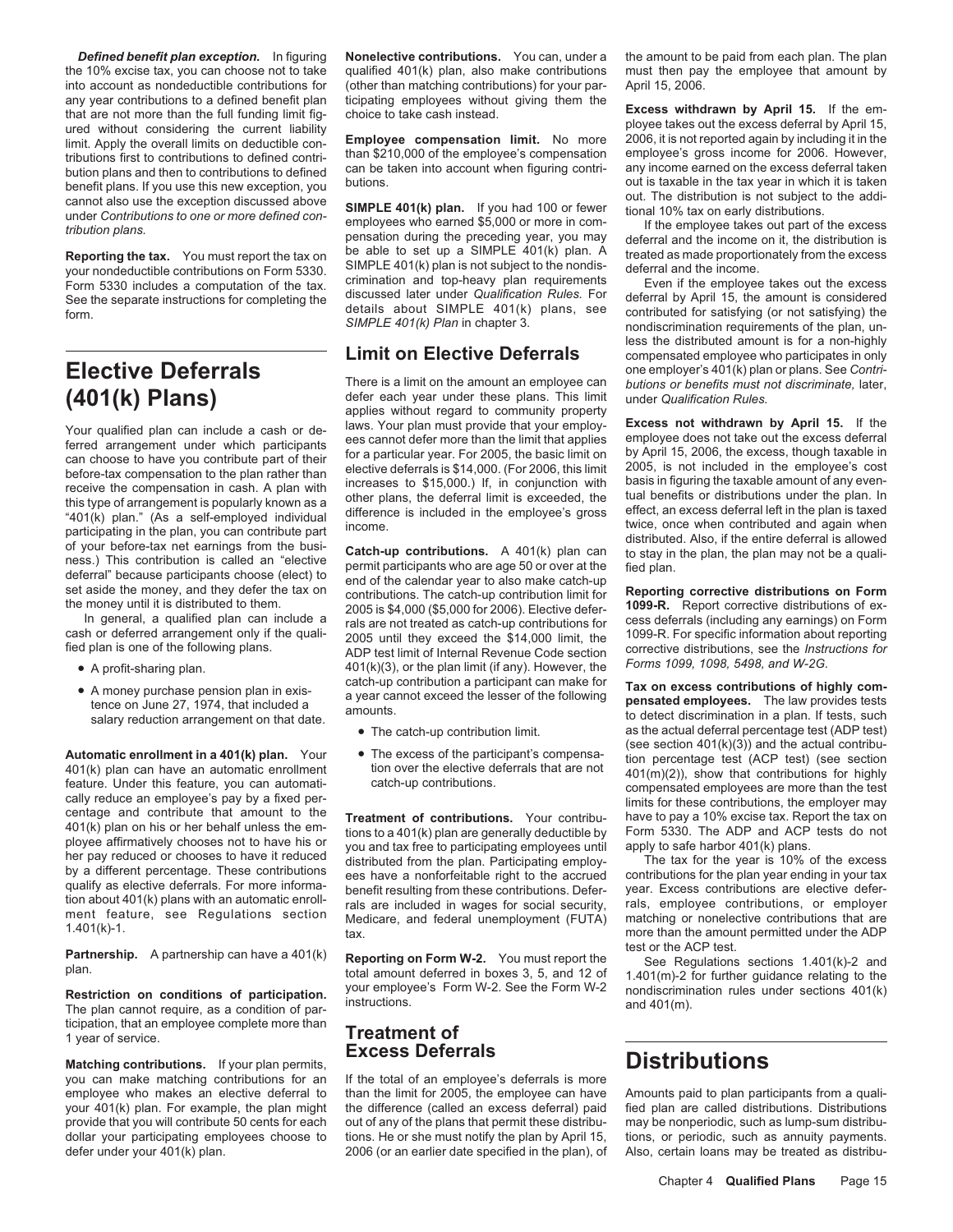tions. See *Loans Treated as Distributions* in treated as a distribution for the starting year. 2. Any of a series of substantially equal pay-Publication 575. (The starting year is the year in which the partici- ments made at least once a year over any

- 
- (defined later), or<br>
 Begin receiving regular periodic distributions<br>
 Begin receiving regular periodic distributions<br>
tions by the required beginning date in an-<br>
receiving distributions made after the death of a par-<br> participant s entire interest (penerits) over<br>his or her life expectancy or over the joint **Distributions From** the *Life expectancy* of the participant and the **401(k) Plans** and the approximated beneficiant (or over a s

each qualified plan. You cannot satisfy the re-<br>
quirement for one plan by taking a distribution<br>
The reflection of therwise severs employment.<br>
The reflection of the severs employment.<br>
The reflection of the severs employ quirement for one plan by taking a distribution **of the plan ends and no other defined contri-** from another **and Benefits.**<br> **Example 2 Contributions** *Contribution on Contribution became and Benefits. Continue* 

**Minimum distribution.** If the account balance of a qualified plan participant is to be distributed<br>
(other than as an annuity), the plan administration of the rules on hardship distribu-<br>
tor must figure the minimum amount required to<br>
be distributed each distribution This minimum is figured by dividing the account<br> **as a rollover distribution.** The transfer<br> **as a rollover distribution.** The transfer<br> **as a rollover distribution.** The transfer<br> **as a rollover distribution.** The transfe details on figuring the minimum distribution, see **the subject to the tax on early distribu-**<br>Tax on Excess Accumulation in Publication 575.

*Minimum distribution incidental benefit re- the rollover of the rollover of the rollover or (2) tional IRA* **quirement.** Minimum distributions must also **qualified domestic relations order (QDRO).**<br>
meet the minimum distribution incidental benefit relations order (QDRO).<br>
These distribution restrictions do not apply if the *More* 

- 
- 

begin receiving distributions by April 1 of the **Rollover.** The recipient of an eligible rollover rules apply. year after the participant reaches age 70<sup>1</sup>/<sub>2</sub> even if the participant has not retired.

pant must begin receiving distributions by April 1<br>of the first year after the calendar year in which<br>the participant reached age 70<sup>1</sup>/<sub>2</sub>. For more infortunation of all or any part of an employee's<br>mation, see Tax on Exc

distribution required to be made by April 1 is *quired Distributions, earlier*.

pant meets (1) or (2) above, whichever applies.) of the following periods. **Required Distributions** After the starting year, the participant must receive the required distribution for each year by a. The employee's life or life expectancy. A qualified plan must provide that each partici- December 31 of that year. If no distribution is b. The joint lives or life expectancies of the pant will either: made in the starting year, required distributions employee and beneficiary. for 2 years must be made in the next year (one • Receive his or her entire interest (benefits) by April 1 and one by December 31). c. A period of 10 years or longer. in the plan by the required beginning date

Generally, distributions cannot be made until period).<br>
one of the following occurs.

- 
- 
- rules override any inconsistent distribution op-<br>tions previously offered. **•** In the case of a 401(k) plan that is part of<br>**Minimum distribution** If the account balance a profit-sharing plan, the employee 7. Dividends on reaches age 591/2 or suffers financial hard-



**Required beginning date.** Generally, each contained beginning date of the pay of each pay of each pay of each pay of each fits in the plan or begin to receive periodic distributions of benefits from the plan by the requi

vear after the participant reaches age 70<sup>1</sup>/<sub>2</sub> even<br>
if the participant has not retired.<br>
If the participant is a 5% owner of the em-<br>
lever into a traditional IRA or<br>
If the participant is a 5% owner of the em-<br>
ployer

- -
	-
	-
- 
- 
- designated beneficiary (or over a shorter Generally, distributions cannot be made until because of excess contribu-<br>Deriod), plan and corrective distributions of the stripution of excess contribuany income allocable to the excess, or of These distribution rules apply individually to  $\bullet$  The employee retires, dies, becomes dis-<br>ach qualified plan. You cannot satisfy the re-<br>abled or otherwise severs employment gains. See Correcting excess annual addi-
	-
	-
	-

**TIP** Certain distributions listed above may must be made either (1) through a direct rollover<br>be subject to the tax on early distribu- to a defined contribution plan that separately *Tax on Excess Accumulation* in Publication 575. *accounts for the taxable and nontaxable parts of* **CAUTION** *tions discussed later.*

age 70<sup>1/2</sup>.<br>
2. Calendar year in which he or she retires<br>
from employment with the employer main-<br>
discription of how distributions are taxed, in-<br>
taining the plan.<br>
However, the plan may require the participant to<br>
the

- 
- 

the participant reached age 70<sup>1</sup>/<sub>2</sub>. For more infor-<br>mation, see Tax on Excess Accumulation in balance in a qualified retirement plan that is not<br>Publication 575. **Excess Accumulation in** balance in a qualified retiremen *Distributions after the starting year.* The 1. A required minimum distribution. See *Re-* see *Withholding Tax and Estimated Tax* in Pub-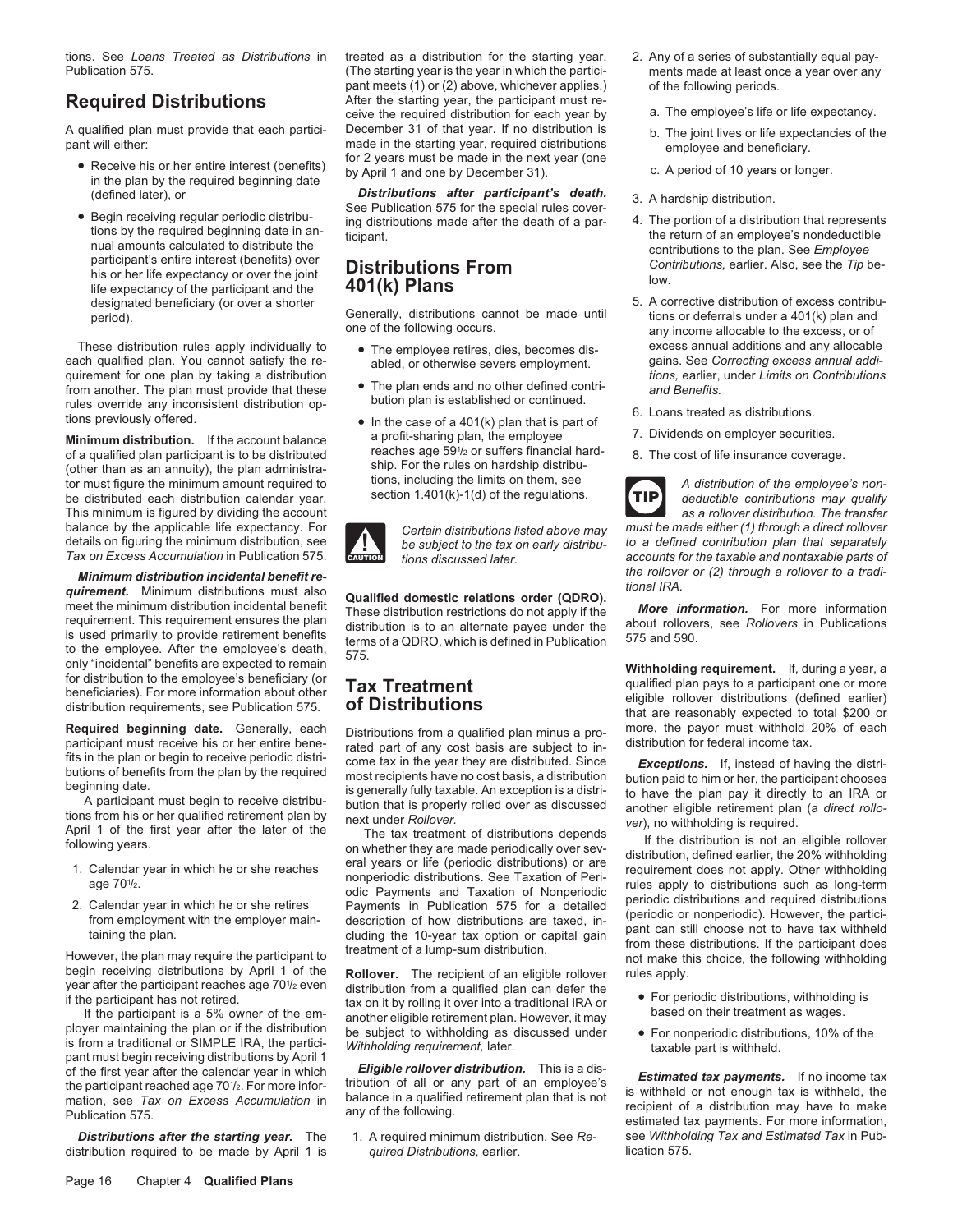- Made to a beneficiary (or to the estate of<br>the employee) on or after the death of the **Lump-sum distribution.** The amount subject<br> **Prohibited**
- 
- annually for the life or life expectancy of **Plan Assets** the experiment of tax (discussed later).<br>the employee or the joint lives or life ex-<br>**Prohibited transactions generally include the** the employee or the joint lives or life ex-<br>pectancies of the employee and his or her A 20% or 50% excise tax is generally imposed following transactions. reaches age 591/2, whichever is the longer
- 
- Made to an alternate payee under a quali-<br>fied domestic relations order (QDRO). A defined benefit plan or money purchase 4. Any of the following acts between the plan<br>ension plan is amended to provide for a and a disqu
- Made to an employee for medical care up pension plan is amended to provide for a<br>
to the amount allowable as a medical ex-<br>
pense deduction (determined without re-<br>
pense deduction (determined without re-<br>
The structure pense deduction (determined without re-<br>gard to whether the employee itemizes • The plan administrator fails to notify the
- 
- 
- 
- 

If you are or have been a 5% owner of the payee for each day the notice is late. It is im-<br>business maintaining the plan, amounts you re-<br>ceive at any age that are more than the benefits<br>subject to any and the more the pla

either of the following conditions at any time • The person liable for the tax exercised value of shares of all classes of stock of during the 5 plan years immediately before the reasonable diligence to meet the notice a c during the 5 plan years immediately before the reasonable diligence to meet the notice a corporation that is an employer or em-<br>plan year that ends within the tax year you re-<br>requirements and provided the notice ployee or plan year that ends within the tax year you receive the distribution.

- Tax on Early Distributions <br>
If a distribution is made to an employee under<br>
the plan before he or she reaches age 59<sup>1</sup>/<sub>2</sub>, the You own or are considered to own more<br>
the plan before he or she reaches age 59<sup>1</sup>/<sub>2</sub>, the
	-

**Exceptions.** The 10% tax will not apply if dis-<br> **Reporting the tax.** Include on Form 1040, line willful neglect.<br> **Exceptions** to the total write "Security of the total with a text is the total write "Security". /2 are made in any of the the dotted line next to the total, write "Sec. following circumstances. 72(m)(5)" and write in the amount.

Lump-sum distribution. The amount subject employee) on or alter the death of the additional tax is not eligible for the optional **Transactions**<br>employee. methods of figuring income tax on a lump-sum • Made due to the employee having a quali-<br>fying disability. cussed under *Lump-Sum Distributions* in Publi- tween the plan and a disqualified person that are fying disability. cussed under *Lump-Sum Distributions* in Publi- tween the plan and a disqualified person that are

# separation from service and made at least **Excise Tax on Reversion of** part in a prohibited transaction from service and made at least **Excise Tax on Reversion of** part in a prohibited transaction, the life or life expecta

A 20% or 50% excise tax is generally imposed designated beneficiary. (The payments on the cash and fair market value of other prop-<br>under this exception, except in the case of erty an employer receives directly or indirectly and the stream of<br>death or disability, mus tions for more information. The local contract tions for more information. 2. Any act of a fiduciary by which he or she

# **•** Made to an employee after separation **bullication of Significant** her own interest.<br>• from service if the separation occurred **Benefit Accrual Reduction** 3 The receipt of co

- 
- affected individuals and the employee or-<br>ganizations epresenting them of the re-<br>Figure of the re-<br>Figure of the re-<br>Consider the employee or facility of the re-• Timely made to reduce excess contribu-<br>duction in writing. Affected individuals are<br>tions under a 401(k) plan. the participants and alternate payees

**Reporting the tax.** To report the tax on early<br>distributions, file Form 5329, Additional Taxes<br>on Qualified Plans (Including IRAs) and Other<br>Tax-Favored Accounts. See the form instructions for additional information about effect. The contract of the plan.

**Tax on Excess Benefits**<br>The tax is \$100 per participant or alternate 2. A person providing services to the plan.<br>If you are or have been a 5% owner of the payee for each day the notice is late. It is im-

- 
- within 30 days starting on the first date the  $(4)$ .

the plan before he or she reaches age 59<sup>1</sup>/<sub>2</sub>, the experimence the plan before he or she reaches age 59<sup>1</sup>/<sub>2</sub>, the experimence the mass of the considered to own more and able diligence to met the notice requirement,<br>on

• Made as part of a series of substantially cation 575.<br>equal periodic payments beginning after  $\qquad \qquad \qquad \qquad \qquad \qquad \qquad \qquad \qquad \qquad \qquad \qquad -$  ater.) If you are a disqualified person who takes later.) If you are a disqualified person who takes<br>part in a prohibited transaction, you must pay a

- 
- period.) deals with plan income or assets in his or
- from service if the separation occurred **Benefit Accrual Reduction** 3. The receipt of consideration by a fiduciary during or after the calendar year in which **Benefit Accrual Reduction** for his or her own account from any during or after the calendar year in which<br>the employee reached age 55. An employer or the plan will have to pay an the employee reached age 55.<br>Made to an alternate payee under a quali-<br>Made to an alternate payee under a
	- -
		-
		-

• Timely made to reduce excess employee whose rate of benefit accrual under the **Exemption.** Certain transactions are exempt or matching employer contributions (ex-<br>or matching employer contributions (ex-<br>plan may reasonab or matching employer contributions (ex-<br>cess aggregate contributions). significantly reduced by the amendment. For example, a prohibited transaction does not For example, a prohibited transaction does not • Timely made to reduce excess elective and any early retirement that eliminates or reduces the place if you are a disqualified person and any early retirement benefit or retirement-type erecive any benefit to which you ar terms as for all other participants and beneficia-<br>ries. For other transactions that are exempt, see

- 
- 
- 
- 
- -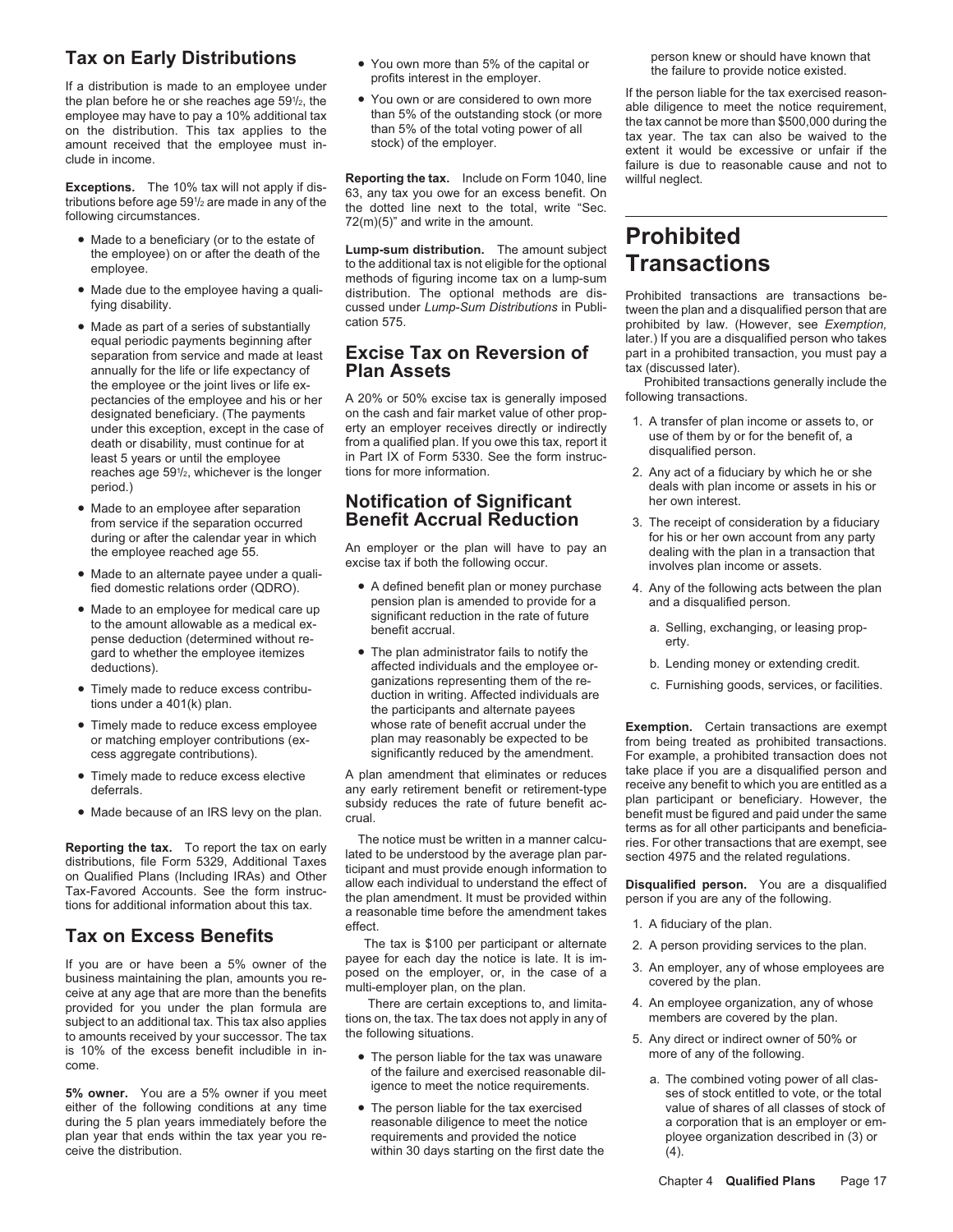- 
- 
- 
- of which (or in which) any direct or indirect with Form 5330.<br>
owner described in (1) through (5) holds owner described in (1) through (5) holds owner described in (1) through (5) holds
	-
	-
	-
- shareholder, or highly compensated em-<br>ployee (earning 10% or more of the yearly<br>wages of an employer) of a person de-<br>scribed in (3), (4), (5), or (7).<br>scribed in (3), (4), (5), or (7).<br>scribed in (3), (4), (5), or (7).
- 
- 10. Any disqualified person, as described in<br>
(1) through (9) above, who is a disqualified<br>
person with respect to any plan to which a<br>
section 501(c)(22) trust is permitted to<br>
make payments under section 4223 of<br>
ERISA.<br>

of the amount involved for each year (or part of a year) in the taxable period. If the transaction is **Form 5500-EZ.** You can use Form 5500-EZ if *Do not file a Schedule A (Form 5500)* not corrected within the taxable period. an addi-<br>
the plan meets all the following cond not corrected within the taxable period, an additional tax of 100% of the amount involved is <br>improved For information on correcting the **Figure** The plan is a one-participant plan, defined imposed. For information on correcting the below.<br>
transaction, see *Correcting a prohibited transac-* below. **Schedule B (Form 5500).** For most defined<br>
tion. later. **Schedule B (Form 5500).** For most defined

person who participated in the transaction (other combined with any other plan you may than a fiduciary acting only as such). If more have that covers other employees of your than a fiduciary acting only as such). If more<br>than one person takes part in the transaction,<br>each person can be jointly and severally liable<br>for the entire tax.<br>for the entire tax.<br>you and your spouse, or one or more part

- 
- 

b. The capital interest or profits interest of If services are performed, the amount in- *One-participant plan.* Your plan is a ployee organization described in (3) or received. The received in true.

- 
- 
- of a family is the spouse, ancestor, lineal The day the correction of the transaction is *Form 5500-EZ not required.* You do not descendant, or any spouse of a lineal de-<br>descendant, or any spouse of a lineal de- complet

7. A corporation, partnership, trust, or estate **Payment of the 15% tax.** Pay the 15% tax

**Correcting a prohibited transaction.** If you end of every plan year beginning after De-<br>are a disqualified person who participated in a cember 31, 1993. a. The combined voting power of all clas-<br>ses of stock entitled to vote or the total<br>value of shares of all classes of stock of possible. Correcting the transaction as soon as<br>a corporation.<br>a corporation.<br>a corporation.<br>a b. The capital interest or profits interest of plan in a worse financial position than if you had<br>a partnership. acted under the highest fiduciary standards.

The beneficial interest of a trust or es-<br>action is not corrected during the taxable period, gour plan meets all the conditions for filing Form<br>action is not corrected during the taxable period, 5500-EZ. The total plan ass you usually have an additional 90 days after the \$100,000. You should file Form 5500-EZ.<br>day the IRS mails a notice of deficiency for the 8. An officer, director (or an individual having day the IRS mails a notice of deficiency for the<br>of officers or responsibilities similar to those 100% tax to correct the transaction. This correc-<br>of officers or directors)

- 
- 

ner or joint venturer of a person described If you correct the transaction within this period, ments for filing Form 5500in  $(3)$ ,  $(4)$ ,  $(5)$ , or  $(7)$ . the IRS will abate, credit, or refund the 100%

Tax on Prohibited Transactions of the Muslim of the last day of the 7th month after the the transactions of the partners, plan year ends. See the following list of forms to the partners in a partnership or the partners pla The initial tax on a prohibited transaction is 15% choose the right form for your plan. The initial tax on a prohibited transaction is 15% choose the right form for your plan.

- 
- 
- 
- 
- 

a partnership that is an employer or em- volved is any excess compensation given or one-participant plan if either of the following is

- (4).<br>
e. The plan covers only you (or you and your<br>
c. The beneficial interest of a trust or unin-<br>
corporated enterprise that is an em-<br>
ployer or an employee organization<br>
the following days.<br>
the following days.<br>
the fo
- described in (3) or (4). The day the IRS mails a notice of defi-<br>ciency for the tax. (or partner(s) and spouse(s)) in a business ciency for the tax. 6. A member of the family of any individual ciency for the tax. (or partner(s) and spouse(s)) in a business described in (1), (2), (3), or (5). (A member **•** The day the IRS assesses the tax. partnership.

descendant, or any spouse of a lineal de- completed. have to file Form 5500-EZ (or Form 5500) if you<br>scendant.) weet the conditions mentioned above and either meet the conditions mentioned above and either<br>of the following conditions.

- owner described in (1) through (5) holds to correcting a prohibited transaction. If you total plan assets of \$100,000 or less at the belowing.<br>50% or more of any of the following. **Correcting a prohibited transaction.** If
	-

a partnership.<br>C. The beneficial interest of a trust or es-**Correction period.** If the prohibited trans-**Example.** You are a sole proprietor and c. The beneficial interest of a trust or es-**Correction period.** If the prohi



• You petition the Tax Court. 9. A 10% or more (in capital or profits) part- **Form 5500.** If you do not meet the require-

- 
- 



tion, later. • • The plan meets the minimum coverage re-<br>Both taxes are payable by any disqualified end attach Schedule B<br>Both taxes are payable by any disqualified university of the during and attach schedule B quirements of section 410(b) without being (Form 5500), Actuarial Information, to Form combined with any other plan you may 5500 or Form 5500-EZ.

**Amount involved.** The amount involved in a<br>
prohibited transaction is the greater of the fol-<br>
lowing amounts.<br> **amember of an affiliated service group, a**<br> **amember of an affiliated service group, a**<br> **amember of an affi** • ated as part of a qualified plan. This filing starts<br>• The money and fair market value of any • The plan does not cover a business that • the running of the 3-year limitation period that property received. leases employees. and applies to the trust or custodial account. For this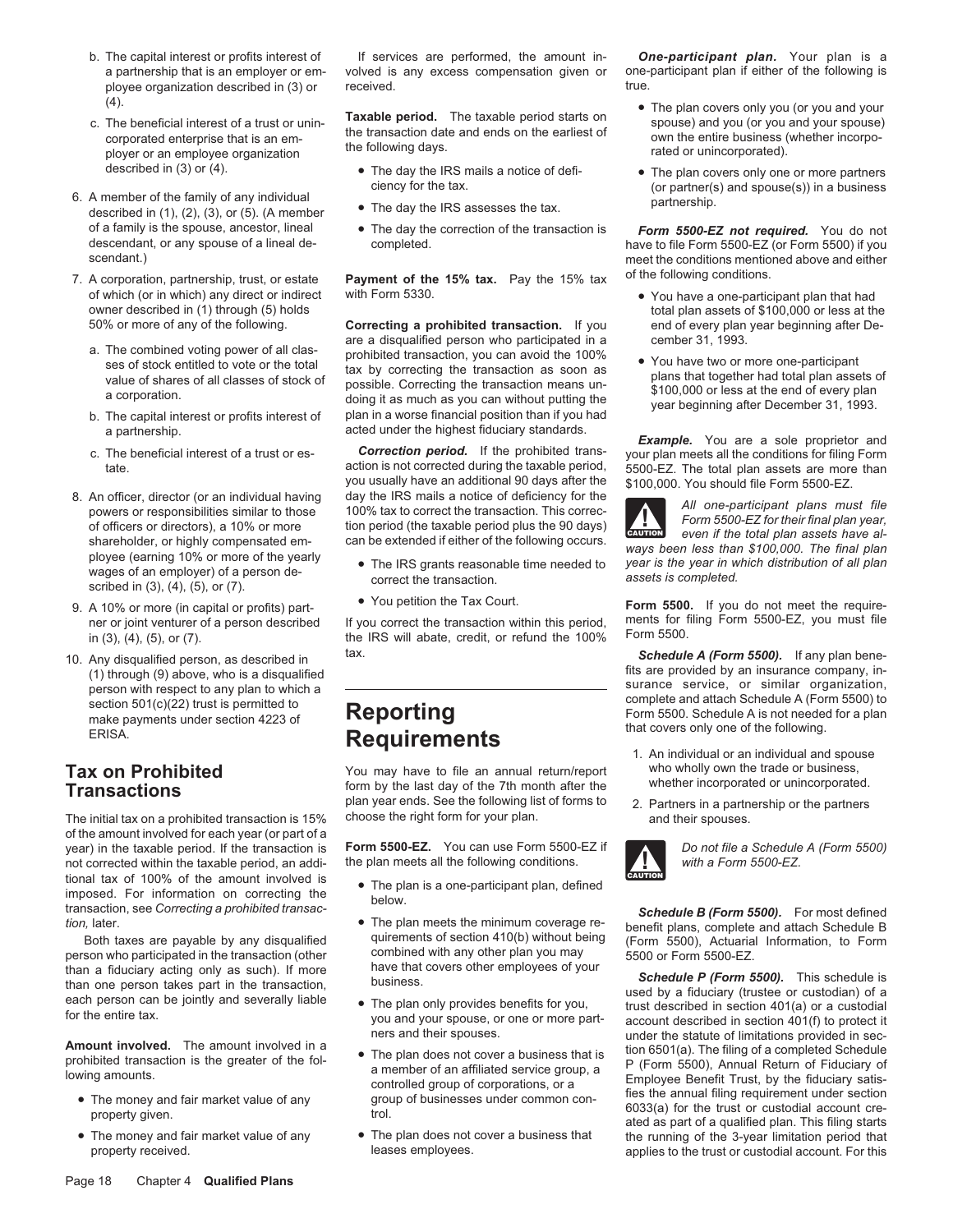protection, the trust or custodial account must defined benefit plan. These limits were dis- **Survivor benefits.** Defined benefit and qualify under section 401(a) and be exempt from cussed earlier under *Contributions.* money purchase pension plans must provide<br>tax under section 501(a). The fiduciary should

their instructions. **Exercise 20** all his or her accrued benefit). **•** The plan pays the full vested account bal-

qualification rules that are later changed. The areas.<br>
following is a brief overview of important qualifi-<br>
e Nondiscrimination in coverage, contribu-<br> **Waiver of survivor benefits.** Each plan.<br>
Cation rules that generall



*satisfies the provisions discussed in chapter 3*

**Plan assets must not be diverted.** Your plan<br>must make it impossible for its assets to be used **Benefit payment must begin when required.** 30-day minimum waiting period after a written must make it impossible for its assets to be used<br>for, or diverted to, purposes other than the bene-<br>fit of employees and their beneficiaries. As a<br>fit of employees and their beneficiaries. As a<br>general rule, the assets ca

met. To be a qualified plan, a defined benefit<br>plan must benefit at least the lesser of the follow-<br>ing. Involuntary cash-out of benefits not more<br>ing. In the plan year in which the 10th anniver-<br>ing. In the notal specifie

- 
- -
	-

than certain limits. Your plan must not pro-<br>vide for contributions or benefits that are more <br>Separates from service with a nonforfeit- and earnings on them can be ignored in detervide for contributions or benefits that are more than certain limits. The limits apply to the annual able right to an accrued benefit. The bene- mining the present value of these benefits. contributions and other additions to the account fit, which may be actuarially reduced, is For distributions made on or after March 28, of a participant in a defined contribution plan and payable when the early retirement of a participant in a defined contribution plan and to the annual benefit payable to a participant in a quirement is met. The metal of more than cash-out distribution of more than

tax under section 603(3), a Schedule P as an **Minimum vesting standard must be met.** (the under section 603(3), a Schedule P as an **Minimum vesting standard must be met.** The filt is under statisty centain requirements rel

- 
- 



ments (qualification rules) of the tax law. fined in chapter 1, who performs services for you Generally, unless you write your own plan, the (recipient of the services) is treated as your *Loan secured by benefits.* If survivor ben-<br>financial institution that provided your plan will employee for certain plan qualif triancial institution that provided your plan will employee for certain plan qualification rules.<br>take the continuing responsibility for meeting These rules include those in all the following or she must consent to a loan

- 
- 
- 
- 
- 

- 
- 
- 

If there is only one employee, the plan must mal retirement age. If your plan offers an early lits are required for a spouse under the plan) benefit that employee. If the pres-<br>retirement benefit, a participant who separat

- 
- 

- 
- 

- 
- ance to the participant's surviving spouse **Qualification Rules**<br>**Qualification Rules**<br>*Example the or she has reached a* spouse consents or if there is no surviving<br>*specified age. specified age. specified age.*
- To qualify for the tax benefits available to quali-<br>fied plans, a plan must meet certain require-<br>fied plans, a plan must meet certain require-<br>fied plans, a plan must meet certain require-<br>fied plans, a plan must meet cer

cation rules that generally have not yet been<br>discussed. It is not intended to be all-inclusive.<br>See Setting Up a Qualified Plan, earlier.<br>Ninimum age and service requirements. and survivor annuity or the pre-retirement su See Setting Up a Qualified Plan, earlier.<br>• Minimum age and service requirements. and survivor annuity (or both), but only if the participant<br>• Conserved for the falles in a participant Generally, the following qualification <br>
Generally, the following qualification <br>
rules also apply to a SIMPLE 401(k) <br>
retirement plan. A SIMPLE 401(k) Limits on contributions and benefits.<br>
retirement plan. A SIMPLE 401( retirement plan. A SIMPLE 401(k)<br>plan is, however, not subject to the top-heavy<br>plan relevant waiver. The spouse's consent must be wit-<br>plan rules and nondiscrimination rules if the plan<br>contributions or benefits provided

anshes the provisions discussed in chapter 3 organization for services performed for you are *Waiver of 30-day waiting period before an-* treated as provided by you.<br>**Plan assets must not be diverted.** Your plan

**Minimum coverage requirement must be** The plan year in which the participant begins more than 7 days after the written expla-<br>met To be a qualified plan a defined benefit reaches the earlier of age 65 or the normal nation

The plan year in which the 10th anniver- **than dollar limit.** A plan may provide for the sary of the year in which the participant in the participant's benesary of the year in which the participant immediate distribution of the participant's bene-<br>1. 50 employees. began participating in the plan occurs. fit under the plan if the present value of the

2. The greater of:<br>a. 40% of all employees, or **a e** The plan year in which the participant sep-<br>a. 40% of all employees, or and a rates from service.<br>after the annuity starting date unless the particib. Two employees. **Early retirement.** Your plan can provide for pant and the spouse or surviving spouse of a *payment* of retirement benefits before the nor-<br>If there is only one employee, the plan must mal retirement age. benefit that employee.<br> **Contributions or benefits must not discrimi-**<br> **Contributions or benefits must not discrimi-**<br> **Contributions or benefits must not discrimi-**<br> **Contributions or benefits must not discrimi-**<br> **Contr** nighly compensated employees.<br> **Contributions and benefits must not be more** <sup>•</sup> Satisfies the service requirement for the the benefit.<br> **Contributions and benefits must not be more** early retirement benefit.<br> **Contributio**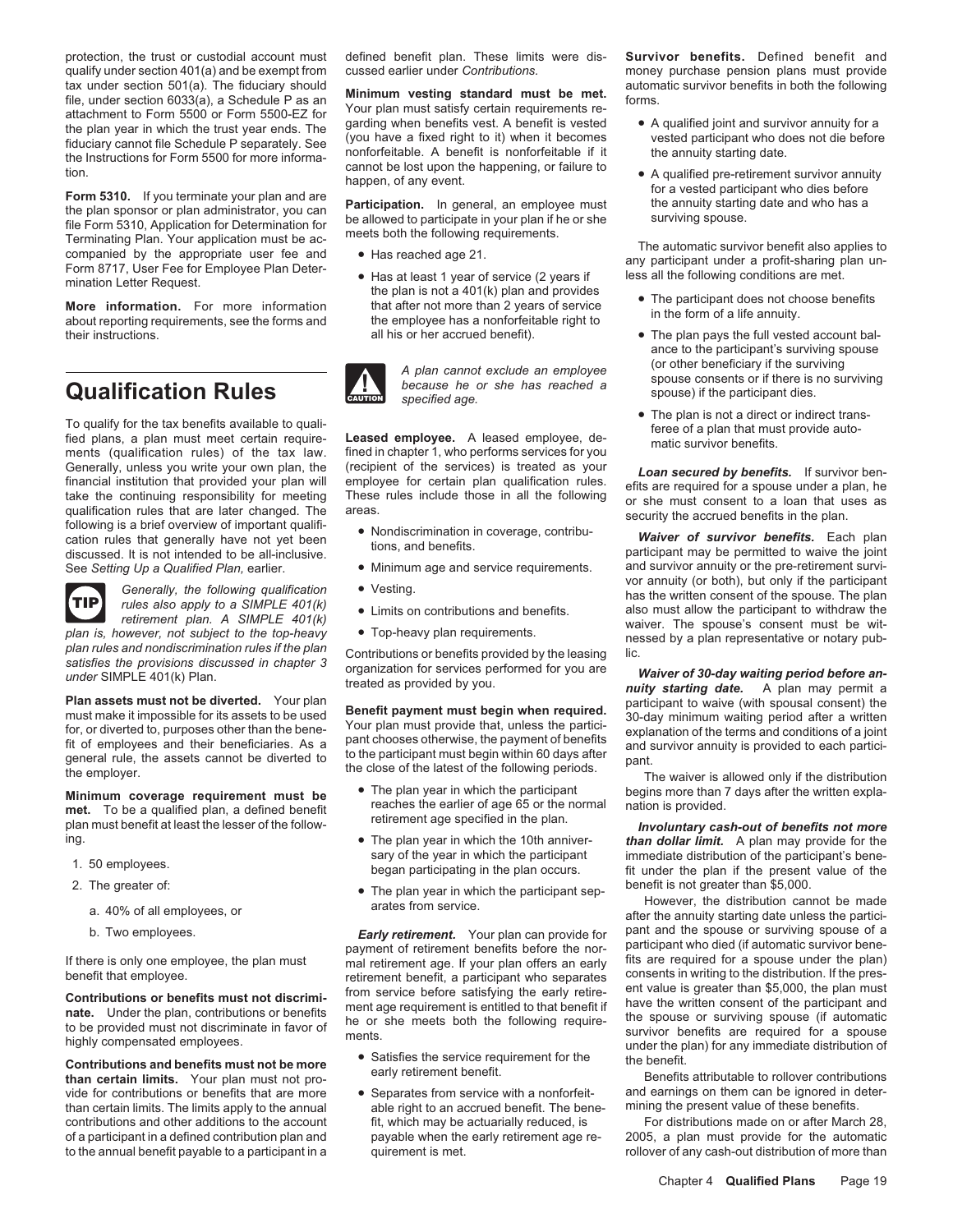less the participant chooses otherwise. The plan vidual retirement annuity. contributions.<br>administrator must notify the participant in writ-<br>No bonefit reduction for social sequestive in

**or liabilities.** Your plan must provide that, in participant or beneficiary who is receiving benethe case of any merger or consolidation with, or fits under your plan, or who is separated from transfer of assets or liabilities to, any other plan, service and has nonforfeitable rights to benefits. each participant would (if the plan then termi- This rule also applies to plans supplementing nated) receive a benefit equal to or more than the benefits provided by other federal or state nated) receive a benefit equal to or more than<br>the benefit he or she would have been entitled to laws.<br>just before the merger, etc. (if the plan had then<br> $\blacksquare$  Elective deferreds must be limited. If your

# Benefits must not be assigned or alienated. Your plan must provide that its benefits cannot be assigned or alienated.

*Exception for certain loans.* A loan from **Top-heavy plan requirements.** A top-heavy Exception for certain foans. A loan from **the plan requirements.** A top-neavy<br>the plan (not from a third party) to a participant or plan is one that mainly favors partners, sole **Self-Employed**<br>beneficiary is not treated a

 $QDRO$  before the participant attains age  $59\frac{1}{2}$  These qualification requirements for top-heavy are not subject to the 10% additional tax that<br>would otherwise apply under certain circum-<br>stances. The interest of the alternate payee is **SIMPLE and safe harbor 401(k) plan excep-**<br>stances. The interest of the alternate not taken into account in determining whether a *tion.* The top-heavy plan requirements do not distribution to the participant is a lump-sum dis-<br>apply to SIMPLE 401(k) plans or to safe harbor tribution. Benefits distributed to an alternate payee under a QDRO can be rolled over tax free

\$1,000 to an individual retirement account, un- to an individual retirement account or to an indi- 401(k) plans that consist solely of safe harbor

administrator must notify the participant in write<br>ing that the distribution can be transferred to<br>another IRA.<br>reduction for a post-separation increase in the<br>reduction for a post-separation increase in the **Consolidation, merger, or transfer of assets** social security benefit level or wage base for any

just before the merger, etc. (if the plan had then **Elective deferrals must be limited.** If your terminated).<br>Benefits must not be assigned or alienated. those deferrals to the amount in effect for that particular year. See *Limit on Elective Deferrals*, for the

alienation if the loan is secured by the A plan is top heavy for a plan year if, for the A<sub>S</sub> discussed in chapters 2 and 4, if you are participant's accrued nonforfeitable benefit and preceding plan year, the total value tions under section 4975(d)(1) or would be ex-<br>
empt if the participant were a disqualified benefits or account balances of all employees.<br>
eperson. A disqualified person is defined earlier<br>
person. A disqualified person i

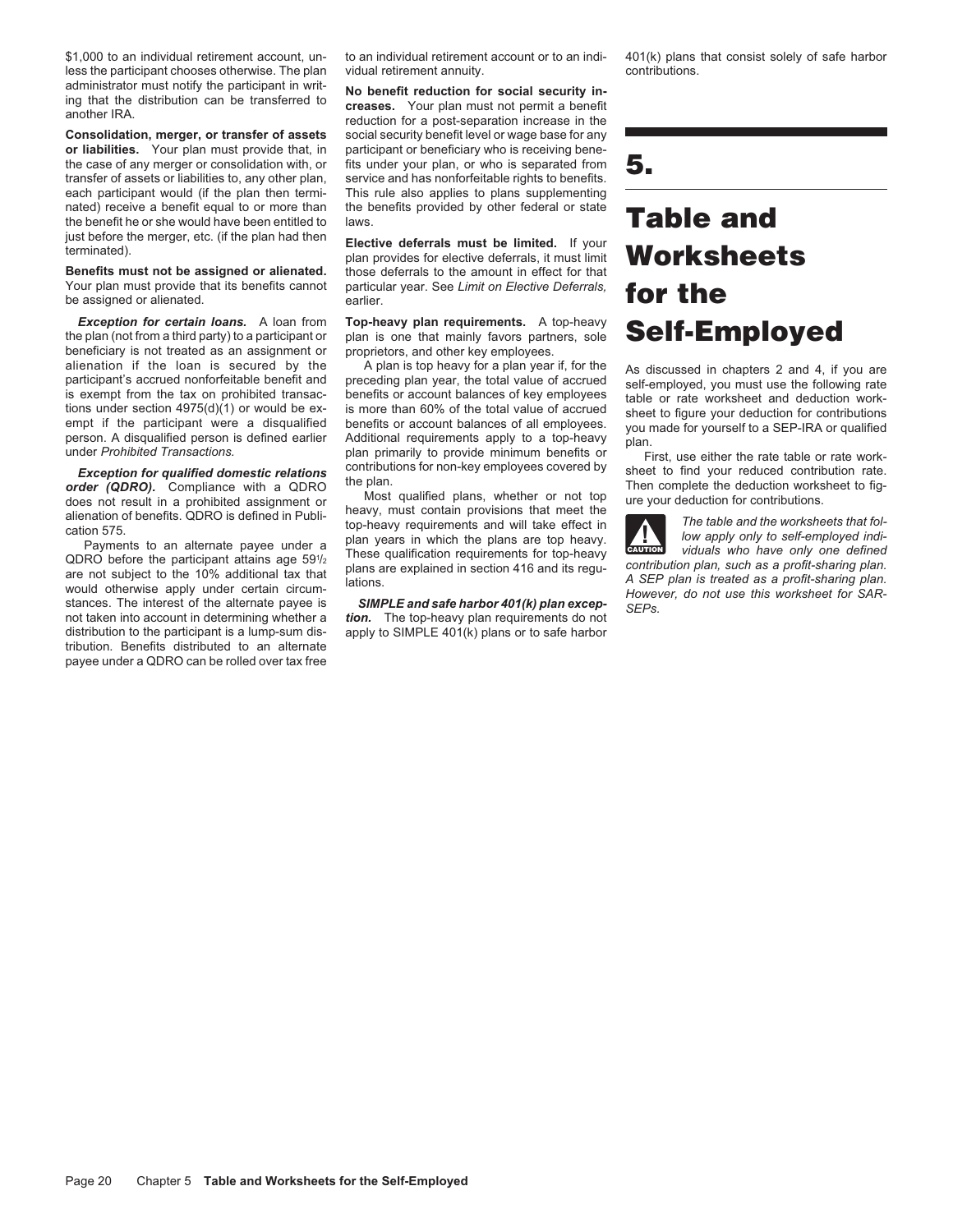# **Deduction Worksheet for Self-Employed Rate table for self-employed.** If your plan's

|                                                                                       | continuution rate is a writte percentage (for ex-      |                                                |
|---------------------------------------------------------------------------------------|--------------------------------------------------------|------------------------------------------------|
| Step 1                                                                                | ample, 12% rather than 121/2%), you can use the        |                                                |
| Enter your net profit from line 31, Schedule C (Form 1040); line 3, Schedule          | following table to find your reduced contribution      |                                                |
| C-EZ (Form 1040); line 36, Schedule F (Form 1040); or box 14, code A*,                | rate. Otherwise, use the rate worksheet pro            |                                                |
|                                                                                       |                                                        |                                                |
|                                                                                       | vided later.                                           |                                                |
| *General partners should reduce this amount by the same additional expenses           | First, find your plan contribution rate (the           |                                                |
| subtracted from box 14, code A to determine the amount on line 1 or 2 of              | contribution rate stated in your plan) in Columi       |                                                |
| Schedule SE                                                                           | A of the table. Then read across to the rate           |                                                |
| Step 2                                                                                | under Column B. Enter the rate from Column L           |                                                |
| Enter your deduction for self-employment tax from line 27, Form 1040                  |                                                        |                                                |
|                                                                                       | in step 4 of the Deduction Worksheet fo                |                                                |
| Step 3                                                                                | Self-Employed.                                         |                                                |
| Net earnings from self-employment. Subtract step 2 from step 1                        |                                                        |                                                |
| Step 4                                                                                | <b>Rate Table for Self-Employed</b>                    |                                                |
| Enter your rate from the Rate Table for Self-Employed or Rate Worksheet for           |                                                        |                                                |
|                                                                                       | <b>Column A</b>                                        | <b>Column B</b>                                |
| Step 5                                                                                | If the plan contri-                                    | Your                                           |
|                                                                                       | bution rate is:                                        | rate is:                                       |
|                                                                                       |                                                        |                                                |
| Step 6                                                                                | (shown as %)                                           | (shown as decimal)                             |
| Multiply \$210,000 by your plan contribution rate (not the reduced rate) ____________ | 1.                                                     | .009901                                        |
| Step 7                                                                                | 2                                                      | .019608                                        |
|                                                                                       | 3                                                      | .029126                                        |
| Step 8                                                                                |                                                        |                                                |
|                                                                                       | 4.                                                     | .038462                                        |
|                                                                                       | 5                                                      | .047619                                        |
| If you made any elective deferrals, go to step 9.                                     | 6.                                                     | .056604                                        |
| Otherwise, skip steps 9 through 18 and enter the smaller<br>$\bullet$                 | 7.                                                     | .065421                                        |
| of step 7 or step 8 on step 19.                                                       | 8                                                      | .074074                                        |
| Step 9                                                                                | 9.                                                     | .082569                                        |
| Enter your allowable elective deferrals made during 2005. Do not enter more           | 10                                                     | .090909                                        |
|                                                                                       | 11                                                     | .099099                                        |
| Step 10                                                                               |                                                        |                                                |
|                                                                                       | 12                                                     | .107143                                        |
|                                                                                       | 13                                                     | .115044                                        |
| Step 11                                                                               | 14                                                     | .122807                                        |
|                                                                                       | 15                                                     | .130435                                        |
| Step 12                                                                               | 16                                                     | .137931                                        |
|                                                                                       | 17                                                     | .145299                                        |
| Step 13                                                                               | 18                                                     | .152542                                        |
|                                                                                       | 19.                                                    | .159664                                        |
|                                                                                       | 20                                                     | .166667                                        |
| Step 14                                                                               |                                                        |                                                |
|                                                                                       | 21                                                     | .173554                                        |
| Step 15                                                                               | $22$                                                   | .180328                                        |
|                                                                                       | 23                                                     | .186992                                        |
| If you made catch-up contributions, go to step 16.<br>$\bullet$                       | 24                                                     | .193548                                        |
| $\bullet$                                                                             | $25^*$                                                 | $.200000*$                                     |
| Otherwise, skip steps 16 through 18 and go to step 19.                                | *The deduction for annual employer contributions       |                                                |
| Step 16                                                                               | (other than elective deferrals) to a SEP plan, a       |                                                |
|                                                                                       | profit-sharing plan, or a money purchase plan, cannot  |                                                |
| Step 17                                                                               | be more than 20% of your net earnings (figured         |                                                |
| Enter your catch-up contributions, if any. Do not enter more than \$4,000             | without deducting contributions for yourself) from the |                                                |
| Step 18                                                                               | business that has the plan.                            |                                                |
|                                                                                       |                                                        |                                                |
|                                                                                       |                                                        |                                                |
| Step 19                                                                               |                                                        | <b>Example.</b> You are a sole proprietor with |
| Add steps 13, 15, and 18. This is your <i>maximum deductible contribution</i> _______ | no employees. If your plan's contribution rate is      |                                                |
| Next: Enter this amount on line 28. Form 1040.                                        | 10% of a participant's compensation, your rate         |                                                |
|                                                                                       | is 0.000000. Enter this rate in step $A$ of the        |                                                |

contribution rate is a whole percentage (for example, 12% rather than 12<sup>1</sup>/<sub>2</sub>%), you can use the following table to find your reduced contribution rate. Otherwise, use the rate worksheet provided later.

# **Step 4 Rate Table for Self-Employed**

| Column A                                                                                                                                                                          | Column B                                                                                                                                                                                                                                                             |
|-----------------------------------------------------------------------------------------------------------------------------------------------------------------------------------|----------------------------------------------------------------------------------------------------------------------------------------------------------------------------------------------------------------------------------------------------------------------|
| If the plan contri-                                                                                                                                                               | Your                                                                                                                                                                                                                                                                 |
| bution rate is:                                                                                                                                                                   | rate is:                                                                                                                                                                                                                                                             |
| (shown as %)                                                                                                                                                                      | (shown as decimal                                                                                                                                                                                                                                                    |
| 1<br>.<br>$\frac{2}{3}$<br>1.1.1.1.1.1.1<br>4<br>5<br>6<br>7<br>8<br>9<br>10<br>11<br>12<br>13<br>$\sim$ $\sim$<br>14<br>15<br>16<br>17<br>18<br>19<br>20<br>21<br>22<br>23<br>24 | .009901<br>.019608<br>.029126<br>.038462<br>.047619<br>.056604<br>.065421<br>.074074<br>.082569<br>.090909<br>.099099<br>.107143<br>.115044<br>.122807<br>.130435<br>.137931<br>.145299<br>.152542<br>.159664<br>.166667<br>.173554<br>.180328<br>.186992<br>.193548 |
| $25*$                                                                                                                                                                             | .200000*                                                                                                                                                                                                                                                             |
| $\mathbf{r} = \mathbf{r}$                                                                                                                                                         | <b>Contract Contract Contract</b>                                                                                                                                                                                                                                    |
| п.                                                                                                                                                                                | $\cdots$                                                                                                                                                                                                                                                             |

**Example.** You are a sole proprietor with no employees. If your plan's contribution rate is 10% of a participant's compensation, your rate is 0.090909. Enter this rate in step 4 of the *Deduction Worksheet for Self-Employed.*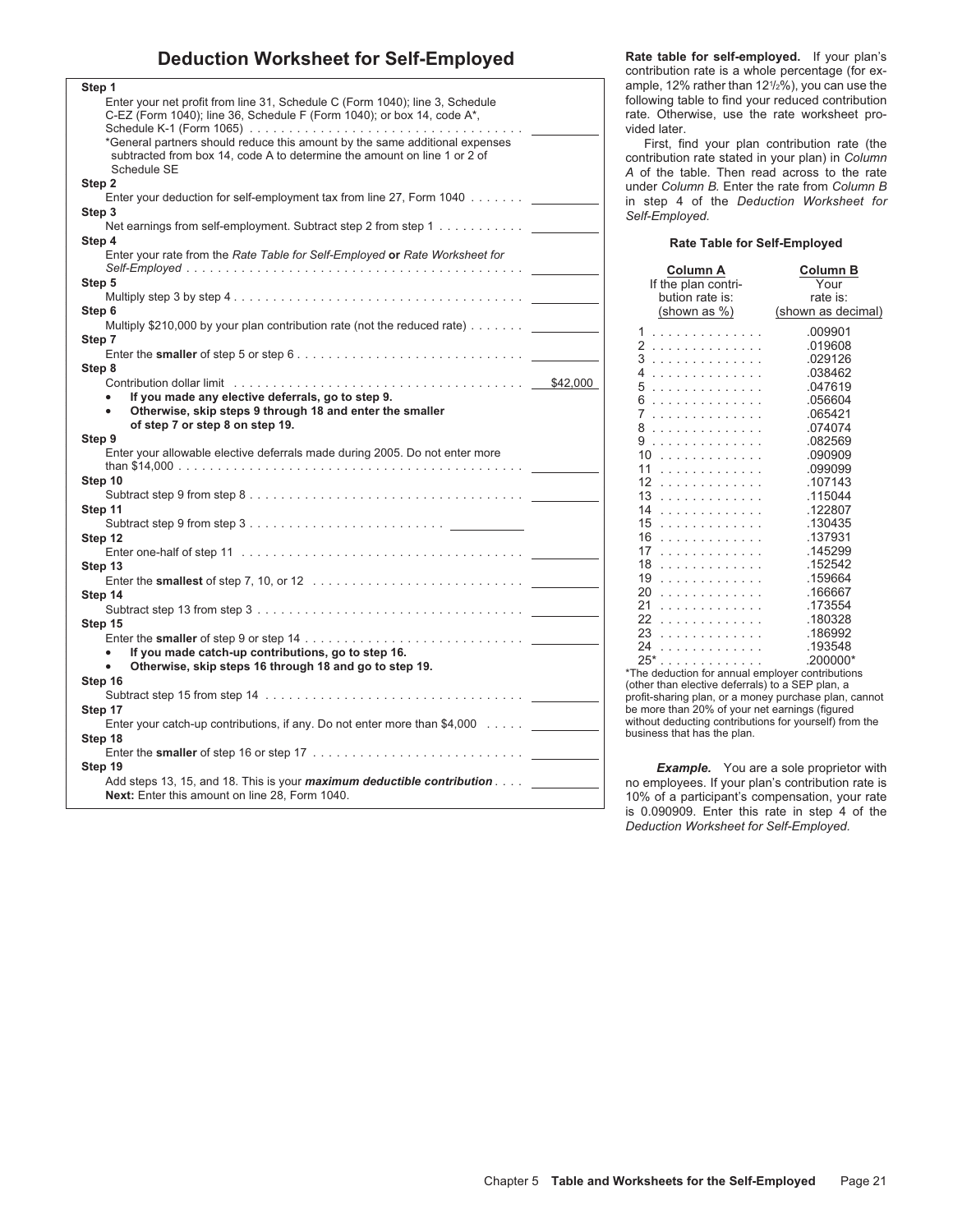# **Deduction Worksheet for Self-Employed** Rate worksheet for self-employed. If your

| Step 1<br>Enter your net profit from line 31, Schedule C (Form 1040); line 3, Schedule                                                                  |           | age (for example, 101/2%), you cannot use the<br>Rate Table for Self-Employed. Use the following     |
|---------------------------------------------------------------------------------------------------------------------------------------------------------|-----------|------------------------------------------------------------------------------------------------------|
| C-EZ (Form 1040); line 36, Schedule F (Form 1040); or box 14, code A*,                                                                                  | \$200.000 | worksheet instead.                                                                                   |
| *General partners should reduce this amount by the same additional expenses<br>subtracted from box 14, code A to determine the amount on line 1 or 2 of |           | <b>Rate Worksheet for Self-Employed</b>                                                              |
| Schedule SE<br>Step 2                                                                                                                                   |           | 1) Plan contribution rate as a decimal<br>(for example, $10\frac{1}{2}\% = 0.105$ )                  |
| Enter your deduction for self-employment tax from line 27, Form 1040                                                                                    | 8,258     | 2) Rate in line 1 plus 1 (for example,                                                               |
| Step 3                                                                                                                                                  |           | $0.105 + 1 = 1.105$                                                                                  |
| Net earnings from self-employment. Subtract step 2 from step 1                                                                                          | 191,742   | 3) Self-employed rate as a decimal                                                                   |
| Step 4                                                                                                                                                  |           | rounded to at least 3 decimal places                                                                 |
| Enter your rate from the Rate Table for Self-Employed or Rate Worksheet for                                                                             |           | (line $1 +$ line 2)                                                                                  |
|                                                                                                                                                         | 0.078     | Figuring your deduction. Now that you have                                                           |
| Step 5                                                                                                                                                  | 14,956    | your self-employed rate from either the rate ta-                                                     |
| Step 6                                                                                                                                                  |           | ble or rate worksheet, you can figure your maxi-                                                     |
| Multiply \$210,000 by your plan contribution rate (not the reduced rate) $\ldots \ldots$                                                                | 17,850    | mum deduction for contributions for yourself by                                                      |
| Step 7                                                                                                                                                  |           | completing the Deduction Worksheet for                                                               |
|                                                                                                                                                         | 14.956    | Self-Employed.                                                                                       |
| Step 8                                                                                                                                                  |           | <b>Community property laws.</b> If you reside in                                                     |
|                                                                                                                                                         | \$42,000  | a community property state and you are married                                                       |
| If you made any elective deferrals, go to step 9.<br>Otherwise, skip steps 9 through 18 and enter the smaller<br>of step 7 or step 8 on step 19.        |           | and filing a separate return, disregard commu-<br>nity property laws for step 1 of the Deduction     |
| Step 9                                                                                                                                                  |           | Worksheet for Self-Employed. Enter on step 1<br>the total net profit you actually earned.            |
| Enter your allowable elective deferrals made during 2005. Do not enter more                                                                             |           |                                                                                                      |
|                                                                                                                                                         | N/A       | <b>Example.</b> You are a sole proprietor with no                                                    |
| Step 10<br>Subtract step 9 from step 8 $\dots \dots \dots \dots \dots \dots \dots \dots \dots \dots \dots \dots \dots$                                  |           | employees. The terms of your plan provide that                                                       |
| Step 11                                                                                                                                                 |           | you contribute $8\frac{1}{2}\%$ (.085) of your compensa-                                             |
|                                                                                                                                                         |           | tion to your plan. Your net profit from line 31,                                                     |
| Step 12                                                                                                                                                 |           | Schedule C (Form 1040) is \$200,000. You have                                                        |
|                                                                                                                                                         |           | no elective deferrals or catch-up contributions.                                                     |
| Step 13                                                                                                                                                 |           | Your self-employment tax deduction on line 27<br>of Form 1040 is \$8,258. See the filled-in portions |
| Enter the smallest of step 7, 10, or 12 $\ldots \ldots \ldots \ldots \ldots \ldots \ldots \ldots \ldots$                                                |           | of both Schedule SE (Form 1040), Self-Employ-                                                        |
| Step 14                                                                                                                                                 |           | ment Income, and Form 1040, later.                                                                   |
| Step 15                                                                                                                                                 |           | You figure your self-employed rate and maxi-                                                         |
|                                                                                                                                                         |           | mum deduction for employer contributions you                                                         |
| If you made catch-up contributions, go to step 16.<br>$\bullet$                                                                                         |           | made for yourself as follows.                                                                        |
| Otherwise, skip steps 16 through 18 and go to step 19.<br>$\bullet$                                                                                     |           |                                                                                                      |
| Step 16                                                                                                                                                 |           | <b>Rate Worksheet for Self-Employed</b>                                                              |
|                                                                                                                                                         |           | 1) Plan contribution rate as a decimal                                                               |
| Step 17                                                                                                                                                 |           | (for example, $10\frac{1}{2}\% = 0.105$ )<br>0.085                                                   |
| Enter your catch-up contributions, if any. Do not enter more than \$4,000                                                                               |           | 2) Rate in line 1 plus 1 (for example,                                                               |
| Step 18                                                                                                                                                 |           | 1.085<br>$0.105 + 1 = 1.105$                                                                         |
| Step 19                                                                                                                                                 |           | 3) Self-employed rate as a decimal                                                                   |
| Add steps 13, 15, and 18. This is your <i>maximum deductible contribution</i> \$14,956<br>Next: Enter this amount on line 28, Form 1040.                |           | rounded to at least 3 decimal places<br>$(line 1 + line 2) \dots \dots \dots \dots$<br>0.078         |
|                                                                                                                                                         |           |                                                                                                      |

plan's contribution rate is not a whole percentage (for example, 10<sup>1</sup>/<sub>2</sub>%), you cannot use the Rate Table for Self-Employed. Use the following worksheet instead.

# **Rate Worksheet for Self-Employed**

| 1) Plan contribution rate as a decimal<br>(for example, $10\frac{1}{2}\% = 0.105$ ) |  |
|-------------------------------------------------------------------------------------|--|
| 2) Rate in line 1 plus 1 (for example,<br>$0.105 + 1 = 1.105$ )                     |  |
| 3) Self-employed rate as a decimal<br>rounded to at least 3 decimal places          |  |
| (line $1 +$ line 2)                                                                 |  |

# **Rate Worksheet for Self-Employed**

| 1) Plan contribution rate as a decimal    |       |
|-------------------------------------------|-------|
| (for example, $10\frac{1}{2}\% = 0.105$ ) | 0.085 |
| 2) Rate in line 1 plus 1 (for example,    |       |
| $0.105 + 1 = 1.105$                       | 1.085 |
| 3) Self-employed rate as a decimal        |       |
| rounded to at least 3 decimal places      |       |
| (line $1 \div$ line 2)                    |       |
|                                           |       |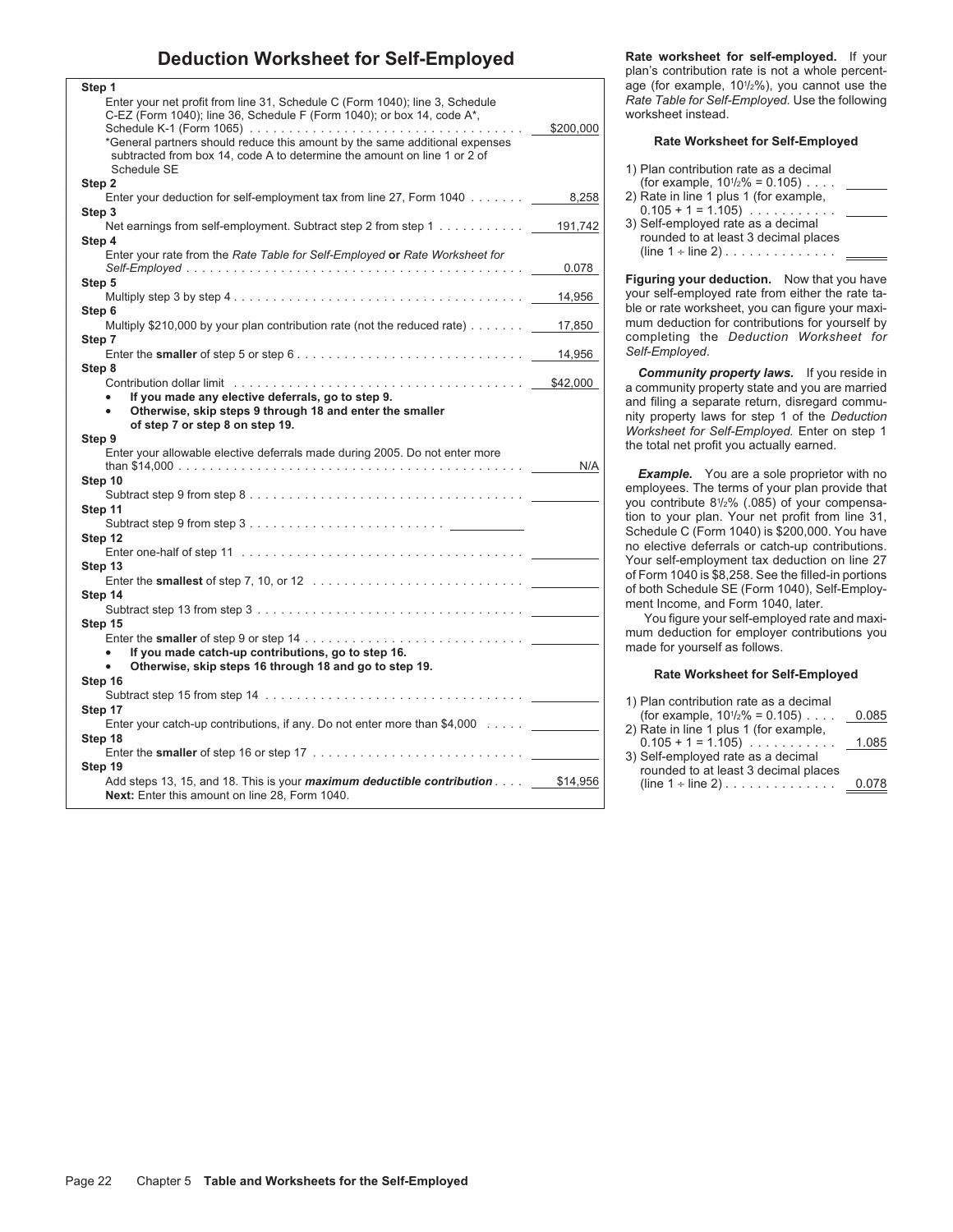|  |  | Section A—Short Schedule SE. Caution. Read above to see if you can use Short Schedule SE. |
|--|--|-------------------------------------------------------------------------------------------|
|  |  |                                                                                           |

| 6            | result. Enter the total here and on Form 1040, line 58.<br><b>Deduction for one-half of self-employment tax.</b> Multiply line 5 by                                                                                                                                                                                               |   |         |  |
|--------------|-----------------------------------------------------------------------------------------------------------------------------------------------------------------------------------------------------------------------------------------------------------------------------------------------------------------------------------|---|---------|--|
|              | • \$90,000 or less, multiply line 4 by 15.3% (.153). Enter the result here and on<br>Form 1040, line 58.<br>• More than \$90,000, multiply line 4 by 2.9% (.029). Then, add \$11,160.00 to the                                                                                                                                    | 5 | 16,516  |  |
| 5            | <b>Self-employment tax.</b> If the amount on line 4 is:                                                                                                                                                                                                                                                                           |   |         |  |
| 4            | <b>Net earnings from self-employment.</b> Multiply line 3 by 92.35% (.9235). If less than \$400,<br>do not file this schedule; you do not owe self-employment tax enter the state of the schedule; you do not owe self-employment tax enter the state of the schedule; the schedule; the schedule; the schedule; the schedule; th | 4 | 184,700 |  |
| 3            |                                                                                                                                                                                                                                                                                                                                   | 3 | 200,000 |  |
| $\mathbf{2}$ | Net profit or (loss) from Schedule C, line 31; Schedule C-EZ, line 3; Schedule K-1 (Form 1065),<br>box 14, code A (other than farming); and Schedule K-1 (Form 1065-B), box 9. Ministers and<br>members of religious orders, see page SE-1 for amounts to report on this line. See page SE-2                                      |   | 200,000 |  |
|              | Net farm profit or (loss) from Schedule F, line 36, and farm partnerships, Schedule K-1 (Form                                                                                                                                                                                                                                     |   |         |  |

# **Portion of Form 1040**

|                                 | 23       | Educator expenses (see page 29)                                                                                                 | 23  |                                        |          |                  |  |
|---------------------------------|----------|---------------------------------------------------------------------------------------------------------------------------------|-----|----------------------------------------|----------|------------------|--|
| <b>Adjusted</b><br><b>Gross</b> | 24       | Certain business expenses of reservists, performing artists, and<br>fee-basis government officials. Attach Form 2106 or 2106-EZ | 24  |                                        |          |                  |  |
| <b>Income</b>                   | 25       | Health savings account deduction. Attach Form 8889.                                                                             | 25  |                                        |          |                  |  |
|                                 | 26       | Moving expenses. Attach Form 3903                                                                                               | 26  |                                        |          |                  |  |
|                                 | 27       | One-half of self-employment tax. Attach Schedule SE.                                                                            | 27  | 8,258                                  |          |                  |  |
|                                 | 28       | Self-employed SEP, SIMPLE, and qualified plans                                                                                  | 28  | 14,956                                 |          |                  |  |
|                                 | 29       | Self-employed health insurance deduction (see page 30)                                                                          | 29  |                                        |          |                  |  |
|                                 | 30       | Penalty on early withdrawal of savings                                                                                          | 30  |                                        |          |                  |  |
|                                 | 31a      | Alimony paid <b>b</b> Recipient's SSN ▶ <u>_______________________</u>                                                          | 31a |                                        |          |                  |  |
|                                 | 32       | IRA deduction (see page 31)                                                                                                     | 32  |                                        |          |                  |  |
|                                 | 33       | Student loan interest deduction (see page 33).                                                                                  | 33  |                                        |          |                  |  |
|                                 | 34       | Tuition and fees deduction (see page 34)                                                                                        | 34  |                                        |          |                  |  |
|                                 | 35       | Domestic production activities deduction. Attach Form 8903                                                                      | 35  |                                        |          |                  |  |
|                                 | 36<br>37 | Subtract line 36 from line 22. This is your adjusted gross income                                                               |     | the company of the second state of the | 36<br>37 |                  |  |
|                                 |          | For Disclosure, Privacy Act, and Paperwork Reduction Act Notice, see page 78.                                                   |     | Cat. No. 11320B                        |          | Form 1040 (2005) |  |

Vou can get help with unresolved tax issues,<br>
order free publications and forms, ask tax ques-<br>
tions, and get information from the IRS in sev-<br>
eral ways. By selecting the method that is best<br>
for you, you will have quick

**Contacting your Taxpayer Advocate.** If you **•** Visit *www.irs.gov/advocate.* have attempted to deal with an IRS problem ices available free to eligible taxpayers.<br>
unsuccessfully, you should contact your Tax-<br>
unsuccessfu unsuccessfully, you should contact your Tax-<br>payer Advocate.

resents your interests and concerns within the IRS by protecting your rights and resolving Problems (now available in Chinese, Korean, problems that have not been fixed through nor-<br>mal channels. While Taxpayer Advocates can- and Spanish). mal channels. While Taxpayer Advocates cannot change the tax law or make a technical tax **How To Get Tax** decision, they can clear up problems that re-<br>sulted from previous contacts and ensure that are available, get Publication 910, IRS Guide to<br>vour case is given a complete and impartial Free Tax Services. I your case is given a complete and impartial Free Tax Services. It contains a list of free tax<br>
publications and an index of tax topics. It also

- 
- 
- 
- 

The Taxpayer Advocate independently rep-<br>
For more information, see Publication 1546,<br>
For Septen How To Get Help With Unresolved Tax

**Help** review.<br>
To contact your Taxpayer Advocate: best other free tax information services, the also<br>
To contact your Taxpayer Advocate: describes other free tax information services,



- 
- Click on *Where's My Refund*. Be sure to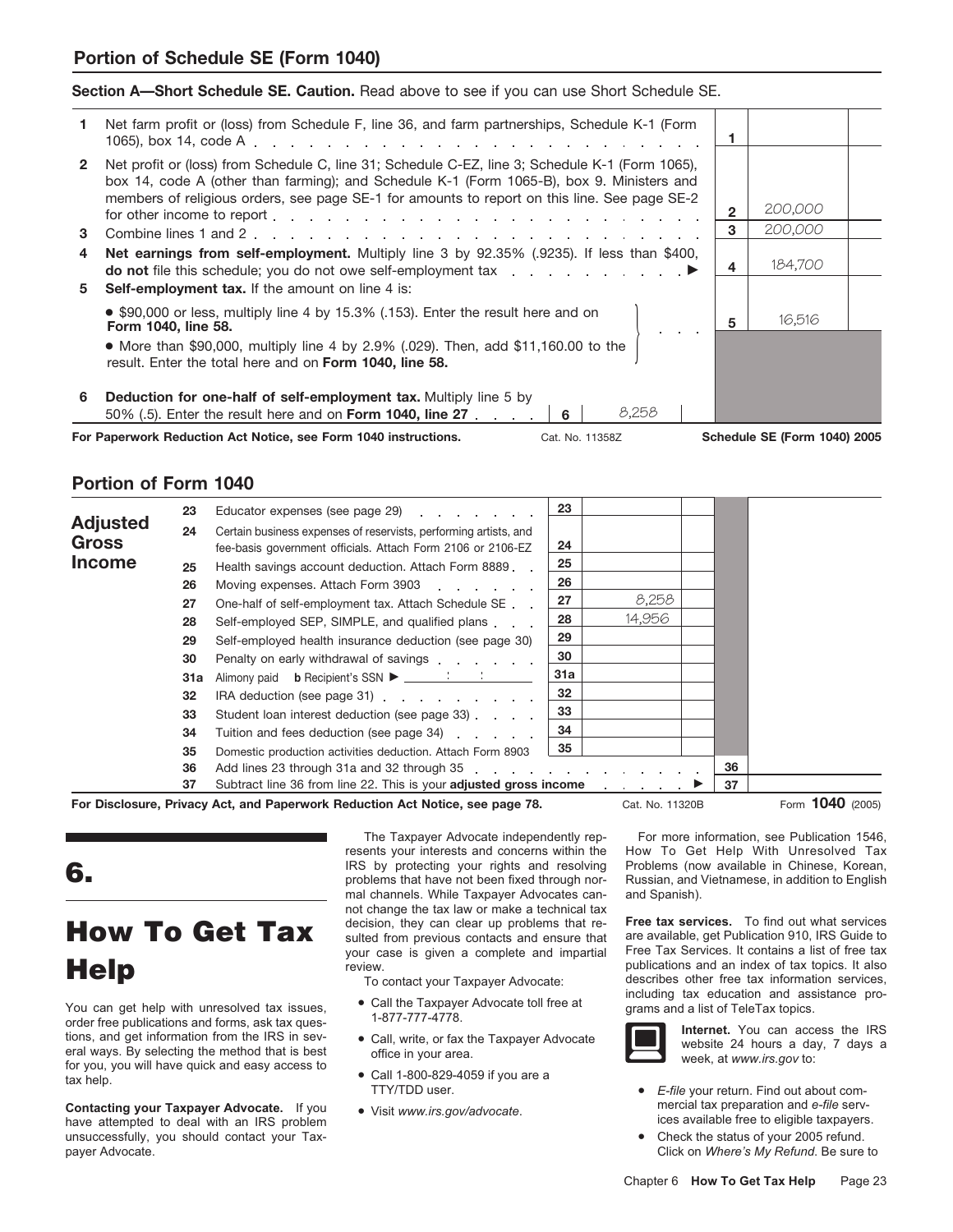wait at least 6 weeks from the date you mated refund information or call filed your return (3 weeks if you filed 1-800-829-1954. Be sure to wait at least National Distribution Center<br>
electronically). Have your 2005 tax return 6 weeks from the date you filed your re- P.O. Box 8903 electronically). Have your 2005 tax return available because you will need to know turn (3 weeks if you filed electronically). Bloomington, IL 61702-8903

- 
- 
- 
- 
- 
- 
- 
- Get information on starting and operating  $\blacksquare$  are available on a walk-in basis. (FAQs). a small business. **• Tax Topics from the IRS telephone re-**

- 
- 
- business and have questions about start-<br>ing a pension plan, an existing plan, or **section of the Section** synudian walk in to your local tures. This year's CD includes:
- 
- 1-800-829-4059 to ask tax questions or
- *Service*. *TeleTax topics.* Call 1-800-829-4477 and press 2 to listen to pre-recorded **Mail.** You can send your order for
- *Refund information.* If you would like to check the status of your 2005 refund, call 1-800-829-4477 and press 1 for auto- request is received.

your social security number, your filing Have your 2005 tax return available be-<br>status, and the exact whole dollar cause you will need to know your social amount of your refund.<br>● Download forms, instructions, and publi-

Compared in the latest products online.<br>
• Compared in the latest products online and the final re-<br>
• Search publications online by topic or<br>
• Search publications online by topic or<br>
• Search publications online by topi • View Internal Revenue Bulletins (IRBs) of our telephone services. One method is for a publications. published in the last few years. second IRS representative to sometimes listen • Prior-year forms, instructions, and publi-<br>Figure your withholding allowances using in on or record telephone calls. Another is to ask cation Figure your withholding allowances using in on or record telephone calls. Another is to ask cations.<br>
our Form W-4 calculator. 
some callers to complete a short survey at the  $\bullet$  Tax Ma



- **Phone.** Many services are available<br>**Example 20 and Products.** You can walk in to many post **CALC CONTA** and the phono by phone.<br>
• *Products*. You can walk in to many post  $\bullet$  Fill-in, print, and save features for most<br>
offices, libraries, and IRS offices to pick<br>
tax forms offices, libraries, and IRS offices to pick up certain forms, instructions, and publi-<br>
cations. Some IRS offices, libraries, gro-<br>
a Tell free and small technic • Ordering forms, instructions, and publications and publications and publications and publications and publications and publications and publications and publications and publications and publications and publications and Asking tax questions. Call the IRS with its have the Internal Revenue Code, reg-<br>your tax questions at 1-800-829-1040. ulations, Internal Revenue Bulletins, and Publication 3207, The Small Business **Fedirement plan assistance.** If you own a Cumulative Bulletins available for re-<br>business and have questions about start-<br>gench purposes.<br>has a new look and enhanced navigation fea-
- ing a pension plan, an existing plan, or<br>
fling Form 5500, call our Tax Exempt be the statement Entities Customer Account<br>
Government Entities Customer Account<br>
Services at 1-877-829-5500. Assistance<br>
is available Monday t sistance Centers. An employee can ex-<br>
plain IRS letters, request adjustments to spread out your records and talk with an • Web links to various government agen-<br>
your account, or help you set up a pay-<br>
IRS representative IRS representative face-to-face. No ap-<br>
pointment is necessary, but if you prefer and IRS representations. ment plan. Call your local Taxpayer As- pointment is necessary, but if you prefer, sistance Center for an appointment. To you can call your local Center and leave sistance Center for an appointment. To you can call your local Center and leave • "Rate the Product" survey—your oppor-<br>find the number, go to a message requesting an appointment to tunity to suggest changes for future edi find the number, go to a message requesting an appointment to a message requesting an appointment to function to suppose a message requesting an appointment to summit to www.irs.gov/localcontacts or look in the *www.irs.gov/localcontacts* or look in the resolve a tax account issue. A represen-<br>phone book under United States Govern- tative will call you back within 2 business An updated to TTY/TDD equipment, call and the state of the number, go to *www.irs.gov/localcontacts www.irs.gov/smallbiz.*<br>1-800-829-4059 to ask tax questions or **book** in the phone book under United to order forms and publications. *States Government, Internal Revenue*



messages covering various tax topics.<br>
Refund information. If you would like to the address below and receive a

response within 10 business days after your



- 
- 
- 
- our Form W-4 calculator. some callers to complete a short survey at the Tax Map: an electronic research tool and<br>Sign up to receive local and national tax end of the call. end of the call.
- news by email. **Walk-in.** Many products and services Tax law frequently asked questions
	-
	-
	-



- 
- 
- 
- 
- 
- 

phone book under *United States Govern-* tative will call you back within 2 business An updated version of this CD is available each days to schedule an in-person appoint-<br>ment at your convenience. To find the calling 1-800-829-3676 or by visiting • *TTY/TDD equipment.* If you have access ment at your convenience. To find the calling 1-800-829-3676 or by visiting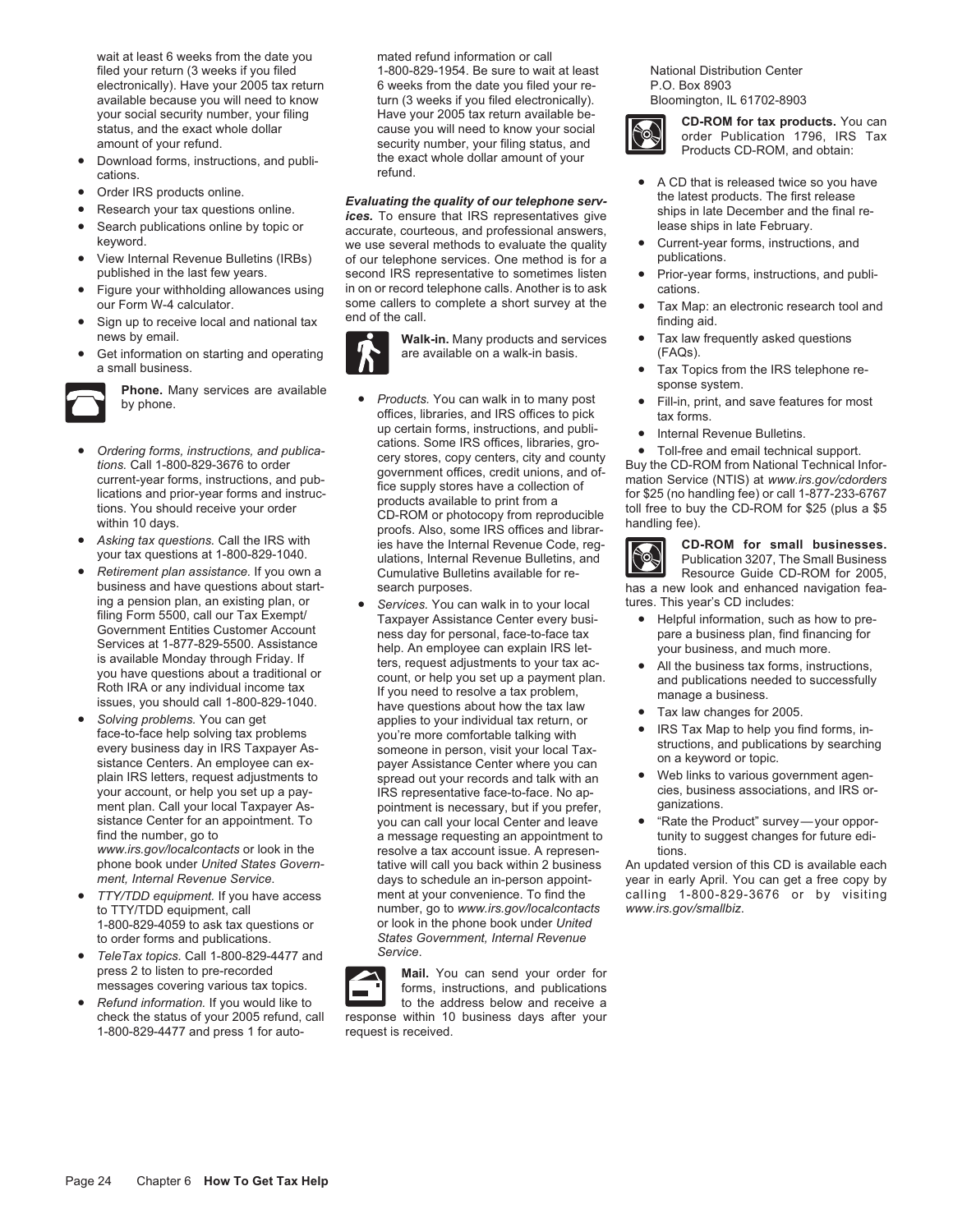



To help us develop a more useful index, please let us know if you have ideas for index entries.<br> **Index** See "Comments and Suggestions" in the "Introduction" for the ways you can reach us.

| Comments on publication |  |
|-------------------------|--|
| Common-law employee     |  |
| Compensation  4,        |  |
| <b>Contribution:</b>    |  |
| Defined                 |  |
| Limits:                 |  |
| Qualified plans  13     |  |
|                         |  |
| SIMPLE IRA plan  10     |  |

| Deduction  4<br>Deduction worksheet for<br>self-employed  22                                                   | <b>Help</b> (See Tax help)<br><b>Highly compensated</b><br>employees  4 | Vesting  19<br>Prohibited transactions  17<br>Qualification rules  19          | requirements 10<br>When to deduct                                                                             |
|----------------------------------------------------------------------------------------------------------------|-------------------------------------------------------------------------|--------------------------------------------------------------------------------|---------------------------------------------------------------------------------------------------------------|
| Defined benefit plan:<br>Deduction limits  14<br>Limits on contributions  13                                   | ĸ<br>Keogh plans: (See Qualified                                        | Rate Table for<br>Self-Employed  20<br>Rate Worksheet for<br>Self-Employed  20 | <b>SIMPLE plans:</b><br>SIMPLE 401(k) 11<br>SIMPLE IRA plan  9                                                |
| Defined contribution plan:<br>Deduction limits<br>-13<br>Limits on contributions  13<br>Money purchase pension | plans)<br>Leased employee  5                                            | Reporting requirements  18<br>Setting up 12<br>R                               | Simplified employee pension<br>$(SEP)$ :<br>Salary reduction arrangement:<br>Compensation of<br>self-emploved |
| plan  12<br>Profit-sharing plan  12<br>Definitions you need to                                                 | м<br>More information (See Tax help)                                    | <b>Rate Table for</b><br>Self-Employed  21<br><b>Rate Worksheet for</b>        | individuals  7<br>Employee<br>compensation 7                                                                  |
| Disqualified person  17<br><b>Distributions</b>                                                                | N<br>Net earnings from<br>المسمومين والمتمسم اللامام                    | Self-Employed  22<br>Required distributions  16<br>$\mathbf{C}$                | Who can have a<br>SEP-IRA contributions  6<br>Setting up a SEP $\dots\dots\dots\dots$ 6                       |

| Earned income               |
|-----------------------------|
| <b>Employees:</b>           |
| Eligible  5, 9              |
| Excludable 5                |
| Highly compensated          |
| Leased  !                   |
|                             |
| Excise tax:                 |
| Nondeductible (excess)      |
| contributions  14           |
| Reduced benefit accrual  17 |
| Reversion of plan assets 17 |
| SEP excess contributions    |
| Excludable employees        |
|                             |

| $5304 - SIMPLE$ 9            |
|------------------------------|
|                              |
|                              |
|                              |
| 5305-SIMPLE  9               |
| 5310                         |
| 17                           |
| $5330$ 15.17.18              |
| 5500<br>18                   |
| $5500 - EZ$<br>18            |
| 19<br>8717                   |
| 11                           |
| Schedule K (Form 1065)<br>14 |
| 15                           |
| ree tax services  23         |

| н<br><b>Help</b> (See Tax help)<br><b>Highly compensated</b><br>employees |
|---------------------------------------------------------------------------|
| κ<br><b>Keogh plans: (See Qualified</b><br>plans)                         |
| L<br>Leased employee                                                      |
| м<br><b>More information</b> (See Tax help                                |

| (withdrawals) $\ldots \ldots \ldots \ldots$ 11                         | Net earnings from                                                        |                                                                       | Setting up a SEP $\dots\dots\dots\dots$ 6         |
|------------------------------------------------------------------------|--------------------------------------------------------------------------|-----------------------------------------------------------------------|---------------------------------------------------|
| E<br>Earned income  4                                                  | self-employment $\ldots$ $\ldots$ 5 S<br>Notification<br>requirements 10 | <b>Salary reduction</b>                                               | Sixty-day employee election<br>Sole proprietor  5 |
| <b>Employees:</b><br>Eligible 5,9 <b>P</b>                             |                                                                          | <b>Self-employed individual</b> 5                                     | <b>Suggestions for</b>                            |
| Excludable  5<br>Leased $\ldots$ , $\ldots$ , $\ldots$ , $\frac{5}{2}$ | Highly compensated  4 Participation  19                                  | <b>SEP plans:</b><br>Deduction Worksheet for<br>Self-Employed 20 - 20 |                                                   |

| Reduced benefit accrual  17<br>Reversion of plan assets  17<br>SEP excess contributions , 7<br>ccludable employees  9 | <b>Qualified plans:</b><br>Assignment of benefits  20<br>Benefits starting date  19<br>Contributions  13, 14<br>Deduction limits  13, 14<br>Deduction Worksheet for | <b>SEP-IRAS:</b><br>Contributions<br>Deductible contributions:<br>Deductible contributions:<br>Carryover of excess<br>contributions |
|-----------------------------------------------------------------------------------------------------------------------|---------------------------------------------------------------------------------------------------------------------------------------------------------------------|-------------------------------------------------------------------------------------------------------------------------------------|
|                                                                                                                       | Self-Employed  20                                                                                                                                                   |                                                                                                                                     |

| Annual additions  4<br>Annual benefits  4             | Form:                                     | Defined benefit plan  12                    | Limits for<br>self-employed  7 |
|-------------------------------------------------------|-------------------------------------------|---------------------------------------------|--------------------------------|
|                                                       |                                           | Defined contribution                        | Multiple plan limits 7         |
| <b>Assistance</b> (See Tax help)                      | 5304-SIMPLE  9                            | plan  12                                    | When to deduct  7              |
|                                                       |                                           | Distributions  15                           | Where to deduct  7             |
| В                                                     |                                           | Minimum  16                                 | <b>Distributions</b>           |
| Business, definition  4                               |                                           | Required beginning                          | $(withdrawals)$ 8              |
|                                                       | 5305-SIMPLE  9                            | date  16                                    | Eligible employee  5           |
|                                                       | 5310  19                                  | Rollover  16                                | Excludable employees  5        |
| Comments on publication  3                            |                                           | Tax on excess                               | SIMPLE IRA plan:               |
|                                                       | $5330$ 15, 17, 18                         | benefits  17                                | Compensation  9                |
| Common-law employee  4                                |                                           | Tax on premature  17                        | Contributions 10               |
| $Compensation$ 4, 9                                   | 5500-EZ  18                               | Tax treatment  16                           | Deductions  10                 |
| Contribution:                                         |                                           | Employee nondeductible                      | <b>Distributions</b>           |
| Defined $\ldots$ , $\ldots$ , $\ldots$ , $\ldots$ , 4 |                                           | contributions  13                           |                                |
| Limits:                                               | Schedule K (Form 1065)  14                | Investing plan assets  12                   | Employee election              |
| Qualified plans  13                                   |                                           | Kinds of plans  12                          | period  10                     |
| SEP-IRAS  6                                           | Free tax services  23                     | Leased employees  19                        | Employer matching              |
| SIMPLE IRA plan  10                                   |                                           | Minimum requirements:                       | contributions  10              |
|                                                       | н                                         | Coverage  19                                | Excludable employees  9        |
| D                                                     |                                           | Funding  13                                 | Notification                   |
| Deduction $\ldots \ldots \ldots \ldots \ldots 4$      | Help (See Tax help)                       |                                             | requirements 10                |
| <b>Deduction worksheet for</b>                        | <b>Highly compensated</b>                 | Prohibited transactions  17                 | When to deduct                 |
| self-employed  22                                     | employees  4                              | Qualification rules  19                     | contributions  10              |
| Defined benefit plan:                                 |                                           | Rate Table for                              | SIMPLE plans:                  |
| Deduction limits  14                                  | K                                         | Self-Employed  20                           | SIMPLE 401(k) 11               |
| Limits on contributions  13                           | Keogh plans: (See Qualified               | Rate Worksheet for                          | SIMPLE IRA plan  9             |
| Defined contribution plan:                            | plans)                                    | Self-Employed  20                           | Simplified employee pension    |
| Deduction limits  13                                  |                                           | Reporting requirements  18                  | $(SEP)$ :                      |
| Limits on contributions  13                           |                                           | Setting up . $\dots$ . $\dots$ . $\dots$ 12 | Salary reduction arrangement:  |
| Money purchase pension                                |                                           |                                             | Compensation of                |
| plan  12                                              | Leased employee  5                        | $\mathsf{R}$                                | self-employed                  |
| Profit-sharing plan  12                               | <u> Tanzania (h. 1878).</u><br>Demografia | <b>Rate Table for</b>                       | individuals  7                 |
| Definitions you need to                               | М                                         | Self-Employed  21                           | Employee                       |
|                                                       | More information (See Tax help)           | <b>Rate Worksheet for</b>                   | compensation 7                 |
| Disqualified person  17                               |                                           | Self-Employed  22                           | Who can have a                 |
| <b>Distributions</b>                                  | N                                         | Required distributions  16                  | SARSEP  7                      |
|                                                       |                                           |                                             | SEP-IRA contributions  6       |

| E.<br>Earned income $\ldots, \ldots, \ldots, 4$                                                                       | <b>Notification</b>                                                                                                                                                 | <b>Salary reduction</b>                                                                                               |                                                                              |
|-----------------------------------------------------------------------------------------------------------------------|---------------------------------------------------------------------------------------------------------------------------------------------------------------------|-----------------------------------------------------------------------------------------------------------------------|------------------------------------------------------------------------------|
| <b>Employees:</b><br>Eligible $\ldots \ldots \ldots \ldots \ldots \ldots 5, 9$                                        | Participant<br>-5                                                                                                                                                   | SARSEP ADP test  7<br>Self-employed individual  5<br><b>SEP plans:</b>                                                | <b>Suggestions for</b>                                                       |
| Highly compensated  4<br>Leased $\ldots$ , $\ldots$ , $\ldots$ , $\ldots$ , 5<br>Excise tax:                          | Participation  19<br><b>Publications (See Tax help)</b>                                                                                                             | Deduction Worksheet for<br>Self-Employed  20<br>Rate Table for<br>Self-Employed  20                                   | Tax help  23<br>Taxpayer Advocate  23                                        |
| Nondeductible (excess)                                                                                                | Q                                                                                                                                                                   | Rate Worksheet for<br>Self-Employed  20                                                                               | <b>TTY/TDD information  23</b><br><b>Contract Contract Contract Contract</b> |
| Reduced benefit accrual  17<br>Reversion of plan assets  17<br>SEP excess contributions  7<br>Excludable employees  9 | <b>Qualified plans:</b><br>Assignment of benefits  20<br>Benefits starting date  19<br>Contributions  13, 14<br>Deduction limits  13, 14<br>Deduction Worksheet for | <b>SEP-IRAS:</b><br>Deductible contributions:<br>Deductible contributions:<br>Carryover of excess<br>contributions  7 | User fee  12                                                                 |

| А                                                         | F                                  | Deductions  13                                  | Deduction limits  6                |
|-----------------------------------------------------------|------------------------------------|-------------------------------------------------|------------------------------------|
| Annual additions  4                                       | Form:                              | Deferrals 15                                    | Limits for                         |
| Annual benefits  4                                        |                                    | Defined benefit plan  12                        | self-employed  7                   |
| <b>Assistance</b> (See Tax help)                          | 1099-R  15                         | Defined contribution                            | Multiple plan limits 7             |
|                                                           | 5304-SIMPLE  9                     | plan  12                                        | When to deduct  7                  |
|                                                           |                                    | Distributions  15                               | Where to deduct  7                 |
| в                                                         |                                    | Minimum $\ldots \ldots \ldots \ldots$ 16        | <b>Distributions</b>               |
| Business, definition  4                                   |                                    | Required beginning                              | (withdrawals) $\ldots$ 8           |
|                                                           | 5305-SIMPLE  9                     |                                                 | Eligible employee  5               |
| C                                                         |                                    | Rollover  16                                    | Excludable employees 5             |
| <b>Comments on publication</b> 3                          |                                    | Tax on excess                                   | SIMPLE IRA plan:                   |
|                                                           | $5330$ 15, 17, 18                  | benefits  17                                    | Compensation  9                    |
| Common-law employee  4                                    |                                    | Tax on premature  17                            | Contributions 10                   |
| <b>Compensation</b> $\ldots$ , $\ldots$ , $\ldots$ , 4, 9 | 5500-EZ  18                        | Tax treatment  16                               | Deductions  10                     |
| <b>Contribution:</b>                                      |                                    | Employee nondeductible                          | <b>Distributions</b>               |
| Defined  4                                                | Form W-2 11                        |                                                 | (withdrawals) $\dots\dots\dots$ 11 |
| Limits:                                                   | Schedule K (Form 1065)  14         | Investing plan assets $\dots$ 12                | Employee election                  |
| Qualified plans  13                                       |                                    | Kinds of plans $\ldots \ldots \ldots \ldots$ 12 | period  10                         |
| SEP-IRAs  6                                               | Free tax services  23              | Leased employees  19                            | Employer matching                  |
| SIMPLE IRA plan $\dots \dots$ 10                          |                                    | Minimum requirements:                           | contributions  10                  |
|                                                           |                                    | Coverage  19                                    | Excludable employees  9            |
| D                                                         | H.                                 | Funding $\ldots \ldots \ldots \ldots \ldots$ 13 | Notification                       |
| Deduction  4                                              | Help (See Tax help)                | Vesting  19                                     | requirements 10                    |
| <b>Deduction worksheet for</b>                            | <b>Highly compensated</b>          | Prohibited transactions  17                     | When to deduct                     |
|                                                           | employees  4                       | Qualification rules  19                         | contributions  10                  |
| self-employed  22                                         |                                    | Rate Table for                                  | <b>SIMPLE plans:</b>               |
| Defined benefit plan:                                     | K                                  | Self-Employed  20                               | SIMPLE 401(k) 11                   |
| Deduction limits  14                                      |                                    | Rate Worksheet for                              | SIMPLE IRA plan  9                 |
| Limits on contributions  13                               | Keogh plans: (See Qualified        | Self-Employed  20                               | Simplified employee pension        |
| Defined contribution plan:                                | plans)                             | Reporting requirements  18                      | $(SEP)$ :                          |
| Deduction limits  13                                      |                                    |                                                 | Salary reduction arrangement:      |
| Limits on contributions  13                               |                                    |                                                 | Compensation of                    |
| Money purchase pension                                    | Leased employee  5                 | R                                               | self-employed                      |
| plan  12                                                  |                                    |                                                 | individuals  7                     |
| Profit-sharing plan  12                                   | Μ                                  | <b>Rate Table for</b>                           | Employee                           |
| Definitions you need to                                   |                                    | Self-Employed  21                               | compensation 7                     |
|                                                           | More information (See Tax help)    | <b>Rate Worksheet for</b>                       | Who can have a                     |
| Disqualified person  17                                   |                                    | Self-Employed  22                               | SARSEP  7                          |
| <b>Distributions</b>                                      | N                                  | Required distributions  16                      | SEP-IRA contributions  6           |
| $(withdrawals)$ 11                                        | Net earnings from                  |                                                 | Setting up a SEP  6                |
|                                                           | self-employment  5                 | $\mathbf{s}$                                    | Sixty-day employee election        |
| Е                                                         | <b>Notification</b>                | <b>Salary reduction</b>                         |                                    |
| Earned income  4                                          | requirements  10                   | $arrangement \ldots \ldots \ldots \ldots$ 7, 8  | Sole proprietor  5                 |
| <b>Employees:</b>                                         |                                    |                                                 | <b>Suggestions for</b>             |
| Eligible $\ldots \ldots \ldots \ldots \ldots \ldots 5, 9$ | P                                  | Self-employed individual  5                     | publication  3                     |
| Excludable  5                                             |                                    | <b>SEP plans:</b>                               |                                    |
| Highly compensated  4                                     | Participant  5                     | Deduction Worksheet for                         |                                    |
| Leased  5                                                 | Participation  19                  | Self-Employed  20                               | т                                  |
|                                                           |                                    | Rate Table for                                  | Tax help  23                       |
|                                                           | <b>Publications</b> (See Tax help) | Self-Employed  20                               | Taxpayer Advocate  23              |
| Excise tax:                                               |                                    | Rate Worksheet for                              | TTY/TDD information  23            |
| Nondeductible (excess)                                    |                                    |                                                 |                                    |